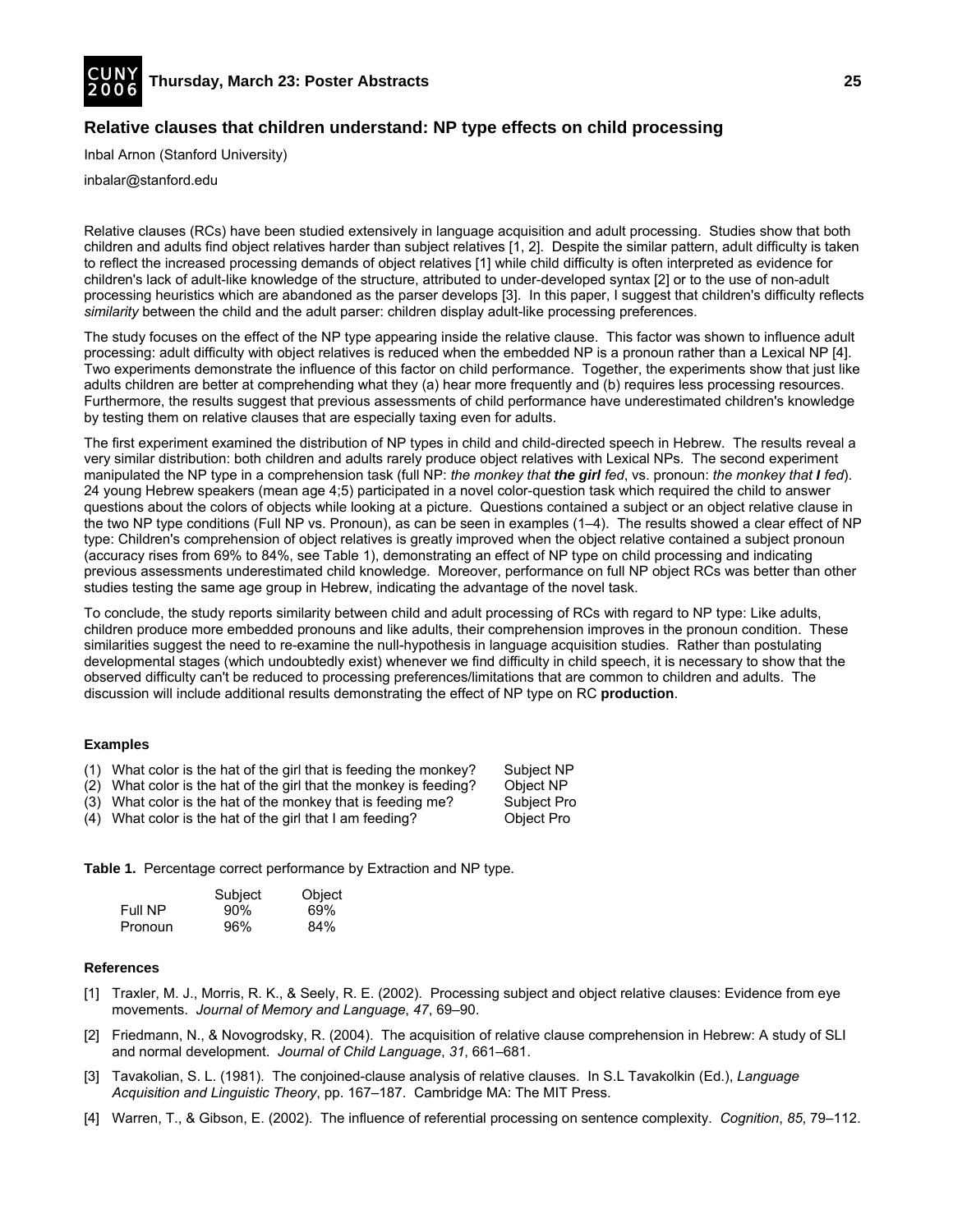

# **Word order and language production in bilinguals: Evidence from syntactic priming**

Sarah Bernolet, Rob Hartsuiker (Ghent University) & Martin Pickering (University of Edinburgh)

sarah.bernolet@ugent.be

Studies on syntactic priming strongly suggest that syntactic representations are shared across languages. It is not clear, however, to which level of detail these representations have to be identical in order to be shared. Active and passive structures can be primed across Spanish and English (Hartsuiker, Pickering & Veltkamp, 2004), but not across German and English (Loebell & Bock, 2003), as in (1):

- 1a. The river was poisoned by the chemical waste.
- 1b. Der Fluss wurde von dem chemishen Abfall vergiftet.

In the latter experiment priming could have failed to occur because German and English passives have different word orders, and that fairly exact repetition of grammatical structure is necessary for cross-linguistic priming. We investigated whether differences in the word order of Dutch and English noun phrases influence cross-linguistic priming of noun phrases. We used two equivalent structures as primes, with a different order for head and modifier: Head-final structures (2a, 2b) and Modifierfinal structures (3a, 3b). Whereas the Head-final NP has the same word order in both languages, the Modifier-final NP has a different word order in English (3a, Adjective-final) and Dutch (3b, Verb-final).

- 2a. The red sheep.
- 2b. Het rode schaap.
- 3a. The sheep that is red.
- 3b. Het schaap dat rood is.
- 4a. Het groene huis.
- 4b. Het huis dat groen is.

Using native Dutch speakers who learned English as a second language, we tested syntactic priming in Dutch, in English as a second language and between Dutch and English. Experiment 1 showed syntactic priming of noun phrase structure in Dutch (cf. Cleland & Pickering, 2003). Noun phrases such as (3b) were more likely after primes with the same structure (4b) than after primes with a different structure, such as (4a). Moreover, the priming effects were larger when the noun was repeated between prime and target (='lexical boost'; Cleland & Pickering, 2003). Experiment 2 showed syntactic priming of noun phrase structure in English (L2). Experiments 3 and 4 investigated cross-linguistic priming (Experiment 3: L1  $\rightarrow$  L2 and Experiment 4:  $L2 \rightarrow L1$ ). An effect of cross-linguistic syntactic priming would provide evidence for shared syntactic structures, regardless of differences in word order. These experiments did not reveal any structural priming, because hardly any Modifier-final NPs were produced. Finally, Experiment 5 compared priming within English and between Dutch and English in a within-subjects design. Again, no cross-linguistic priming was found, though there was reliable within-language priming. The results of these experiments seem to suggest that although structural priming of noun phrases can be found in Dutch (L1) and in English (L2), the effect doesn't transfer across both languages. Given the clear evidence for cross-linguistic priming (e.g., Hartsuiker et al., 2004; Loebell & Bock, 2003; Schoonbaert et al., manuscript in preparation), these results suggest that structural priming between languages requires parallel word order in both languages. This suggests that syntactic representations for different languages are only shared if they use very similar word orders. Hence, we assume that only the structure of Head-final NPs is shared between Dutch and English.

#### **References**

Cleland, A. A., & Pickering, M. J. (2003). The use of lexical and syntactic information in language production: Evidence from the priming of noun-phrase structure. *Journal of Memory and Language*, *49,* 214–230.

Hartsuiker, R. J., Pickering, M. J., & Veltkamp, E. (2004). Is syntax separate or shared between languages? Cross-linguistic syntactic priming in Spanish-English bilinguals. *Psychological Science*, *15*(6)*,* 409–414.

Hartsuiker, R. J., & Westenberg, C. (2000). Word order priming in written and spoken sentence production. *Cognition*, *75*, B27–B39.

Loebell, H., & Bock, K. (2003). Structural priming across languages. *Linguistics*, *41*(5), 791–824.

Pickering, M. J., Branigan, H. P., & McLean, J. F. (2002). Constituent structure is formulated in one stage. *Journal of Memory and Language, 46,* 586–605.

Schoonbaert, S., Hartsuiker, R. J., & Pickering, M. J. (Manuscript in preparation). The representation of lexical and syntactic information in bilinguals: Evidence from syntactic priming.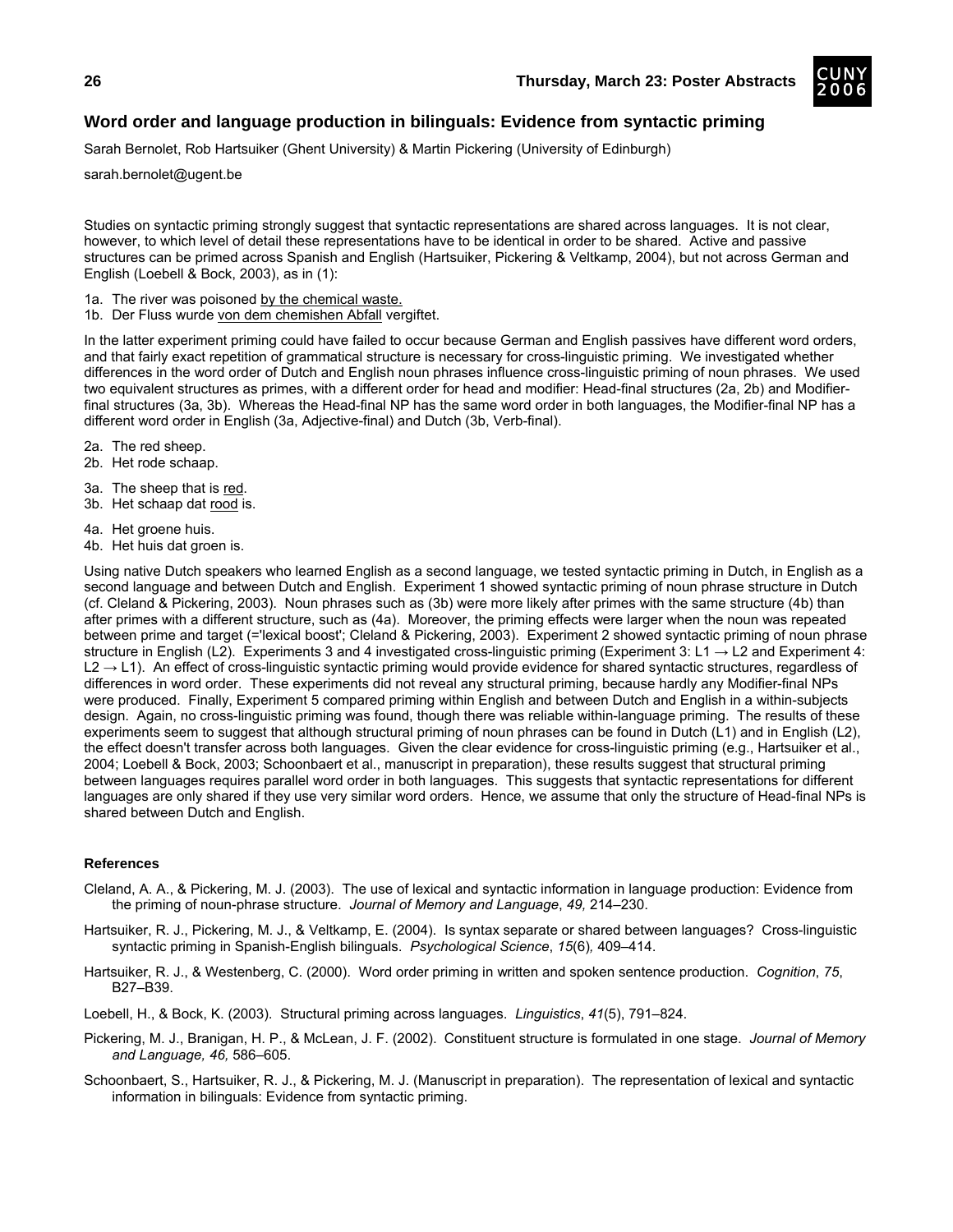

# **The complexity of two types of grammatical metaphor**

Aleth Bolt (Vrije Universiteit Amsterdam)

am.bolt@let.vu.nl

In this paper, I will report on three reading experiments that examined the processing complexity of two types of grammatical metaphor in Dutch, nominalised infinitives and left-branching constructions. These experiments are part of a research project on the relationship between linguistic and cognitive complexity. The project investigates the hypothesis that this relationship is mediated by genre.

The complexity of grammatical metaphors lies in the assumption that there is a mismatch between the conceptual and linguistic structures. For example, processes (congruently worded as verbs), for instance, may be realized as nouns (see example (1a), a nominalised infinitive), or as adjectival phrases (see example (2), a left-branching construction).

In the literature on text composition, nominalised infinitives and left-branching constructions are often said to render a text complex and inaccessible. However, textual advice on the use of these expressions seems to be predominantly based on intuitions rather than psycholinguistic research and is rarely related to the genre in which they occur, despite the high influence of genre on the use of grammatical metaphor, e.g., Lassen (2003), Halliday and Martin (1993).

The first and second reading experiment that I will report on seem to provide psycholinguistic evidence for the assumption that nominalised infinitives may be inherently more difficult than their congruent equivalents. An example of a nominalised infinitive (1a) and of its congruent counterpart (1b) would be:

- (1) De Britse regering heeft zich verantwoordelijk gedragen / [The British government has itself responsibly behaved]
- (a) *door het jarenlang vrij laag houden van de buitenlandse schulden*. /

[*by the for many years relatively low keep\_INF of the foreign debts*.]

 (b) *door jarenlang de buitenlandse schulden vrij laag te houden.* /

 [*by for many years the foreign debts relatively low to keep.*]

In the experiments, journalistic texts were presented clause by clause (as indicated by the slashes in the example) on a computer screen in a self-paced moving window paradigm. Collected reading times were standardized to correct for differences in length between the critical conditions. The data showed that the nominalised infinitives were processed significantly slower than their congruent equivalents, although there was no decline in comprehension and recall performance.

The third experiment that I will report on examines the effects of genre expectations on the processing of nominalised infinitives and left-branching constructions, such as (2):

(2) Gestreefd wordt naar een binnen een tijdsbestek van 10 tot 20 jaar in de richting van het perspectief van het soorteigen gedrag omgebogen houderijsysteem van dieren

 [Aimed at is *a within a time span of 10 to 20 years in the direction of the perspective of species-specific behaviour reorganised* system of keeping animals.]

It is hypothesised that readers' expectations about the genre of a text influence the way that text is processed and represented in memory. More specifically, it is expected that nominalised infinitives and left-branching are better processed and comprehended in policy papers than in newspaper articles.

## **References**

Halliday, M. A. K., & Martin, J. R. (1993). *Writing Science: Literacy and Discursive Power*. London: The Falmer Press. Lassen, I. (2003). *Accessibility and Acceptability in Technical Manuals.* Amsterdam: Benjamins.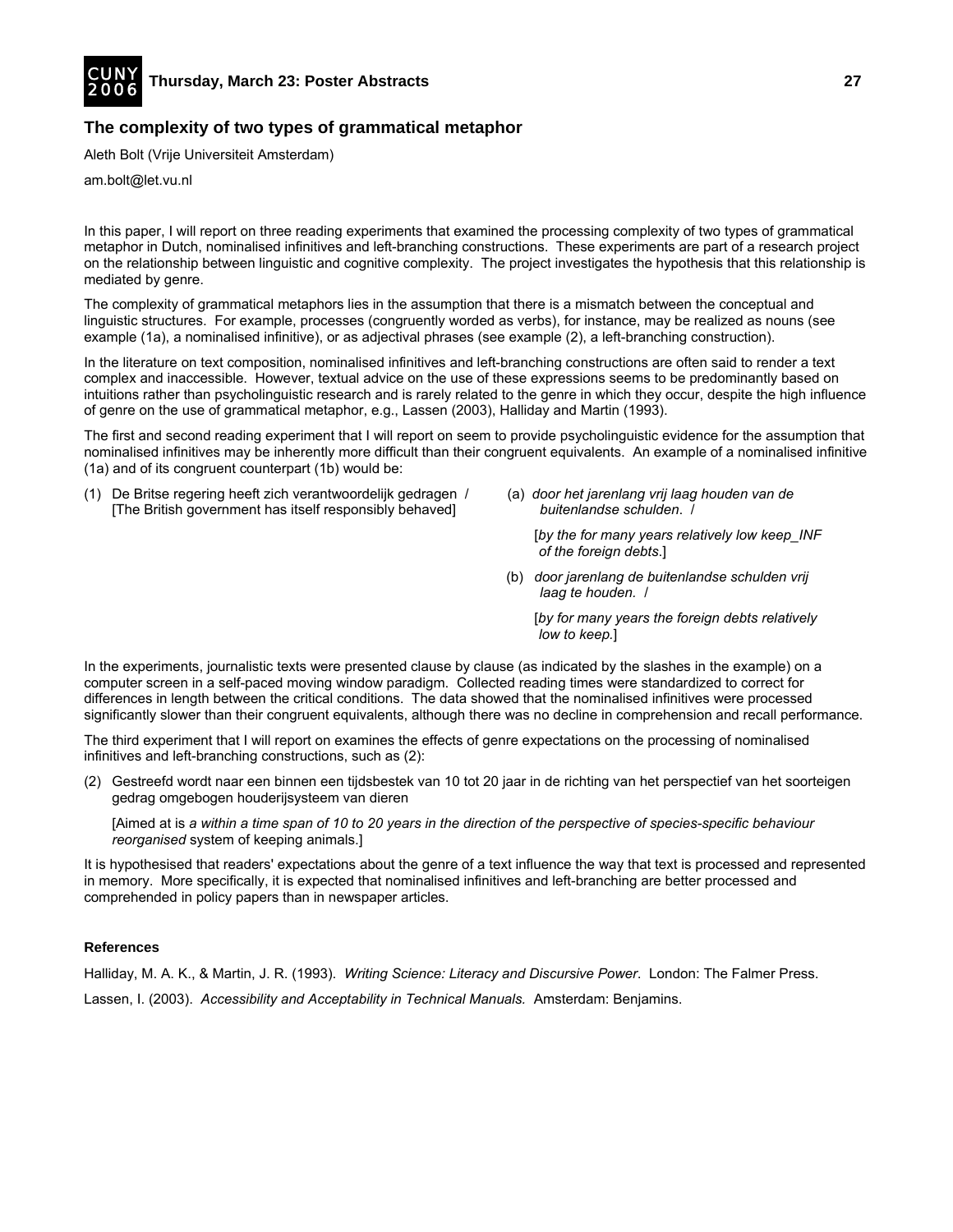

Holly P. Branigan, Janet F. McLean, Kate Thatcher & Manon W. Jones (University of Edinburgh)

Holly.Branigan@ed.ac.uk

There is strong evidence that adults tend to repeat syntactic structure in language production: After producing or hearing a *prime* sentence with a particular structure*,* adults are more likely to use that structure in a subsequent, otherwise unrelated, *target* sentence [1, 2]. Such *syntactic priming* effects are taken as evidence that adult language production involves the retrieval and processing of abstract syntactic representations. But to what extent does young children's production also involve such abstract representations, and how might such representations develop?

Some researchers have suggested that young children do not use abstract syntax; instead, their syntax is tied to particular lexical items [3]. For example, a child may use a particular construction with one head but not with another. If so, then prior production of that construction using one head should not facilitate — syntactically prime — subsequent production of that construction using a different head. Previous studies explicitly examining syntactic priming in young children have found inconsistent results in this regard [4, 5].

We report three syntactic priming studies that examined noun-phrase production in children aged between 2;6 and 4 years. Under the guise of a game of 'snap', the experimenter and a child alternately described picture cards depicting a colored object. On half of the experimental trials, the experimenter described her card using a determiner-adjective-noun (DAN) structure (e.g., *a blue cat*), and on the other half using a noun-relative clause (NRC) structure (e.g., *a cat that's blue*). The child then described his card, before making a match/no-match ('snap') judgement. We examined whether children repeated the structure of the experimenter's prime description in their target descriptions. This novel 'snap' method proved highly effective for investigating spoken syntactic production, with very little data loss.

Experiments 1 (3–4 year-olds) and 2 (2;6–3;6 year-olds) manipulated Prime Structure (DAN vs. NRC), and the Head Noun in prime and target descriptions (Repeated vs. Different). Both experiments showed strong priming in both Repeated-Noun (Priming effect: Exp1: 75%; Exp2: 76%) and Different-Noun conditions (Experiment 1: 53%; Experiment 2: 43%); the effect was significantly stronger in the Repeated-noun conditions (all p's<.05).

Experiment 3 (3–4 year-olds and a control adult group) used only different-noun primes but also included a baseline (bare noun) condition. We again found reliable priming, which was centred on the dispreferred (NRC) construction. Crucially, priming was significantly stronger in the children than in adults (31% vs 7%). Hence children appear more susceptible to the effects of prior syntactic context than adults.

Our results provide striking evidence that children as young as 2;6 years have abstract syntactic representations for at least some constructions. Moreover, these representations are shared between comprehension and production: Merely hearing one exemplar of a structure increases the likelihood of then producing that structure. We interpret our findings with respect to models of adult language production [2, 6], and discuss their relevance to theories of language acquisition.

- [1] Bock, J. K. (1986). Syntactic persistence in language production. *Cognitive Psychology, 18,* 355–387.
- [2] Branigan, H. P., Pickering, M. J., & Cleland, A. A. (2000). Syntactic coordination in dialogue. *Cognition, 75,* B13–B25.
- [3] Tomasello, M. (2000). Do young children have adult syntactic competence? *Cognition*, *74*, 209–253.
- [4] Huttenlocher, J., Vasilyeva, M., & Shimpi, P. (2004). Syntactic priming in young children. *Journal of Memory and Language, 50,* 182–195.
- [5] Savage, C., Lieven, E., Theakston, A., & Tomasello, M. (2003). Testing the abstractness of children's linguistic representations: Lexical and structural priming of syntactic constructions in young children. *Developmental Science, 6,*  557–567.
- [6] Pickering, M. J., & Branigan, H. P. (1998). The representation of verbs: Evidence from syntactic persistence in written language production. *Journal of Memory & Language, 39,* 633–651.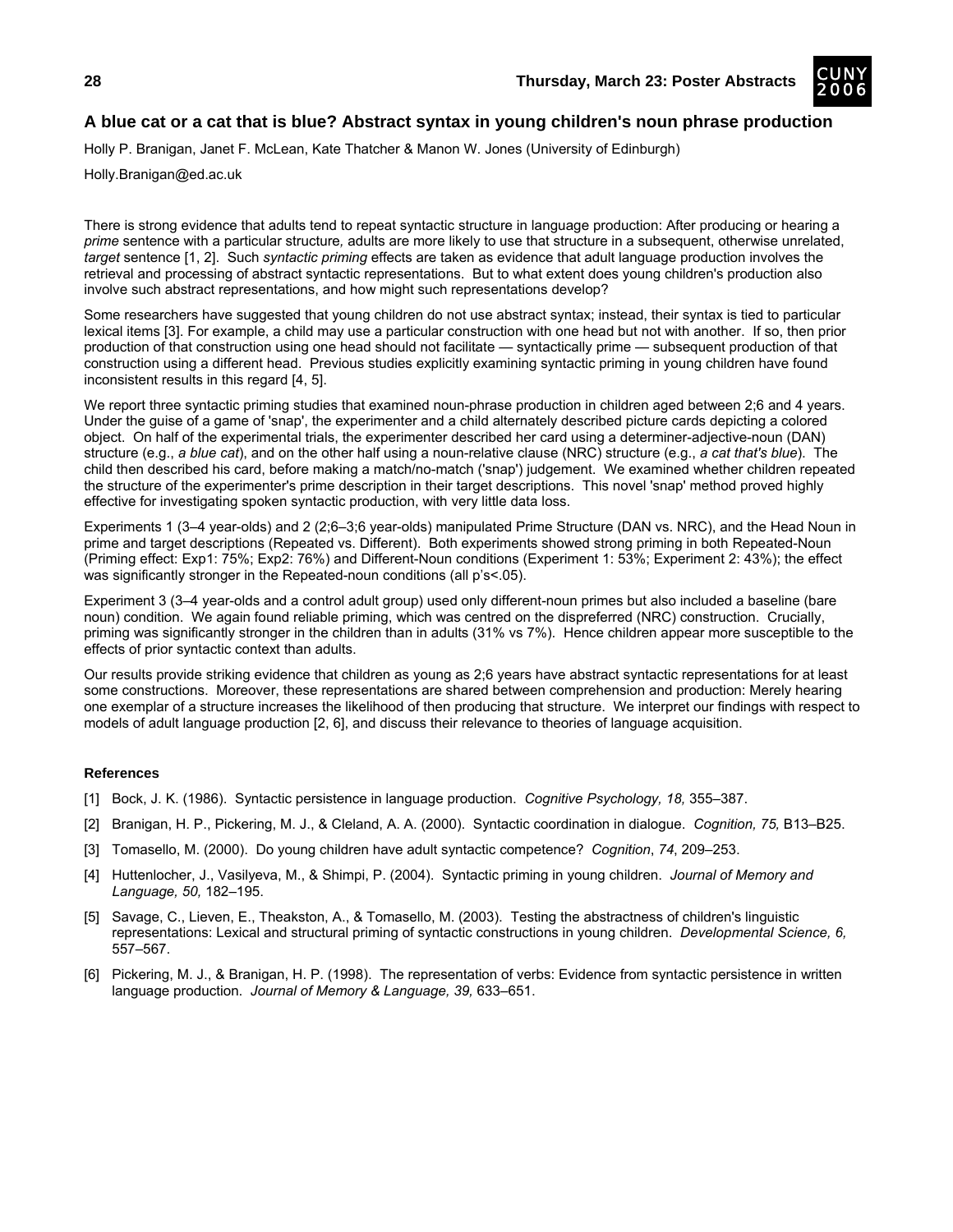

# **Conflict resolution involving coordination constructions**

Petra Burkhardt (University of Potsdam & University of Marburg), Gisbert Fanselow (University of Potsdam) & Matthias Schlesewsky (University of Marburg)

petra.burkhardt@staff.uni-marburg.de

Investigations of reanalysis phenomena often focus on the resolution of case conflicts or phrase structure revisions. This ERP experiment investigated language processing conflicts arising from a local number incongruency between a verb and an initial argument of a coordination construction (1a, 2a). In fact, this is the first study examining number mismatches that are disambiguated on the DP (instead of the verb). Coordination constructions were further tested in sentences with transitive and intransitive predicates in order to assess the predictive power of verb information for the processing of arguments in coordination constructions. Number mismatches were hence used to investigate local reanalysis processes (subject-verb agreement) as well as local violations of verb-related expectations (transitivity).

In German, verbs can be topicalized, which allowed us to present verb and number information prior to the coordination construction. As a result, there is a local number mismatch between the plural auxiliary and the following singular DP (which is underspecified for case features) in (1a) and (2a), which is subsequently resolved as the entire coordination becomes available. We examined the electrophysiological responses to the encounter of this mismatch and investigated whether the option of a coordination continuation is taken into account during online sentence processing. The transitivity manipulation allowed us to further focus on the available conflict resolution mechanisms, since the number mismatch might affect intransitive predicates at the first DP more severely than transitive predicates that take two arguments and permit a reanalysis towards an object-before-subject order.

ERPs were recorded in a reading study in German (N=20) and conflict resolution involving coordination constructions was examined at the first DP and the coordinating conjunction in sentences as illustrated in (1a vs. 1b) and (2a vs. 2b).

The data reveal that at the first DP (*die Tänzerin*) only the two intransitive constructions registered a difference: the number mismatch between the auxiliary and the first DP in (1a) elicited a left anterior negativity between 300–600ms compared to (1b). In contrast, no electrophysiological difference was observed in (2a) vs. (2b). This suggests that the parser detects subjectverb incongruities promptly in intransitive constructions. However, following a transitive verb, number mismatches are allowed more readily, possibly because the structure can be resolved towards an object-before-subject order.

At the coordinating conjunction *und,* both constructions with a plural auxiliary (1a, 2a) registered a negativity between 450 and 550 ms compared to their counterparts with singular auxiliaries. This finding reveals that the information carried by the conjunction is used at this point to revise the structure towards a coordination reading.

These data indicate that coordination information is not used in a predictive manner to reanalyze a subject-verb incongruity towards a coordination reading (cf. first DP). However, once coordination information becomes available, it is utilized to revise the structure (cf. *und*). Moreover, verb-specific information (transitivity) affects local processing decisions, as revealed by the absence of a mismatch effect on the first DP in transitive constructions. This finding suggests that verb information represents a powerful cue for local conflict resolution involving number mismatches that emerge on the DP.

## **Examples**

| (1a) | Geschlafen<br>slept      | haben<br>have-PL | die Tänzerin<br>the dancer-sg | aus Spanien und<br>from Spain and | der Sänger<br>the singer-SG.NOM from Ghana  | aus Ghana.                                                          |
|------|--------------------------|------------------|-------------------------------|-----------------------------------|---------------------------------------------|---------------------------------------------------------------------|
| (1b) | *Geschlafen hat<br>slept | have-sg          | die Tänzerin<br>the dancer-sg | aus Spanien und<br>from Spain and | der Sänger<br>the singer-sg. NOM from Ghana | aus Ghana.                                                          |
| (2a) | Geschlagen<br>hit        | haben<br>have-PL | die Tänzerin<br>the dancer-sg | aus Spanien und<br>from Spain and | der Sänger                                  | aus Ghana den Manager.<br>the singer-sg. NOM from Ghana the manager |
| (2b) | *Geschlagen hat<br>hit   | have-sg          | die Tänzerin<br>the dancer-sg | aus Spanien und<br>from Spain and | der Sänger                                  | aus Ghana den Manager.<br>the singer-SG.NOM from Ghana the manager  |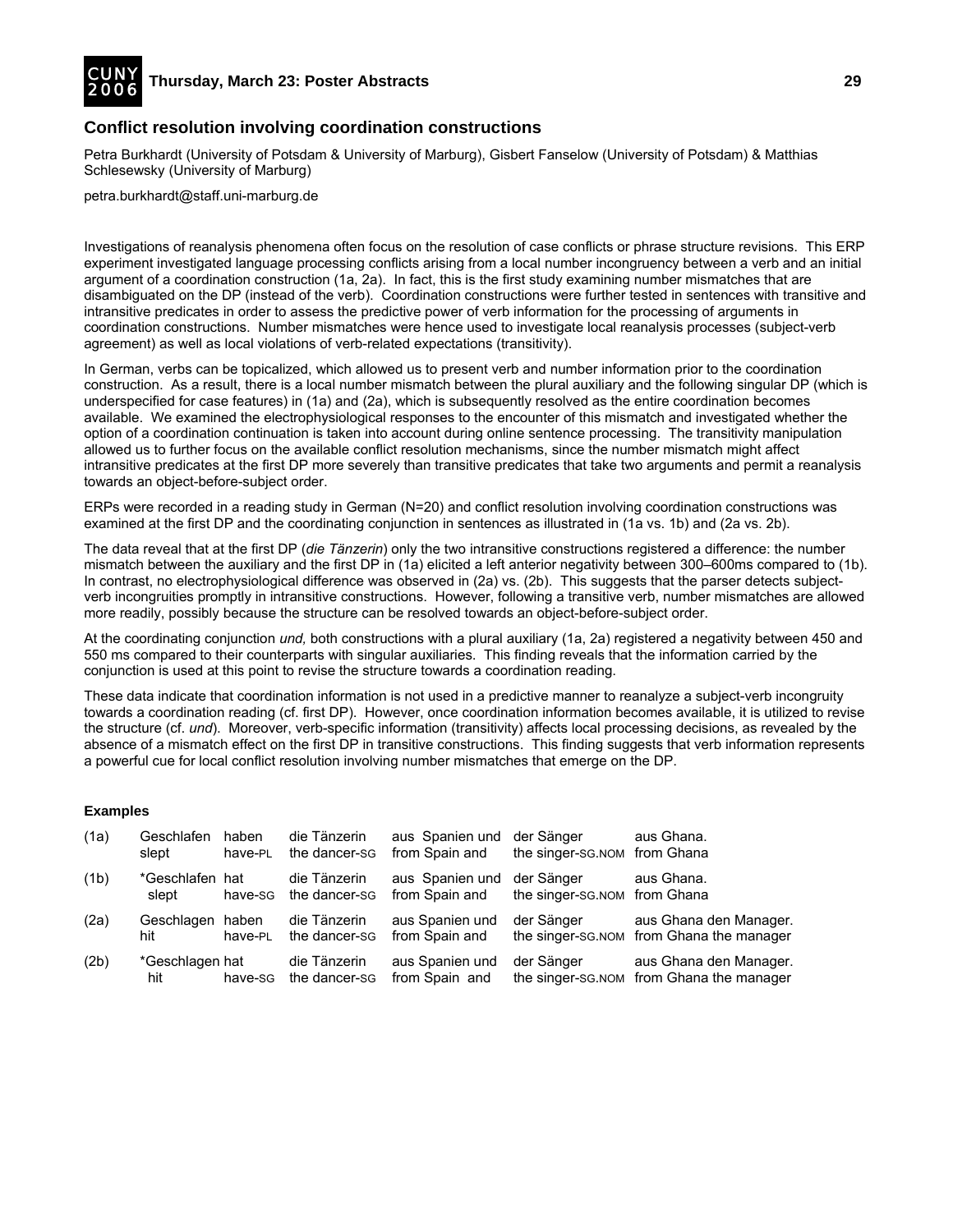

# **Do sex and syntax go hand in hand? An alternative account to semantic and contextual effects in the processing of grammatical gender agreement**

Letícia Sicuro Corrêa (Pontifícia Universidade Católica do Rio de Janeiro)

lscorrea@let.puc-rio.br

The influence of semantic/contextual factors in gender agreement processing has been attested in Romance languages on the basis of a small set of gender-invariant animate nouns (GIANs) (eg. *victim* (feminine)). Sex/gender incongruence affects pronominal agreement in comprehension (Cacciari & Carreiras, 2001; Cacciari et al. 2003) and grammatical agreement in the production of copular-sentences with predicative-adjectives (Vigliocco & Frank, 1999; 2001). The *maximalist hypothesis*  (Vigliocco & Frank, 1999; 2001) locates the latter effect in the syntactic process of "phrasal integration", thereby contradicting the linguistic assumption that syntactic computation is blind for semantic information not represented as a lexical *formal feature* (cf. Chomsky, 1995).

This paper aims at providing an alternative account to the interference of semantic/contextual factors in the processing of gender agreement, in which the blindness of the computational system operating in syntactic formulation is preserved. It is argued that the production of a sentence-initial-DP may cause its parsing/closure as a unit. Its lexico-syntactic representation goes into decay after being semantically interpreted/integrated with contextual information, as topic-DPs in discourse. The re-starting of the sentence by means of a resumptive null/overt subject-pronoun determines the way subject-predicative agreement is established. The gender-feature of the pronoun encodes conceptual information concerning the sex of the referent of the antecedent-DP and/or lexico-syntactic information concerning grammatical-gender. Processing conditions determine the likelihood of the latter being accessible to the resumptive pronoun. A series of experiments conducted in Portuguese is intended to illustrate this point.

Experiment 1 provides evidence that a nominative-pronoun recovers conceptual information concerning the referent of its antecedent. A self-paced-reading comprehension-task was used with two sentence-stimuli. In the first sentence, the sex bias for the referent of the subject-DP with a GIAN was manipulated (modifiers mentioned male/female and sex neutral clothes). In the second sentence, the gender of a nominative-pronoun was manipulated. A significant interaction between *sex-bias* and *gender* was obtained, supporting the view that pronouns grammatically encode semantic gender. Compatibility between conceptual and lexico-syntactic information creates the optimal processing condition.

Experiments 2–4 used an elicited sentence-production task with auditory preambles — a DP with a GIAN — preceded by background context identifying the sex of its referent. In Experiments 2 and 3, the preamble was prosodically marked as topic. Participants were requested to freely continue the topic (Experiment 2) and to continue it with an overt-pronoun (Experiment 3). In Experiment 4, the preamble was prosodically neutral and participants were requested to repeat it. In the three experiments, a predicative-adjective in unmarked (masculine) form to be included in the produced sentence was visually presented. The dependent-variable was the number of conceptually-congruent agreeing predicative-adjectives. In all experiments, a significant effect of *sex/gender congruence* was obtained. The production of the overt-pronoun in Experiment 3 shows that pronominals tend to encode conceptual information. The magnitude of the effect across experiments suggests that the task conditions affect the accessibility of lexico-syntactic information on gender. The results are compatible with the view that the syntactic-formulator deals with formal features of the lexicon and that the computation of syntactic agreement is not affected by semantic/contextual factors.

- Cacciari, C., Carreiras, M., & Barbolini Cionini, C. (1997). When words have two genders: Anaphor resolution for Italian functionally ambiguous words. *Journal of Memory and Language*, *37*, 517–532.
- Cacciari, C., & Carreiras, M. (2001). The role of linguistic and conceptual gender in Italian pronoun resolution. Paper presented at the 14th Annual CUNY Conference on Human Sentence Processing, Philadelphia PA.
- Cacciari, C., Padovani, R., Verzellesi, A., & Carreiras, M. (2003). Contextual effects on the time course of linguistic and conceptual gender information in understanding double-gender words. AMLaP–2003, Glasgow.
- Chomsky, N. (1995). *The Minimalist Program*. Cambridge MA: The MIT Press.
- Vigliocco, G., & Franck, J. (1999). When sex and syntax go hand in hand: Gender agreement in language production. *Journal of Memory and Language*, *40***,** 455–478.
- Vigliocco, G., & Franck, J. (2001). When sex affects syntax: Contextual influences in sentence production. *Journal of Memory and Language*, *45*, 368–390.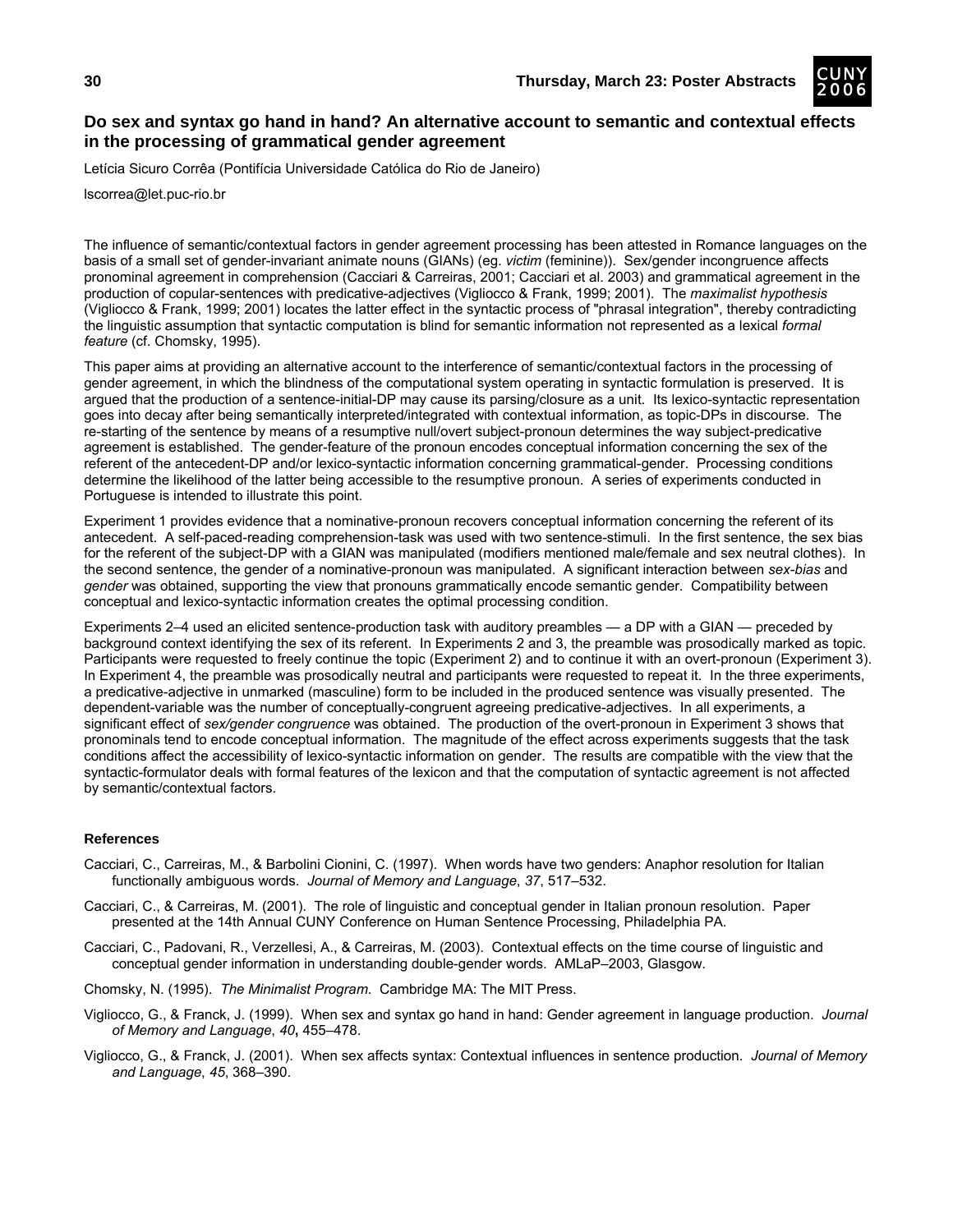

## **The influence of lexical items on syntactic production: Results of reaction time and sentence type analyses**

Jennifer Cupit, Elizabeth Rochon, Ron Smyth (University of Toronto) & Carol Leonard (University of Ottawa)

jennifer.cupit@utoronto.ca

An important question within the psycholinguistic literature concerns the relationship between lexical selection and syntactic production. Is it possible, for instance, to influence the production of a passive structure by priming the patient noun of a sentence? If so, can semantic and phonological cues cause such changes?

This question has been addressed in different ways (e.g., Bock, 1986, 1987; Ferreira & Firato, 2002). Bock found that semantic and phonological processing of lexical items did influence syntactic structure. She found effects of semantic facilitation and phonological interference. Research investigating the scope of encoding of phonological and semantic information (e.g., Costa & Caramazza, 2002; Meyer, 1996, Meyer & Schriefers, 1991), has also demonstrated the influence of semantic and phonological information on production, yet in a seemingly contradictory manner. These studies found effects of semantic interference and phonological facilitation. The seemingly conflicting results may be explained by three important differences in study design. First, in Bock's studies, the influence of phonological and semantic information was reflected in the type of syntactic form produced (active versus passive), whereas in the later group of studies, the effect was measured in reaction time (RT) to utterance onset. Secondly, in Bock's studies, but not in others, sentence production was unconstrained. Finally, the studies differed in the stimulus onset asynchrony (SOA) between the presentation of the picture and distractor word. In Bock's studies, it was approximated to be –2000 ms. In the second group of studies the SOAs were controlled and much shorter (e.g., –150 ms, 0 ms, +150 ms).

The present study systematically controlled the above-mentioned factors to clarify the potential influence of lexical items on the production of active versus passive sentences. Using a picture-word interference paradigm, participants were asked to describe a picture involving a transitive verb and two nouns. Responses were measured for both RT to utterance onset and sentence type. The effects of semantic and phonological distractors were compared to unrelated distractors at SOAs of –1000 ms, –150 ms and +150 ms.

Preliminary analysis of the RT data obtained from 38 undergraduates showed a main effect of SOA (p<.001), with the RTs from the SOAs of –150 ms and +150 ms being longer than those at –1000 ms. There was no main effect of distractor type and no interaction, which is inconsistent with previous studies of constrained phrase and sentence production (e.g., Meyer, 1996). To make the current data set more similar to previous studies, only RTs from active responses were analyzed in a secondary analysis. Results showed a main effect of SOA (p<.001) and a main effect of distractor type (p<.03). The latter result, not seen in the full data set, represents an effect of semantic interference relative to unrelated distractors. Phonological distractors did not appear to influence RTs in this sentence production task. Preliminary analysis of the 'sentence type' data showed a main effect of role (p<.006), suggesting that when a patient noun was primed, participants were more likely to produce a passive sentence. Testing of more participants is underway. Using an unconstrained sentence task, this research adds to the findings of previous studies and has implications for current models of word and sentence production.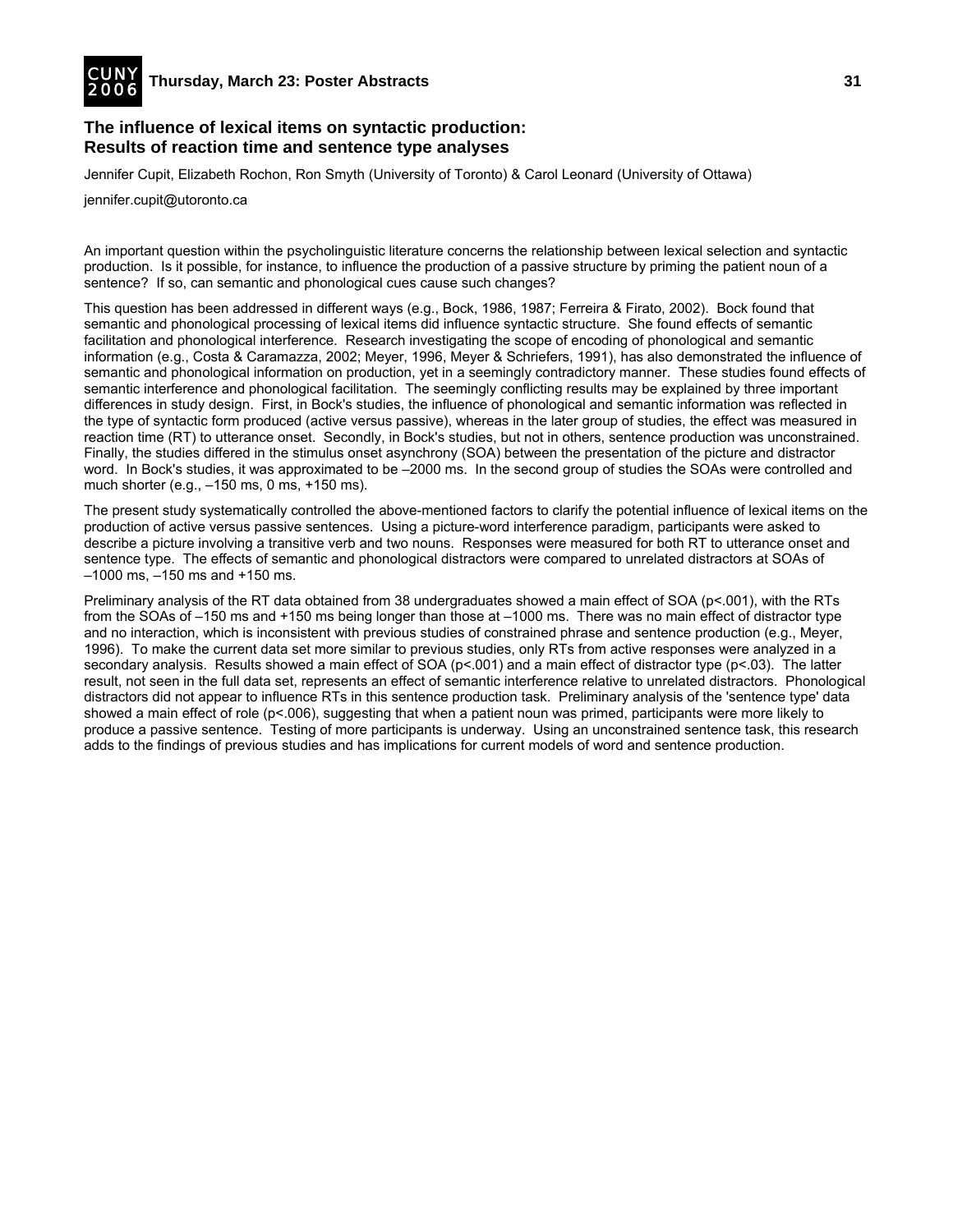

# **Looking at objects of verbs in dynamic scenes: Effects of verb type and agent motion direction**

Roberto G. de Almeida, Julia C. Di Nardo & Michael W. von Grünau (Concordia University)

almeida@alcor.concordia.ca

Recent research on the interaction between language, vision, and attention has focused on the role of static visual context (real objects or drawing of objects and scenes) in the processing of sentences, as measured by eye-movement behavior (e.g., Altmann & Kamide, 1999; Tanenhaus et al., 1995; Henderson & Ferreira, 2004). Results of the work conducted within this "visual world paradigm" have pointed to the rapid integration of linguistic and visual information during sentence processing. However, sentence comprehension processes occur in scene contexts that are dynamic rather than static. In the present study, we extended this paradigm to realistic dynamic scenes (movies of real-world events) to further understand how linguistic and visual processes interact, and to determine the locus of this interaction.

Eye movements were recorded as participants (N=31) were shown a series of movies of events and listened to sentences related to those events. The main verbs in the sentences were either causative, e.g., *Before making the dessert the cook will crack the egg that is in the bowl*, or perception/psychological verbs, e.g., …*examine the egg*… In addition, agents in the scenes moved/reached either toward the visual referent of the grammatical object of the main verb, e.g., *egg*, away from it, or remained in a neutral position. There were 17 scene types, with three motion conditions, each coupled with one of two sentence types (thus totaling 102 unique stimuli). Acoustic onsets of verbs were synchronized with movie frames corresponding to agent motion onset. We predicted that causatives — which were semantically more restrictive — would trigger more and faster saccades to the target object, e.g., the egg, and thus allow for faster interaction between visual and linguistic representations.

We found a significant main effect of motion context, but only a marginal effect of verb type, in three types of analyses: (A) saccade onset time (SOT; total time taken to launch a saccade to the target) (Motion: *F*1*, P<.*0001; *F*2*, P<.*0001; Verb: *F*1*, P=.*057*, F*2*, P=.*008), (B) number of fixations to target object (e.g., the egg) (Motion: *F*1, *P<.*0001; *F*2, *P*=.0004; Verb: n.s.), and (C) cumulative fixations to target up to 749 ms after verb onset, which was the 50 ms bin corresponding to the mean length of the noun (Motion: *F*1, *P<.*0001; Verb: *F*1, *P=.*0003; interaction: *F*1, *P<.*0001). In pairwise analyses, we found verb effects only in the 'towards' condition, with faster SOTs in the causative condition than in the perception/ psychological condition (*t*1, *P=.*001; *t*2, *P=.*003). In addition, we found that most of the saccades and brief fixations during the initial processing of the event and scene (on average, a window of time of 749 ms, going from the acoustic onset of the verb to the acoustic offset of the noun complement of the verb) were to the region of the agent of the event. Therefore, we found evidence for eye gazes to agents of events but no evidence for anticipatory eye movements to the object referent of the grammatical complement of the verb in dynamic scenes. We suggest that the interaction between visual-contextual and sentence/verb-conceptual information occurs rapidly within conceptual short-term memory.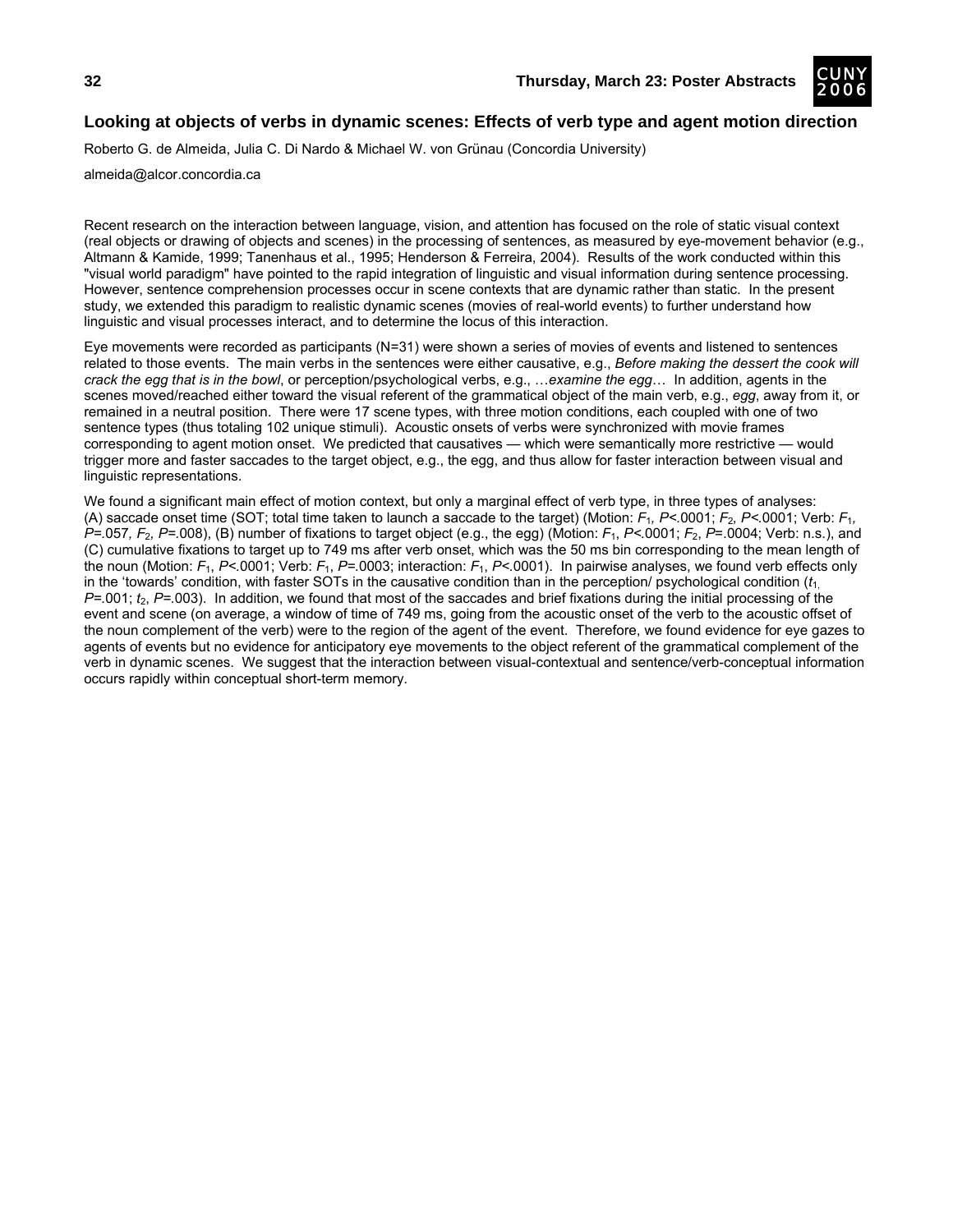

## **Relative pronouns as accessibility markers**

Claire Delle Luche (Laboratoire Dynamique du Langage), Roger P. G. van Gompel (University of Dundee), Frédérique Gayraud & Bruno Martinie (Laboratoire Dynamique du Langage)

Claire.delleluche@univ-lyon2.fr

Many functional linguistic theories (often called accessibility theories) assume that the form of anaphoric expressions signals how accessible or salient the antecedent is (Ariel, 1990; Gundel, Hedberg & Zacharski, 1993). For example, pronouns signal that the antecedent is highly accessible, whereas NPs and names signal that the antecedent is relatively inaccessible (for experimental evidence, see e.g., Gordon, Grosz & Gilliom, 1993). We argue that relative pronouns also signal how accessible their antecedent is, and that relative clause attachment preferences are affected by the type of relative pronoun: Relative clauses (henceforth RCs) with relative pronouns that signal a highly accessible antecedent preferentially attach to the most accessible NP, but this preference is less strong for RCs with relative pronouns that signal a less accessible antecedent.

We investigated whether different types of relative pronouns affect RC attachment in French. In Experiment 1, we compared *qui* (1) and *lequel/laquelle* (2) in RCs following a 'NP1 of the NP2' structure. NP1 and NP2 had the same gender and number. Participants indicated whether they thought the father or the mason was funny.

- (1) Je connais le père du maçon, qui est amusant. (I know the father<sub>NP1</sub> of the mason<sub>NP2</sub> who is funny)
- (2) Je connais le père du maçon, lequel est amusant. (I know the father  $_{NP1}$  of the mason  $_{NP2}$  who is funny)

Our accessibility account predicts that *qui* RCs should preferentially attach to the most accessible NP (presumably NP1, e.g., Zagar, Pynte & Rativeau, 1997), but this preference should be weaker for *lequel/laquelle* RCs. This is because *qui* is less marked (shorter and more frequent) than *lequel/laquelle*, so *qui* should refer to more accessible antecedents (Ariel, 1990). The results confirmed this: For *qui* RCs, participants strongly preferred NP1 (87% of trials), but this preference was much weaker (70%) with *lequel/laquelle* RCs.

In Experiment 2, we investigated whether the differences in Experiment 1 occurred because the relative pronouns differed in markedness or because they differed in syntactic informativeness (*lequel* is gender and number marked whereas *qui* is not) by comparing *à qui* (3) and *auquel* (4), which are phonologically equally long and fairly similar in frequency, but *auquel* has gender marking, whereas *à qui* does not.

- (3) Je connais le père du maçon, à qui la mère écrit une lettre. (I know the father of the mason to whom the mother is wrote a letter.)
- (4) J'accompagne le père du maçon, auquel la mère écrit une lettre. (I know the father of the mason to whom the mother wrote a letter.)

The results showed a strong preference for NP1, but no difference between *auquel* and *à qui*, contradicting the suggestion in Ariel (1990) that informativeness signals antecedent accessibility.

Together, the experiments suggest that markedness of the relative pronoun affects RC attachment preferences. We claim that the processing of relative pronouns is similar to that of personal pronouns (Hemforth, Konieczny & Scheepers, 2000) and argue that accessibility theories should incorporate relative pronouns as part of their accessibility hierarchy.

#### **References**

Ariel, M. (1990). *Accessing Noun-Phrase Antecedents*. London: Croom Helm.

- Gundel, J. K., Hedberg, N., & Zacharski, R. (1993). Cognitive status and the form of referring expressions in discourse. *Language, 69*, 274–307.
- Gordon, P. C., Grosz, B., & Gilliom, L. (1993). Pronouns, names, and the centering of attention in discourse. *Cognitive Science, 3*, 311–347.
- Hemforth, B., Konieczny, L., & Scheepers, C. (2000). Syntactic attachment and anaphor resolution: The two sides of relative clause attachment. In M. W. Crocker, M. J. Pickering & C. E. Clifton, Jr. (Eds.), *Architectures and Mechanisms for Language Processing*, pp. 259–282. Cambridge, UK: Cambridge University Press.
- Zagar, D., Pynte, J., & Rativeau, S. (1997). Evidence for early-closure attachment on first-pass reading times in French. *The Quarterly Journal of Experimental Psychology, 50A*, 421–438.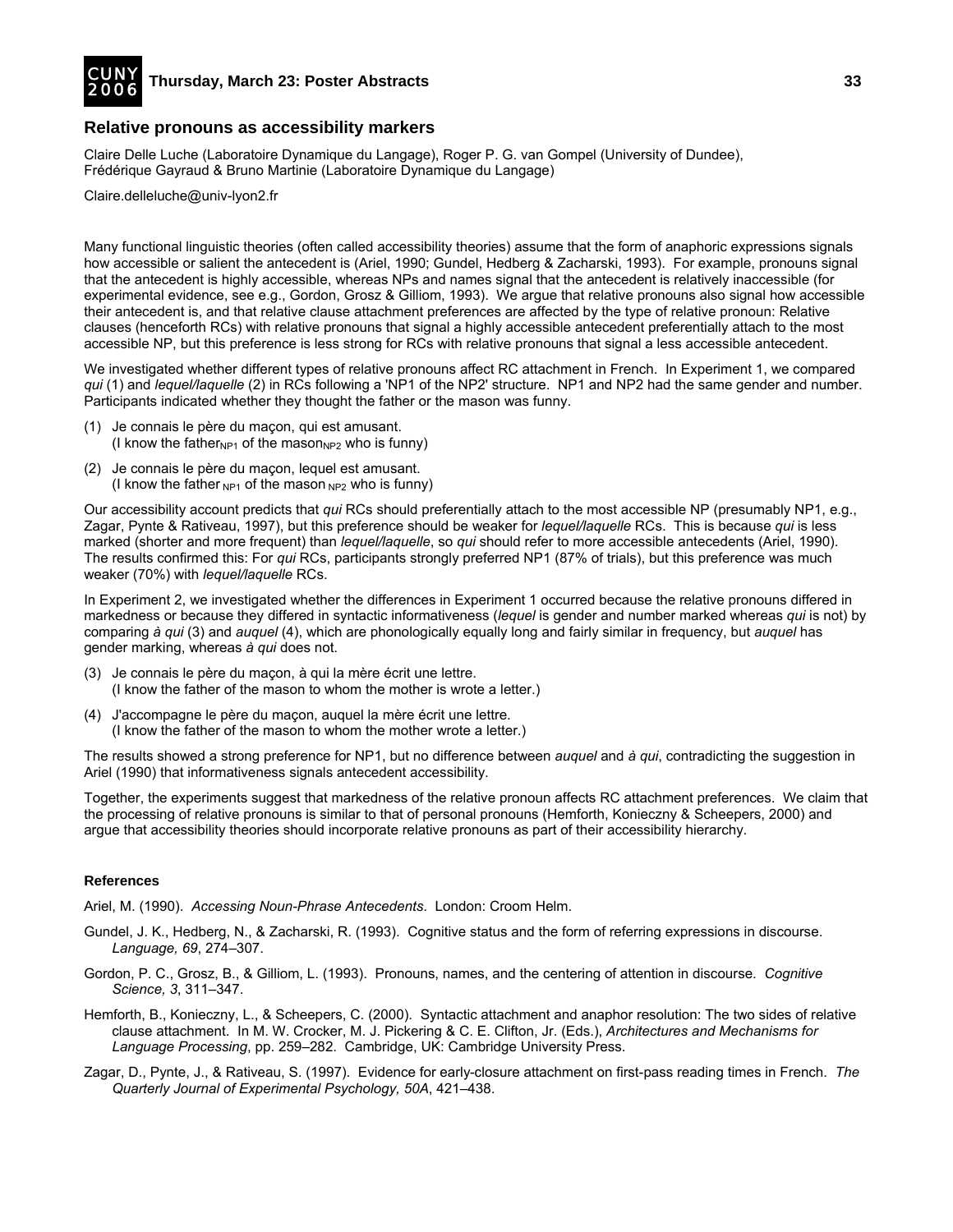

## **Brain responses to mood anomalies in Spanish**

Josep Demestre & José E. García-Albea (Universitat Rovira i Virgili)

josep.demestre@urv.net

Event-related brain potentials (ERPs) have been increasingly used by psycholinguists mainly because they provide a continuous measurement of the brain's electrical activity with high temporal resolution and because they respond differently to semantic and syntactic aspects of sentence processing. A central issue in ERP research has been to examine the responses to syntactic and semantic anomalies to study the architecture of the language processor. The study of violations (such as phrase-structure violations, subcategorization violations, gender and number agreement violations, and case violations) has provided valuable information concerning the time at which different sources of information exert their influence during language comprehension.

Other (theoretically relevant) anomalies have received little or no attention. The experiment reported here aims to examine the responses elicited by mood anomalies in Spanish to further study the role of verb-specific information in the early stages of parsing. The information we study is the mood constraints a matrix verb imposes on the subordinate verb. Since subcategorization for a subjunctive (or indicative) sentence complement (SC) is assumed to be a lexical property of verbs, the role of lexical information in parsing can be studied in a novel way by examining the (rapid or late) detection of mood anomalies. Such anomalies were created by using (1) verbs that subcategorize for a subjunctive-SC, and (2) verbs that subcategorize for an indicative-SC, and by manipulating (3) the mood (subjunctive/indicative) of the SC. Thus, ungrammatical sentences were created by presenting a subordinate verb that did not satisfy the mood constraints imposed by the matrix verb. Subjects read sentences such as those in (1).

Whereas verbs such as "aconsejar" (to advise) in (1a–1b) obligatorily require the subjunctive in the SC, verbs such as "prometer" (to promise) in (1c–1d) obligatorily require the indicative in that complement. In (1a) and (1c) the subordinate verb is in the mood required by the matrix verb. In (1b) and (1d) the subordinate verb is not in the mood required by the matrix verb, thus making the SC-alternative ungrammatical. In order to detect these anomalies the parser needs to access and consult the mood constraints stored at the lexical entry of the matrix verb. The experiment aimed (1) to examine whether the parser is sensitive or not to these anomalies, and (2) to examine at which word the anomalies are detected.

The results clearly showed that the ERPs elicited by the ungrammatical verbs were reliably distinct from the ones elicited by their grammatical counterparts. In both types of matrix verbs, ungrammatical subordinate verbs elicited a centroparietal positivity widely distributed over both hemispheres. The experiment, thus, shows that the parser is sensitive to the mood anomalies we studied, and that the detection of the anomalies occurs at the first possible word (the subordinate verb). Moreover, it clearly shows that the processor rapidly accesses and consults the mood information stored at the main verb's lexical entry. This finding is in accordance with the claim — made by lexicalist parsing models — that lexical information plays a crucial role in the early stages of parsing.

## **Examples**

- (1) a. María le ha aconsejado a Pedroi que (*pro*i) llegue (SUBJUNCTIVE) antes de las diez [Mary has advised Peteri that (*pro*i) arrive (SUBJUNCTIVE) before ten o'clock]
	- b. \* María le ha aconsejado a Pedro<sub>i</sub> que (*pro*<sub>i</sub>) llegará (INDICATIVE) antes de las diez
	- c. María<sub>i</sub> le ha prometido a Pedro que (pro<sub>i</sub>) llegará (INDICATIVE) antes de las diez [Mary<sub>i</sub> has promised Peter that (*pro*<sub>i</sub>) arrive (INDICATIVE) before ten o'clock]
	- d. \* Maríai le ha prometido a Pedro que (*pro*i) llegue (SUBJUNCTIVE) antes de las diez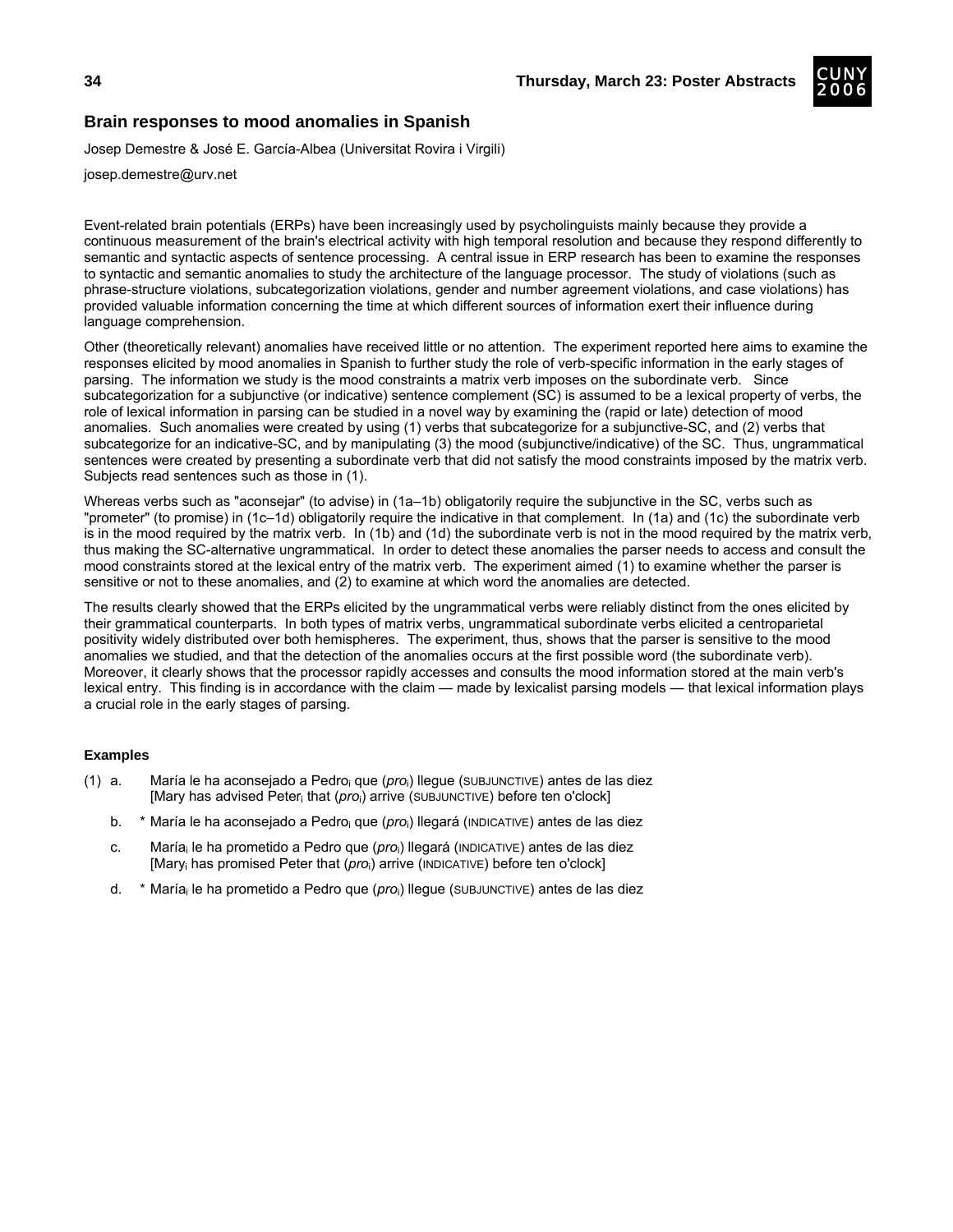

# **Priming of syntactic configurational information**

Timothy Desmet, Mieke Declercq (Ghent University) & Edward Gibson (Massachusetts Institute of Technology)

timothy.desmet@ugent.be

In a recent paper, Scheepers (2003) showed syntactic priming of the relative clause attachment ambiguity (e.g., "Someone shot the servant of the actress who…" can be completed with an RC that attaches high to "the servant" or low to "the actress"). In a completion task, German participants produced more high attachments in the target when they had just continued a highattachment prime compared to when they had just continued a low-attachment prime. Based on these results, Scheepers argued that not only lexical subcategorization frames or context-free rules can be primed (Pickering & Branigan, 1998), but also bigger parts of the hierarchical tree configuration.

We further investigated syntactic priming of this configurational information in five similar sentence completion experiments. In Experiment 1, we replicated the RC priming effect in Dutch (like Scheepers, we used gender agreement to force attachment in the primes). Participants produced significantly more high attachments in the ambiguous target (1c) following a highattachment prime (1a; 46%) than following a low-attachment prime (1b; 35%). In Experiment 2, we showed that syntactic priming can be obtained from primes in the first language to targets in the second language of Dutch-English bilinguals. Participants produced significantly more high attachments in English target sentences (2) following Dutch high-attachment primes (1a, 43%) than following Dutch low-attachment primes (1b, 32%). In Experiment 3, we replicated the syntactic priming effect in English and showed that the hierarchical configuration of the entire sentence did not influence the priming effect. There was a significant 18% priming effect when the NP1-of-NP2-RC construction was in object position in both the prime (3a) and the target (2) and a significant 20% priming effect when the NP1-of-NP2-RC construction was in subject position in the prime (3b) but in object position in the target (2). In Experiment 4, we showed that the syntactic priming effect is not due to priming of modifiers in general, but is specific to RC attachments: RC attachments in the prime (3a) had no effect on PP attachments in the target (4). In Experiment 5, we investigated whether the configuration of the head made a difference and investigated whether 3-site RC attachments could prime 2-site RC attachments. We found that high attachment primes (5a) lead to more high attachments in the target (2) than middle attachment primes (5b), which lead to more high attachments in the target than low attachment primes (5c).

These results have major implications for accounts of syntactic priming (e.g., Chang, Dell, Bock, & Griffin, 2000; Pickering & Branigan, 1998; Scheepers, 2003), experience-based models of sentence processing (e.g., MacDonald, 1998; Sturt, Costa, Lombardo, & Frasconi, 2003; Mitchell, Cuetos, Corley, & Brysbaert, 1995), discourse-based models of syntactic ambiguity resolution (e.g., Frazier & Clifton, 1996; Hemforth, Konieczny, & Scheepers, 2002) and syntactic accounts of bilingualism (e.g., Hartsuiker, Pickering, & Veltkamp, 2004; Loebell & Bock, 2003). More generally, we conclude that the syntactic priming technique is a useful tool to investigate the nature of syntactic representations that people use when they are processing sentences.

## **Examples**

- (1) a. De politie ondervroeg de veroorzaakster van het ongeval die… [The police interrogated the causer (NON-NEUTER) of the accident (NEUTER) that (NON-NEUTER)...]
	- b. De politie ondervroeg de veroorzaakster van het ongeval dat… [The police interrogated the causer (NON-NEUTER) of the accident (NEUTER) that (NEUTER)...]
	- c. Jan ontmoette de bazin van de bediendes die... [John met the boss (NON-NEUTER) of the employees (NON-NEUTER) that (NON-NEUTER)...]
- (2) John met the boss of the employees who…
- (3) a. The audience applauded (the director of the play who…) / (the play of the director who…) b. The director of the play who… / The play of the director who…
- (4) The employees of the storeowner with…
- (5) a. The guests disliked the chef of the restaurant of the hotel who…
	- b. The guests disliked the menu of the chef of the restaurant who…
		- c. The guests disliked the menu of the restaurant of the chef who…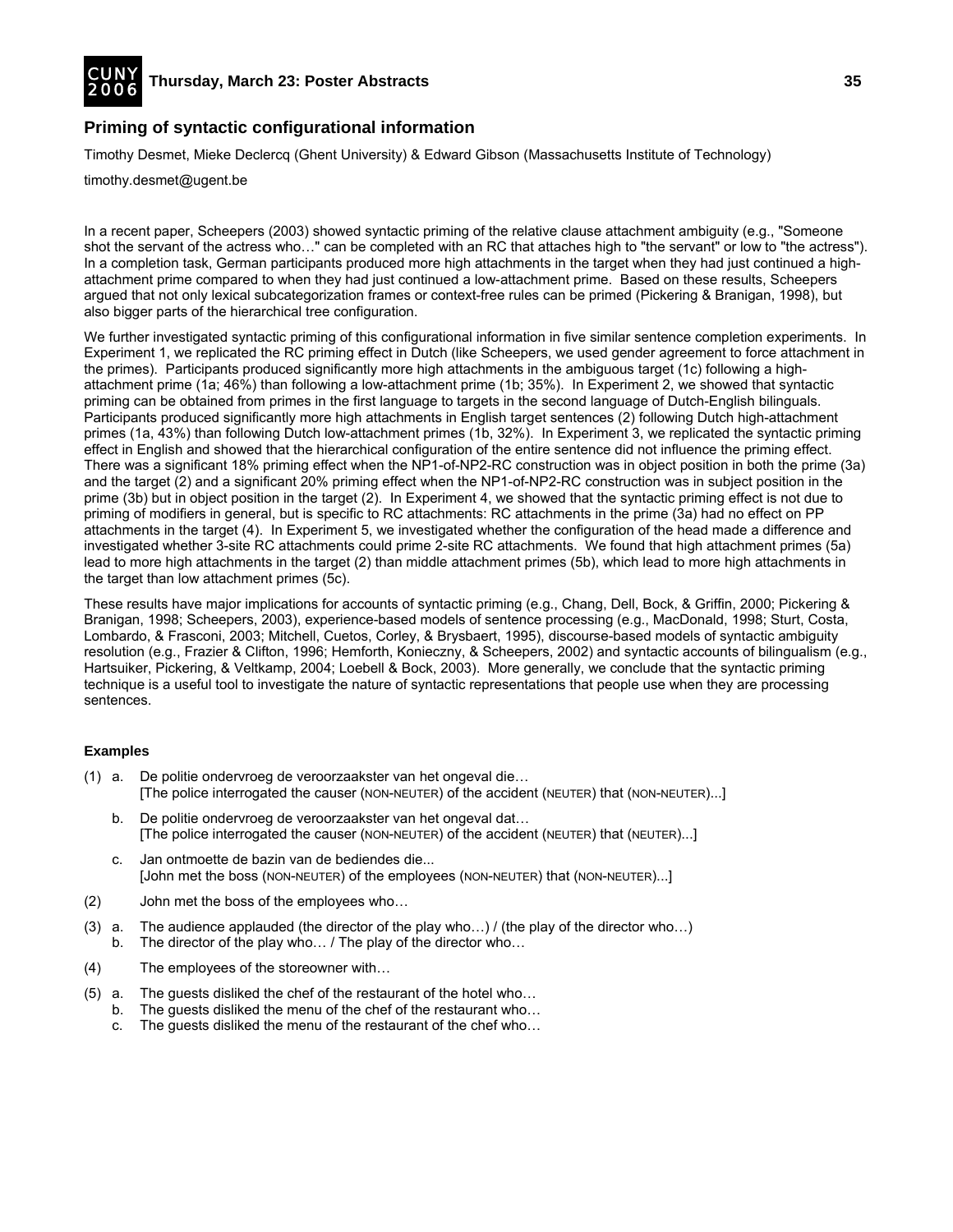

# **Inclusiveness and the Small World Requirement: Singling-out entities from plural sets**

William Evans (University of Massachusetts, Amherst)

wevans@psych.umass.edu

The requirements of the definite article have long been a subject of debate. One Uniqueness account, offered by Hawkins (1978, 1991), claims that by referring to p-sets, pragmatic sets generated by discourse and situation context, uniqueness of the definite article can be determined. In addition, Hawkins claims that within a given P-set, a definite NP must satisfy Inclusiveness, referring to the 'totality of entities that satisfy the description of the NP' (Hawkins 1991). The experiments in the current study consider contexts where multiple entities of the same type are implied, yet where only one entity is denoted by the definite DP. Such contexts violate the Inclusiveness account if you assume the current P-set contains the entire set of implied entities.

In contrast to Inclusiveness, the Small World Requirement proposed here claims that a hearer will consider a discourse-new entity introduced with the definite article felicitous when the target entity is *more relevant than all others of its type* within current discourse context. This requirement stresses relevance over uniqueness, and in so doing predicts that it should be acceptable to violate Inclusiveness if relevance for a particular entity can be established within the current P-set.

In Experiment 1, participants supplied answers in a fill-in-the-blank written completion study, giving either the definite or indefinite article as a response. It was assumed that participants would supply the definite article in conditions that met the requirements of definiteness, and the indefinite in conditions that did not. In Conditions A and B, the target entity was the most relevant by virtue of it being the only inferable entity of its type. In Condition A, target entities were linked anaphorically to preestablished discourse referents, while target entities in Condition B were simply inferable. In both conditions the definite article was almost universally preferred (92.5% and 100%, respectively). In Condition C, the target entity was a member of an implicit plural set, but context was only partially adequate to single it out as the most relevant of its type. Choice of the definite article was greatly reduced (26.3%). In Condition D, the target entity was relevant to the context, but was no more relevant than any others of its type. Choice of the definite article was almost non-existent (1.3%).

In Experiment 2, participants were asked to rate on a 5-point scale the felicity of two-sentence pairs in which the definite article denoted a single entity in contexts where multiple entities of that type were inferable. In Condition A, context made one entity clearly more salient than others of its type. In Condition B, multiple entities were equally salient. Items were rated significantly more felicitous in Condition A than in Condition B (overall means 3.6 to 2.4, respectively; p<.001).

The findings of both Experiments 1 and 2 support the Small World Requirement, and show that inclusiveness can be violated in situations where one entity is more relevant than others of its type.

## **Examples**

- When Joe proposed, he gave Sally a ring set with a large gem. Experiment 1 diamond was nearly flawless.
- B. Ron swept the office. broom was starting to wear out.
- C. Bernie parked and walked towards the large central bank. teller was sitting outside on a cigarette break.
- D The professor looked at the front row of her crowded classroom. student was asleep.
- A. Juan drove up to the busy tollbooths. The toll taker was rude. Experiment 2
- B. \* Juan looked at the busy tollbooths. The toll taker was rude.

- Hawkins, J. A. (1978). *Definiteness and Indefiniteness: A Study in Reference and Grammaticality Prediction.* London: Croom Helm; and Atlantic Highlands, NJ: Humanities Press.
- Hawkins, J. A. (1991). On (in)definite articles: Implicatures and (un)grammaticality prediction. *Journal of Linguistics, 27*, 405–442.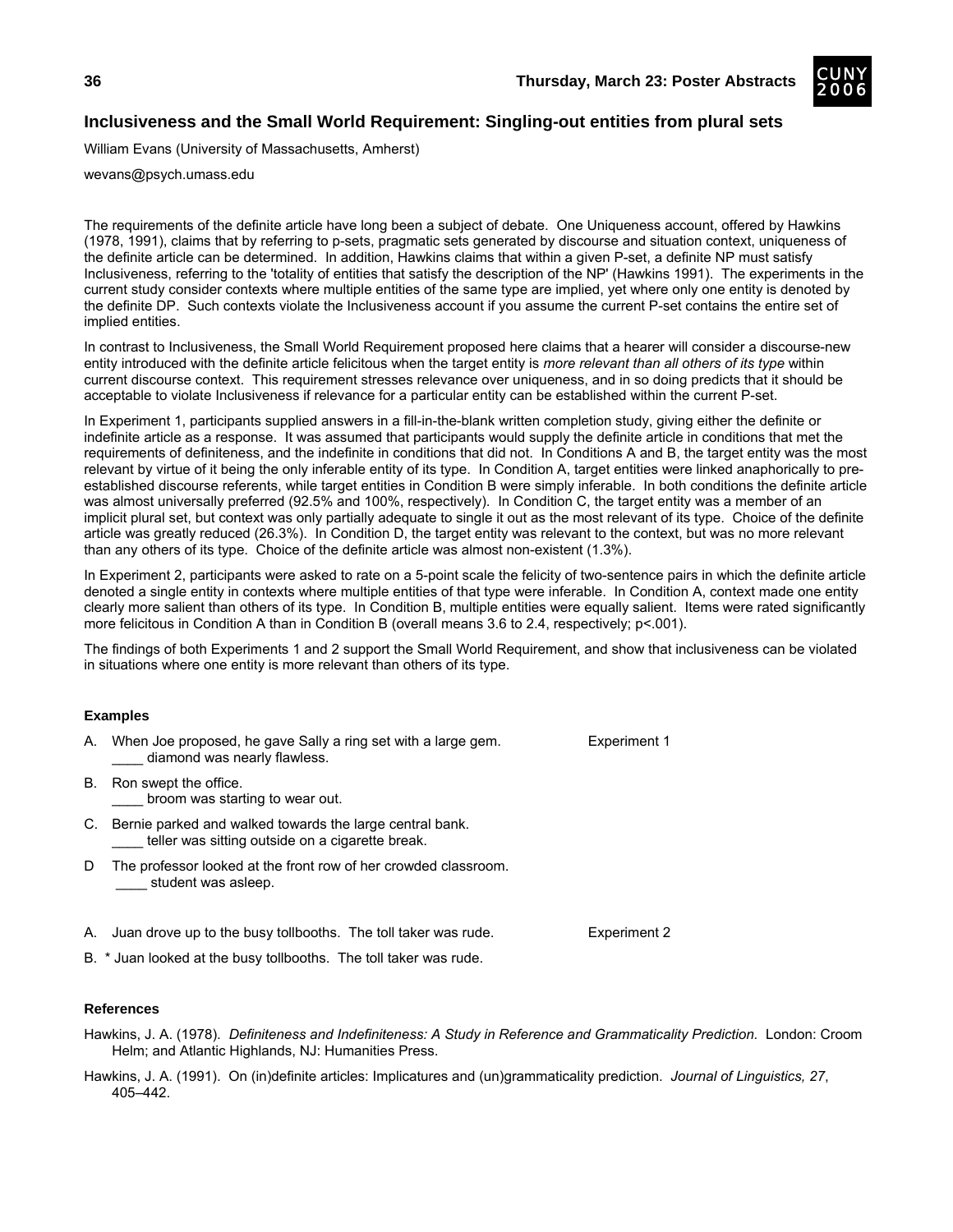

# **Mouse-tracking the visual world: Streaming** *x,y* **coordinates imply continuous interaction during on-line language processing**

Thomas A Farmer, Sarah A. Cargill, Nicholas C. Hindy, Rick Dale & Michael J. Spivey (Cornell University)

taf22@cornell.edu

Continuous nonlinear trajectories recorded from the streaming *x,y* coordinates of computer-mouse movements can serve as an informative indicator of the cognitive processes underlying spoken word recognition (Spivey, Grosjean, & Knoblich, 2005). Mouse movements are continuous, thus allowing a truly graded response pattern to emerge, should it exist. And whereas self-paced reading affords 2–3 data points (RTs) per second, and eye-movement data allows for approximately 2–4 data points (saccades) per second, "mouse-tracking" yields somewhere between 30–60 data points per second, depending on sampling rate. Finally, the x, y coordinates can be easily time-locked to the exact millisecond in a sound-file at which they were recorded, yielding remarkable temporal sensitivity.

We exploited the continuous nature of mouse-movement trajectories to explore various aspects of sentence processing in relation to the visual-world paradigm (Tanenhaus, Spivey-Knowlton, Eberhard & Sedivy, 1995).

- (1a) Put the apple on the towel in the box.
- (1b) Put the apple that's on the towel in the box.

In example (1), the PP *on the towel* can be initially interpreted as a destination (or Goal) for the referring expression *the apple*, thus attaching to the verb *Put* (VP-Attachment). Alternatively, it could be interpreted as modifying the referring expression (NP-attachment). In displays where the apple is already on a towel, and the second towel and the box are each empty, the sentence is disambiguated in favor of VP-attachment at the onset of the second PP. The unambiguous version (1b) serves as a control condition.

Participants heard 16 critical sentences like those in (1), producing a 2 (visual context: 1 versus 2 referents) x 2 (sentence: ambiguous vs. unambiguous) within-subjects design. The on-screen displays contained either one referent (e.g., one apple) or two referents (e.g., two apples). In the critical instructions, the object to be moved always appeared in the top-left portion of the screen and the correct destination always appeared in the bottom-right. In the104 filler instructions, a wide variety of objects and trajectories were included to prevent routinized anticipatory movements. At the onset of each display, participants first heard "Place the cursor at the center of the cross," followed by three object-movement instructions. In the 16 critical displays, the critical instruction was first. Streaming *x,y* coordinates, sampled at ~36 Hz, were recorded during the movement of the referent to its destination.

For analysis, the beginning of each trajectory was aligned to a common starting point, and then time-normalized to 101 timesteps for averaging (Spivey et al., 2005). Averaged trajectories from the two-referent ambiguous and unambiguous sentences never significantly diverged from one another (all  $p's$  > .05). However, in the one-referent context, the averaged trajectory from the ambiguous sentences curved toward the incorrect destination, diverging significantly from the averaged trajectory from the unambiguous sentences through time-steps 21 to 83 (*p*'s<.05).

Supplementing the semi-continuous data collected through eye-tracking (Spivey, Tanenhaus, Eberhard & Sedivy, 2002), we provide, here, continuous mouse-movements indicating further evidence for visual context influencing real-time syntactic ambiguity resolution. Additional distributional and complexity measurements provide insight into questions regarding serial versus parallel processing, the degree of interactivity accommodated by the comprehension system, and the time-course of constraint influence.

- Spivey, M., Grosjean, M., & Knoblich, G. (2005). Continuous attraction toward phonological competitors. *Proceedings of the National Academy of Sciences*, *102*, 10393–10398.
- Spivey, M., Tanenhaus, M., Eberhard, K., & Sedivy, J. (2002). Eye movements and spoken language comprehension: Effects of visual context on syntactic ambiguity resolution. *Cognitive Psychology, 45,* 447–481.
- Tanenhaus, M., Spivey-Knowlton, M., Eberhard, K., & Sedivy, J. (1995). Integration of visual and linguistic information during spoken language comprehension. *Science*, *268*, 1632–1634.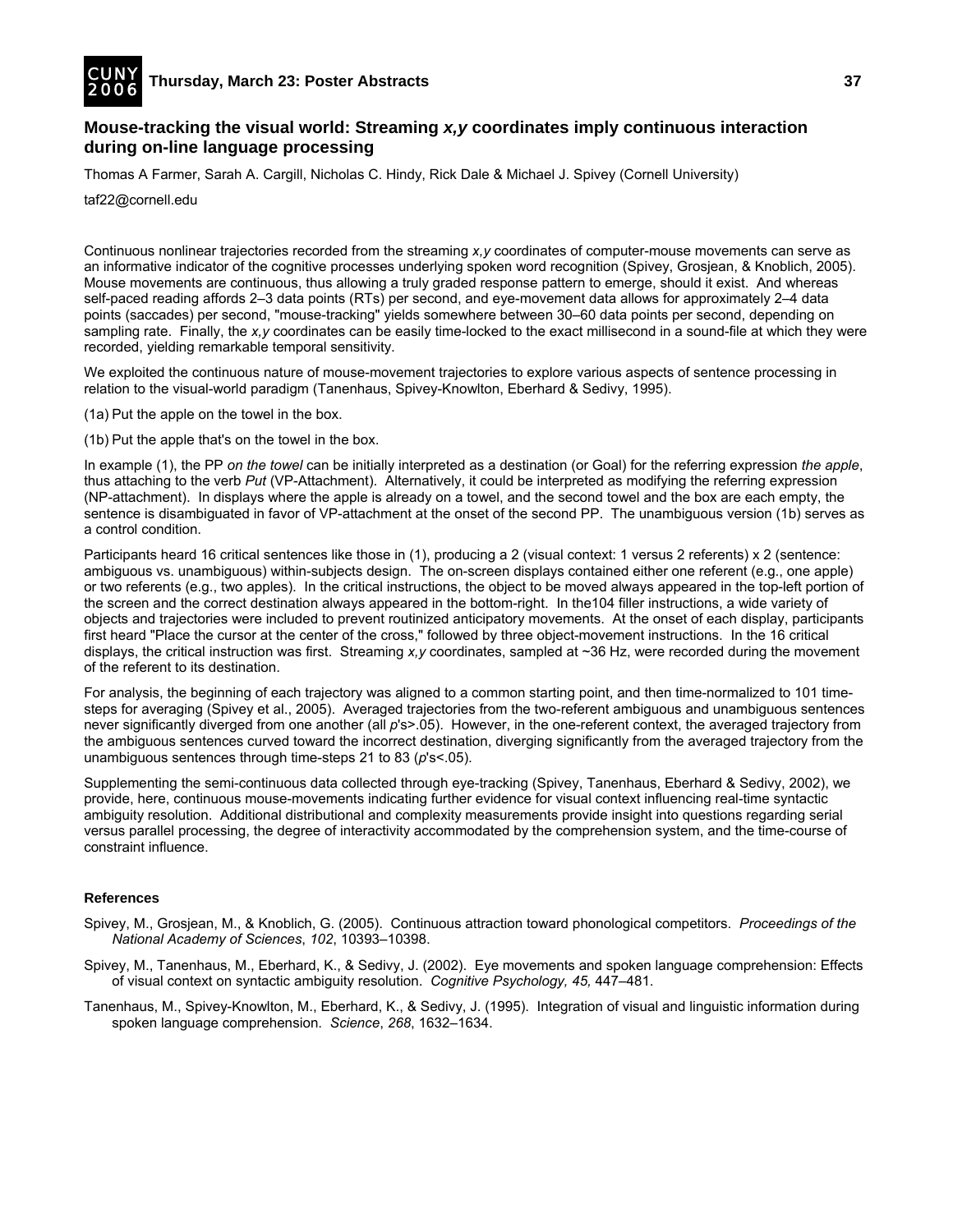

# **Pronouns without antecedents: The processing cost of "Institutional** *They***"**

Ruth Filik, Anthony J. Sanford, Catherine Emmott & Lorna Morrow (University of Glasgow)

r.filik@psy.gla.ac.uk

Research in psycholinguistics has shown that, in general, a processing cost is observed where pronouns do not have antecedents (e.g., Sanford, Garrod, Lucas & Henderson, 1984). The present studies explore a phenomenon that we shall refer to as the "Institutional *They*", for example, *On the train, they served really bad coffee,* where there is no explicit antecedent, but rather in which some unspecified but constrained individual or set of individuals is referred to by a plural pronoun. Such uses typically refer in some way to agents from some sort of public institution. These cases are interesting because they are prevalent in literature and in everyday speech, and yet, on the face of it, they should pose a processing problem because pronouns do not typically occur out of the blue, but are usually coreferential with some normally explicit antecedent. In two eye-tracking experiments, we tested the proposal that the "Institutional *They*" will carry no processing cost, while the use of a singular pronoun in the same context will carry a measurable processing cost.

Experiment 1 used materials such as (1). In the initial sentence, an event was depicted, in which a situation-specific agent (singular or plural) was either introduced explicitly, or left implicit. The events described were stereotyped situations (e.g., travelling on an aeroplane) in which there was a readily inferable agent (in both singular and plural cases). The second sentence included a singular (*he/she*) or plural (*they*) pronoun. If there is no processing cost associated with "Institutional *They*", then for sentences containing *they* we predicted no difference in reading times regardless of whether or not there was an explicit antecedent for the pronoun. In contrast, for sentences containing singular pronouns we expected longer reading times for sentences with no antecedent, as previous studies have shown that *he* and *she* trigger an immediate search for an antecedent (Garrod, Freudenthal & Boyle, 1994).

First-pass, regression path, and total reading times for Region 3 (the region immediately following the pronoun) showed that for *he/she* sentences, reading times were longer when there was no explicit antecedent, but there were no reliable differences between sentences that did and did not have an explicit antecedent for sentences containing *they*. These findings were supported by the results from a second eye-tracking study in which the target sentence was standardised such that the critical region was always an adverb, and the named character (e.g., *John*) was removed from the first sentence to prevent any possibility of the bonding of an antecedentless singular pronoun to the character in the first sentence (see example sentence 2).

Differences emerged at the post-pronoun region in both experiments, suggesting that the search for an antecedent was underway immediately following a singular pronoun, but not after encountering a plural pronoun. Thus, processing of the antecedentless "Institutional *They*" appears to be relatively cost-free. We suggest that in these cases, an underspecified (type-level) agent is assumed, which is "good-enough" for the situation, but no token-level realisation is sought.

## **Examples**

- 1. John was pleased with the in-flight meal he got [from the staff/stewardess].1/
	- In fact, [they/she]  $_2$ / presented it  $_3$ / courteously as well.  $_4$ / He made a note to travel with this company again. $_5$ /
- 2. The in-flight meal I got [from the staff/stewardess] was more impressive than usual. $\frac{1}{1}$  In fact, [they/she]  $\frac{1}{2}$ / courteously  $\frac{1}{3}$ presented the food as well.  $\frac{1}{4}$  I made a note to travel with this company again. $\frac{1}{5}$

- Garrod, S. C., Freudenthal, D., & Boyle, E. (1994). The role of different types of anaphor in the on-line resolution of sentences in a discourse. *Journal of Memory and Language, 33*, 39–68.
- Sanford, A. J., Garrod, S. C., Lucas, A., & Henderson, R. (1983). Pronouns without explicit antecedents? *Journal of Semantics, 2*, 303–318.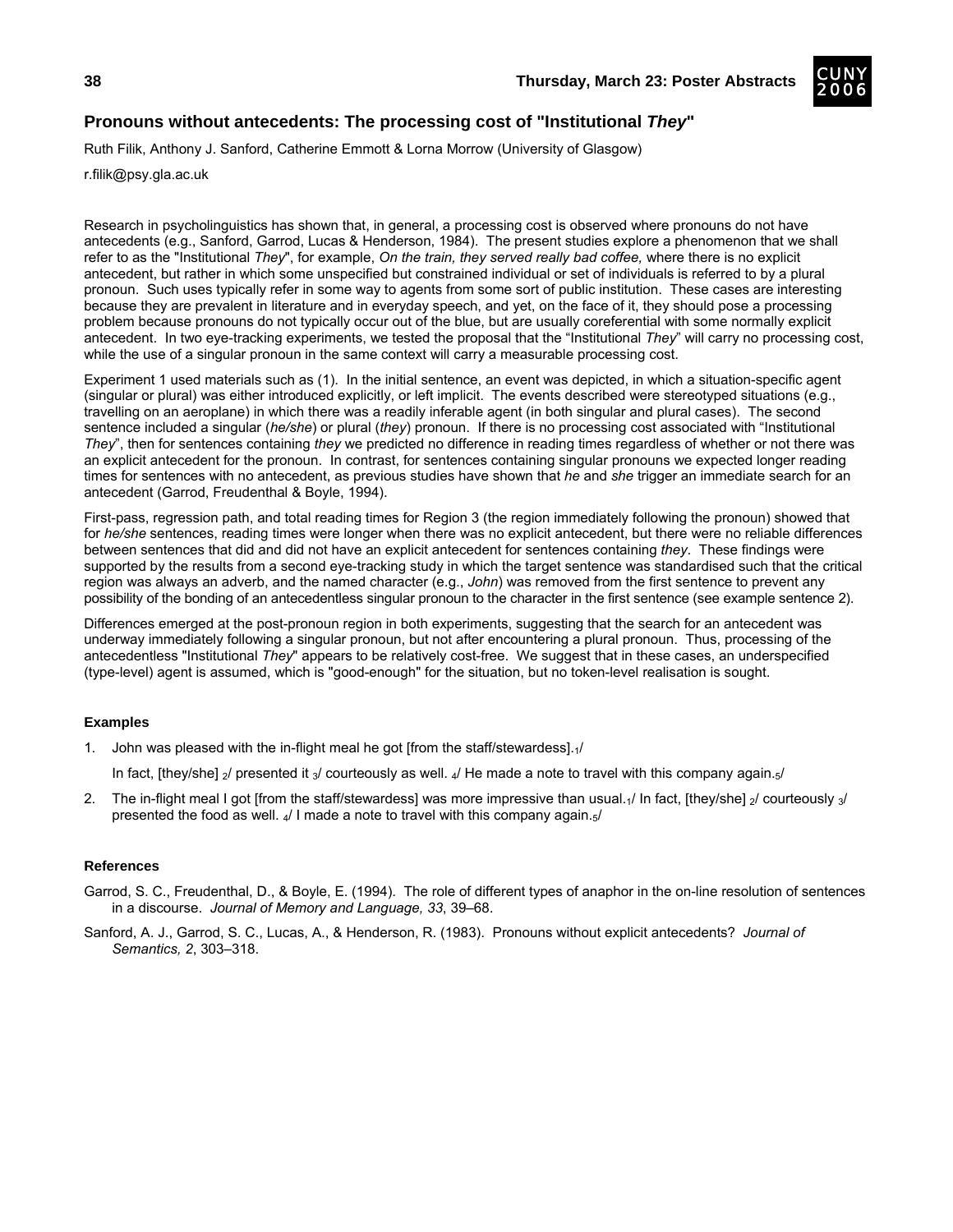

## **The role of prominence in pronoun resolution: Availability versus accessibility**

Stephani Foraker (The University of Chicago) & Brian McElree (New York University)

sforaker@uchicago.edu

We used speed-accuracy tradeoff (SAT) modeling to ascertain what kinds of memory structures underlie cognitively prominent antecedent representations. Prominence can be due to an antecedent's representation being more *available* or more *accessible* in memory. Prominent antecedents might be retrieved with greater probability than less active representations (availability), due to strength of the antecedent representation or the quality of retrieval cues at the pronoun. It might also be retrieved more quickly than other concepts (accessibility), due to a qualitatively different form of representation, such as being actively maintained in focal attention (McElree, 2001, 2006).

We used syntactic clefting structures to increase the prominence of an antecedent (Almor, 1999; Foraker, 2004). Participants judged the acceptability of a short discourse, entering multiple judgments over the time that they read the second sentence and fully processed the passage. The first sentence clefted one of two possible noun phrase (NP) antecedents. The second contained a pronoun that was gendered (*he*/*she*) or non-gendered (*it*), coreferring with either the clefted entity or the nonclefted one. In Experiment 1 *he* coreferred with NP1 and *it* coreferred with NP2, and in Experiment 2 the antecedent positions were switched. We fitted participants' judgments in each condition to a best-fit timecourse function, which contained separate parameters indicating availability (asymptotic acceptability judgments) and accessibility (overall rate of resolution, and intercept—time point when acceptability judgments rise above chance).

In both experiments, clefting increased the availability of an antecedent representation, but not its accessibility. Clefting made an antecedent representation more distinctive in working memory, but did not contribute to active maintenance. Prominence, in the case of clefting, is not due to cognitive focus. We also found that the *he*-pronoun conditions produced greater availability than the *it*-pronoun conditions. Because this effect was found when *he* referred to either NP1 or NP2, the gendered pronouns are largely driving the increased availability of the antecedent. *He* is more likely to pick out and resonate with its antecedent than *it*, probably because of less ambiguous reference and a unique function.

In Experiment 1, *he*-pronoun conditions showed faster resolution than *it*-pronoun conditions. However, this timecourse advantage disappeared in Experiment 2, when the surface position of the antecedents was switched. We suggest that in Experiment 1 the more ambiguous *it*-pronoun produced slower resolution when it coreferred with a discourse-backgrounded antecedent, and in Experiment 2, ambiguity was tempered by foregrounding the intended referent.

Experiment 3 adapted the materials from Experiment 1 for eye-tracking to (a) confirm the validity of the clefting advantage found in SAT modeling, and (b) to investigate whether the *it*-pronoun produced ambiguity-like effects. First, we found support for the clefting advantage with SAT, as clefted conditions were read more easily, reflected in several "late" eye-tracking measures. Second, we found that *it*-pronouns produced more first-pass regressions following the pronoun, but the difficulty was short-lived. This finding is consistent with *it* being temporarily ambiguous, and that further information at the verb resolved the interpretation of the pronoun.

#### **Examples**

 Coreference is indicated with italics or underlining, as appropriate. Unacceptable continuations are indicated with #.

Experiment 1

It was *the ardent boyfriend* who contemplated the engagement ring. What *the ardent boyfriend* contemplated was the engagement ring.

*He* stared. (# He sparkled.) It sparkled. (# It stared.)

Experiment 2

It was the engagement ring that captivated *the ardent boyfriend*. The one whom the engagement ring captivated was *the ardent boyfriend*.

It sparkled. (# It stared.) *He* stared. (# He sparkled.)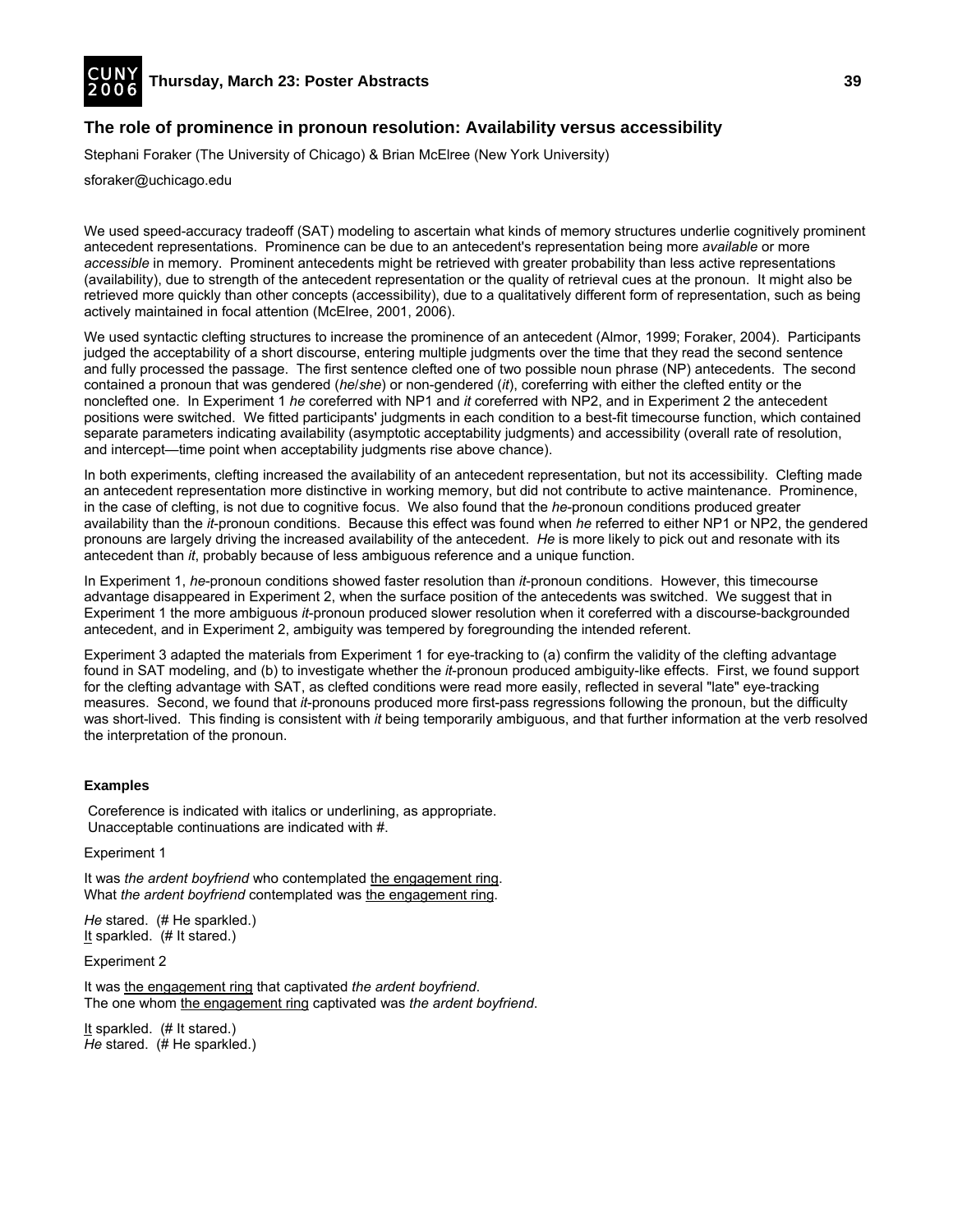

# **Gaze alignment of interlocutors in conversational dialogues**

Kerstin Hadelich & Matthew Crocker (Saarland University)

hadelich@coli.uni-sb.de

Eye-tracking has been a successful and valuable tool for the investigation of on-line processes of language comprehension and language production (e.g., Griffin & Bock, 2000; Tanenhaus et al., 1995). However, the application of eye-tracking to the investigation of dialogue mechanisms has so far been limited to experiments that examine eye-movements of either the speaker or the listener in isolation (e.g., Brown-Schmidt et al., 2004; Richardson & Dale, 2004). Even offline dialogue experiments investigating, e.g., priming effects, usually involve only one "real" participant while their interlocutor is a confederate of the experimenter (e.g., Haywood et al., 2003). In order to test predictions coming from dialogue models (e.g., Pickering & Garrod, 2005) and provide the kinds of evidence necessary for their further development, experimental methods that directly examine behaviour of participants actually engaged in a conversation are needed. Additionally, measures established in monologue need to be compared with their dialogue processing counterparts.

We present analyses of eye-movement data recorded from two interlocutors simultaneously, i.e., in our experiments, we recorded eye-movement patterns for dialogue partners in parallel (no confederate). In two experiments, pairs of participants were seated in front of two head-mounted eye-trackers, separated by a head-high dividing wall. Participants saw identical computer displays showing nine objects arranged in a 3 x 3 grid. In Experiment 1, we asked participants to take turns in formulating simple sentences containing three objects from the screen (Example 1). In Experiment 2, participants were asked to build their sentences such that they formed a little story. Eye-movements and speech were recorded for both participants.

As a first analysis, we compared our findings with existing measures of eye-voice span (Griffin & Bock, 2000) and voice-eye span (Tanenhaus et al., 1995). We defined an eye-eye span as the time difference between the last fixation by the speaker to a referent before the onset of the respective referring expression and the first fixation by the listener to the same referent after the respective referring expression. We computed this measure on an item-by-item basis. This span proved longer than the sum of the two monologue components would suggest. Furthermore, it was shorter at later than at earlier stages of the experiment, and dependent on the type of instruction given (shorter in Experiment 2). In order to cover larger parts of the dialogue (e.g., sentences, stories), we simply compared the proportions of listener and speaker fixations and their change. We also applied cross-recurrence quantification (cf. Richardson & Dale, 2004) to the eye-movement data.

We will present the relation of listener and speaker eye-movements and, importantly, the changes in this relation over the course of a dialogue by means of the results of the above-mentioned measures. We will also discuss their applicability to expressing the mechanisms at work in dialogue.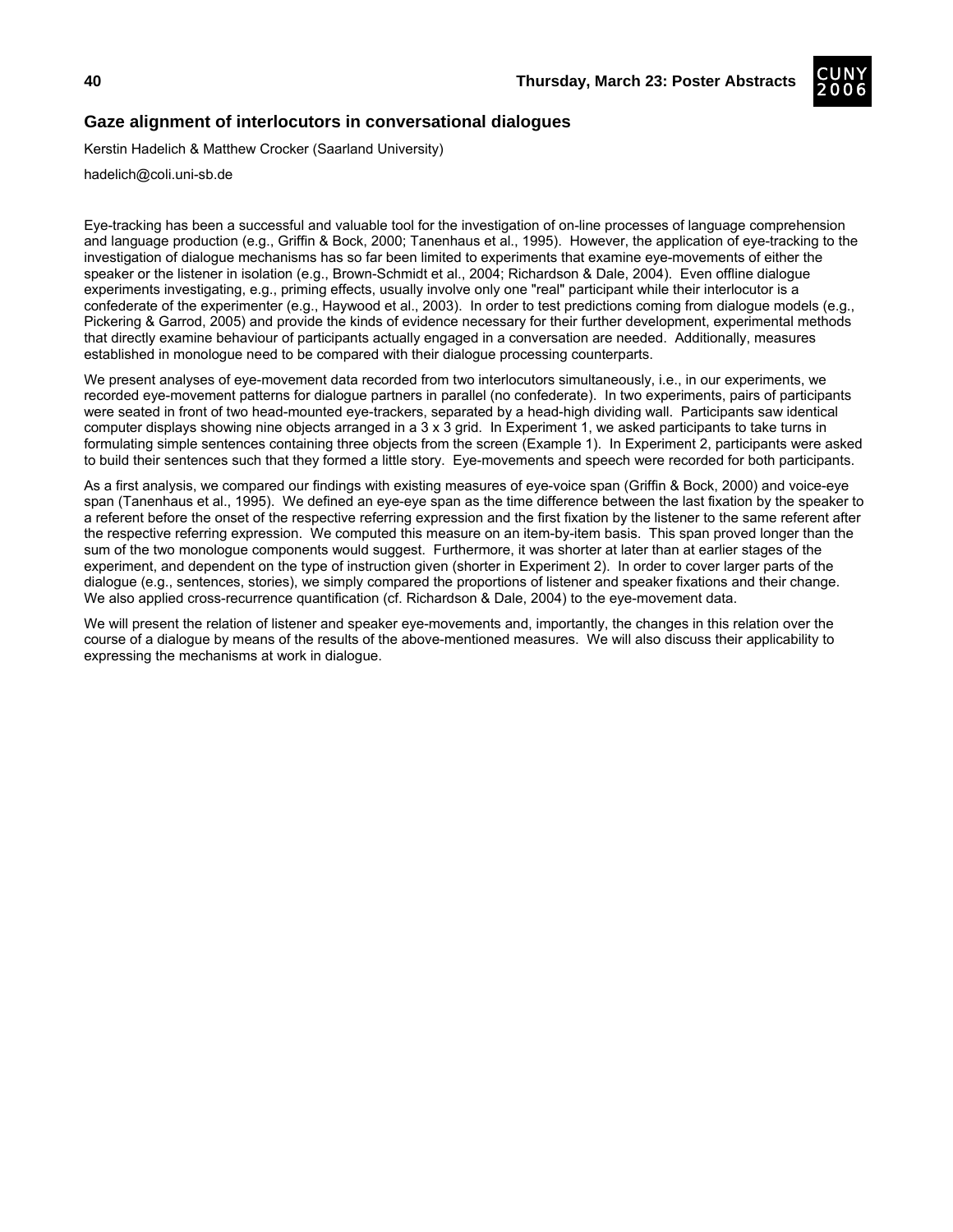

# **Bilingual spoken language comprehension: Understanding linguistic architecture within real-time processing**

Yi Ting Huang & Jesse Snedeker (Harvard University)

huang@wjh.harvard.edu

Until recently, research on bilingualism has primarily focused on understanding how language-specific lexicons interact during production but far less attention has been given to the process of spoken language comprehension. Questions here move from understanding the selection of a correct lexicon to exploring the patterns of activation and inhibition in language-specific lexical items. Spivey and Marian (1999) recently found evidence that spoken word recognition is not limited to activation of the language being used. When bilinguals were presented with monolingual Russian instructions to pick up a target (*marka*-STAMP), they made increased eye movements towards a between-language phonological competitor in English (*marker*). However, while these findings suggest that bilingual lexical access is initially language-independent, it does not address how representations from the irrelevant language are eventually suppressed. One hypothesis is that a phonological representation from one language simultaneously activates lexemes in both languages but that word-forms of the irrelevant languages are inhibited prior to lemma access to prevent activation of semantic and syntactic features of the word. Alternatively, it is possible that lexeme and lemma representations of both languages are activated but that eventual word recognition occurs through a process of competitive input matching rather than through any direct inhibition. (N.B. Spivey and Marian (1999) measured phonological activation via eye-movements to a word's referent. While this is consistent with lemma activation, it is possible that lexemes may have been associated with the referents by the subjects' spontaneous mental labeling of the visible objects).

Previous work exploring lexical access within monolinguals provides a framework for understanding this process in bilinguals. Yee and Sedivy (2001) found evidence of lexeme-to-lemma activation from within-language phonological associates. Participants were instructed to select a target (*logs)* but made increased looks to a competitor (*key)* that was semantically related to an absent phonological associate (*lock)*. The current study modifies this task to explore whether phonological representations from both languages proceed to semantic activation. French-English bilinguals were instructed to select an English target (*sheep*) when presented with a display that contained a competitor (*leash*). This item was semantically related to a phonological associate in the irrelevant language (*chien*-DOG). If between-language phonological activation (*sheep* to *chien*) activates semantic representations, then subjects should make increased looks to *leash*. Alternatively, if irrelevant language lexemes are inhibited after phonological activation, then we would expect no increase in eye-movements to the between-language semantic competitor.

Experiment 1 replicated within-language priming in monolingual English speakers ( $p < 0.05$ ). This semantic activation was time-locked to the period of phonological ambiguity (*LO*—*g*). In Experiment 2, we found a similar trend between languages (p=.10). Bilinguals looked more at between-language semantic competitors than unrelated control items. However, betweenlanguage semantic activation appeared shortly after the period of phonological ambiguity (*shee—P*). These results provide preliminary evidence that, even in a monolingual environment, lexemes and lemmas are activated in both languages. Our findings suggest that an irrelevant language is not actively inhibited during bilingual spoken-language comprehension and strongly favor a unitary model of lexical competition that incorporates candidates from both languages.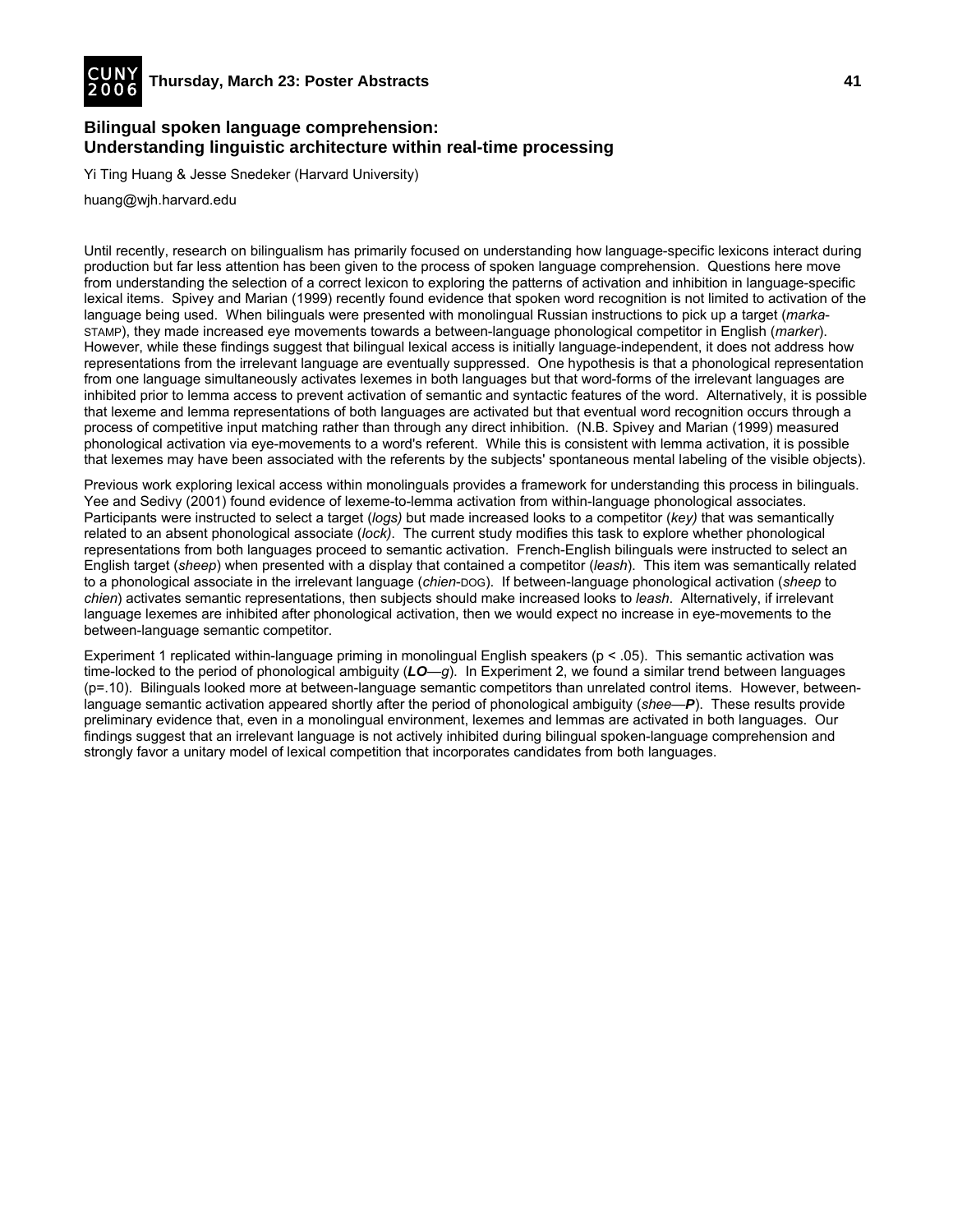

# **(In)dependence of lexical and syntactic production:**  *that***-reduction and omission in spontaneous speech**

T. Florian Jaeger, Neal Snider, Laura Staum & Daniel Jurafsky (Stanford University)

tiflo@stanford.edu

Extending current models of lexical production and syntactic production to natural speech demands a nuanced understanding of their architectural similarities and differences. Consider phonetic reduction [1] and syntactic omission [2, 3] of the word *that* in spontaneous speech. Both are sensitive to probabilistic information: *that* in a relative clause (1) is both more reduced [1] and more likely to be omitted [5] when predictable. Furthermore, both reduction and omission are less likely in disfluent contexts. Such strong similarities between lexical and syntactic production are striking. To test the (in)dependence of these two, we conducted the first integrated study investigating reduction and omission on the same data set, while simultaneously controlling phonetic and syntactic factors.

(1) The only crime [(*that*) we really see] is, uh, just the kids being malicious.

We extracted 3,465 relative clauses (RCs) from the Switchboard conversation corpus, of which 1,454 (42%) contained *that*. For each RC, we annotated the factors known to influence *that*-omission (e.g., RC length) or *that*-reduction (e.g., speech rate, phonological environment of *that*). Including these factors and random subject effects, we ran regression models testing the effects of predictability and disfluency on both *that*-reduction and *that*-omission.

CONTROL FACTORS mirror earlier studies (all p's<.03): e.g., *that*s of older speakers are longer, as are *that*s of women; *that*s of long/complex RCs are omitted less often. Phonological control factors affecting reduction did not affect omission.

DISFLUENCIES affect *that* omission and reduction in similar but crucially different ways. On the one hand, *that* is both longer and omitted less often if it is immediately preceded or followed by a disfluency (filled pause, silence, or speech interruption). However, while the effect on *that*-reduction is limited to immediately surrounding disfluencies, *that*-omission is also affected by disfluencies later in the RC. T his supports accounts associating *that*-omission with processing complexity [3, 4, 6] and is consistent with the claim that *that-*omission is syntactic [2, 3]. Corroborating these conclusions, we find that omission but not reduction is less likely if the RC is long and if the RC subject has low accessibility. Generally, these results suggest that omission is affected by properties of the wider (syntactic) context, whereas reduction is mostly affected by local factors.

PREDICTABILITY also affects both reduction and omission, but again in different ways. High conditional probability of an RC given its first word (*we* above) significantly reduces the relativizer (p<.005). Consistent with [1], the conditional probability of an RC given the preceding word (*crime* above) has no significant effect on *that-*reduction. The opposite pattern is observed for *that*-omission. The more predictable an RC is given the preceding word, the more likely is *that*-omission (p<.0001). No effect of predictability given the first word in the RC was detected for omission.

In conclusion, the results suggest that both word production and syntactic production are affected by predictability and disfluencies. Phonetic reduction is more influenced by local constraints, while syntactic omission has longer distance constraints. This suggests that reduction and omission, while subject to similar processing mechanisms, are phenomena at different levels of linguistic representation.

- [1] Bell, A., Jurafsky, D., Fossler-Lussier, E., Girand, C., Gregory, M., & Gildea, D. (2003). Effects of disfluencies, predictability, and utterance position on word form variation in English conversation. *Journal of the Acoustical Society of America, 113*(2), 1001–1024.
- [2] Ferreira, V. S. (2003). The persistence of optional complementizer production: Why saying "that" is not saying "that" at all. *Journal of Memory and Language, 48*, 379–398.
- [3] Ferreira, V. S., & Dell, G. S. (2000). Effect of ambiguity and lexical availability on syntactic and lexical production. *Cognitive Psychology, 40*, 296–340.
- [4] Jaeger, T. F. (2005). Optional that indicates production difficulty: Evidence from disfluencies. Paper presented at the workshop on Disfluency in Spontaneous Speech (DiSS'05), Aix-en-Provence, France.
- [5] Jaeger, T. F., Levy, R., Wasow, T., & Orr, D. (2005). Optional that is predictable if a relative clause is predictable. AMLaP 2005, Ghent, Belgium.
- [6] Race, D. S., & MacDonald, M. C. (2003). The use of "that" in the production and comprehension of object relative clauses. Paper presented at the 26th Meeting of the Cognitive Science Society.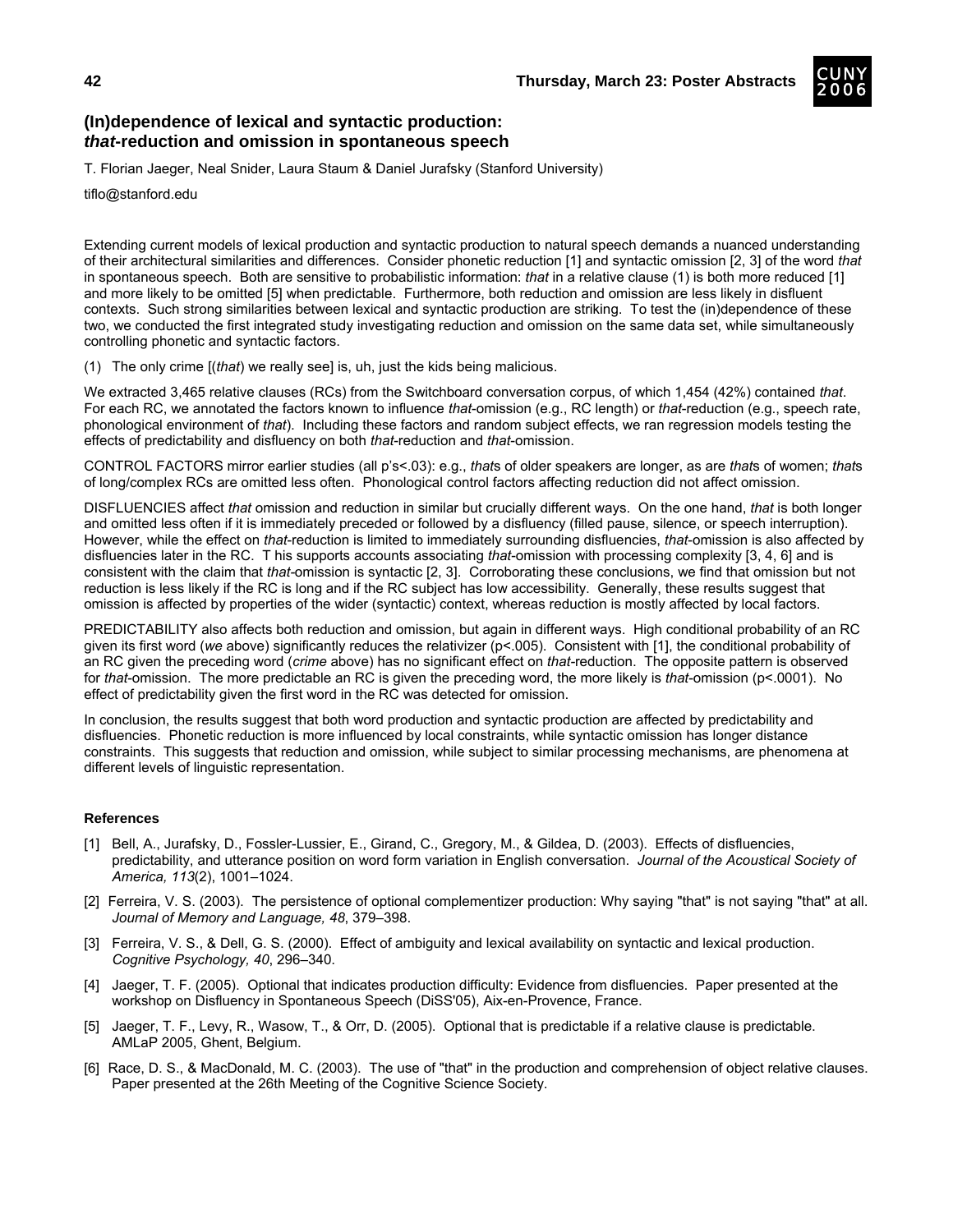

# **The effect of referential processing on the use of verb information during sentence processing**

Shelia M. Kennison, J. Michael Bowers & Kimberly D. Bates (Oklahoma State University)

#### shelia.kennison@okstate.edu

The research revisited prior results reported by Clifton, Kennison and Albrecht (1997) that showed no role for verb information in the resolution of a following pronoun. The results were surprising given the number of prior studies demonstrating effects of verb type on sentence processing (See MacDonald, Pearlmutter & Seidenberg, 1994). In Clifton et al.'s (1997) experiment, reading time was measured on sentences containing either verbs used most frequently with human direct objects or verbs used most frequently with inanimate direct objects (e.g., convinced and needed, respectively). Verbs were followed by the ambiguous pronoun her, e.g., *I saw her* (NP) vs. *I saw her purse* (specifier), or the unambiguous pronouns *him* or *his*. In the experiment, sentences did not contain an antecedent for the pronoun. Clifton et al. (1997) suggested that the failure to observe an effect of verb type on reading time may have been due to the types of verbs being compared. Prior research typically compared verbs differing in the usage frequency of different syntactic frames. The verbs tested by Clifton et al. (1997) differed in the usage frequency of different semantic types of the same syntactic frame.

In the present research, a series of experiments supported an alternative account. The results demonstrated that the extent to which verb type influenced reading time on a following pronoun (and subsequent sentence regions) was determined by the referential context, specifically whether the pronoun was successfully resolved as co-referent with an antecedent. In Experiment 1, reading time was measured on conditions tested by Clifton et al. (1997); however, in all sentences, pronouns were preceded by a salient antecedent. The results indicated that the type of verb type in the sentence significantly influenced reading time on the pronoun and following regions. The results also revealed processing differences for conditions containing the ambiguous pronoun *her* and the unambiguous pronouns *him* and *his*, a difference that was not observed by Clifton et al. (1997). In Experiments 2 and 3, reading time was compared on sentences containing specifier pronouns (Experiment 2) or NP pronouns (Experiment 3) preceded by one of the two verb types. In both experiments, the availability of an antecedent was also varied. The results of both Experiments 2 and 3 showed that the referential context influenced the extent to which verb type influenced processing and the extent to which there were processing differences on pronoun *her* versus *him* and *his*.

These results suggest that when coreference cannot be achieved during comprehension interpretative processing on a pronoun may be more shallow, involving to a lesser degree the lexical information associated with a preceding verb, than when coreference can be achieved. In recent research, Ferreira (2003) has argued that readers may engage in "good enough" or shallow processing during comprehension. The present research demonstrates at least one factor, specifically referential processing, that can influence when readers carry out shallow interpretative processing.

#### **References**

Clifton, C., Jr., Kennison, S. M., & Albrecht, J. (1997). Reading the words 'her', 'his', and 'him': Implications for parsing principles based on frequency and on structure. J*ournal of Memory and Language*, *36*, 276–292.

- Ferreira, F. (2003). The misinterpretation of noncanonical sentences. *Cognitive Psychology*, *47*, 164–203.
- MacDonald, M., Pearlmutter, N., & Seidenberg, M. (1994). The lexical nature of syntactic ambiguity resolution. *Psychological Review*, *101*, 676–703.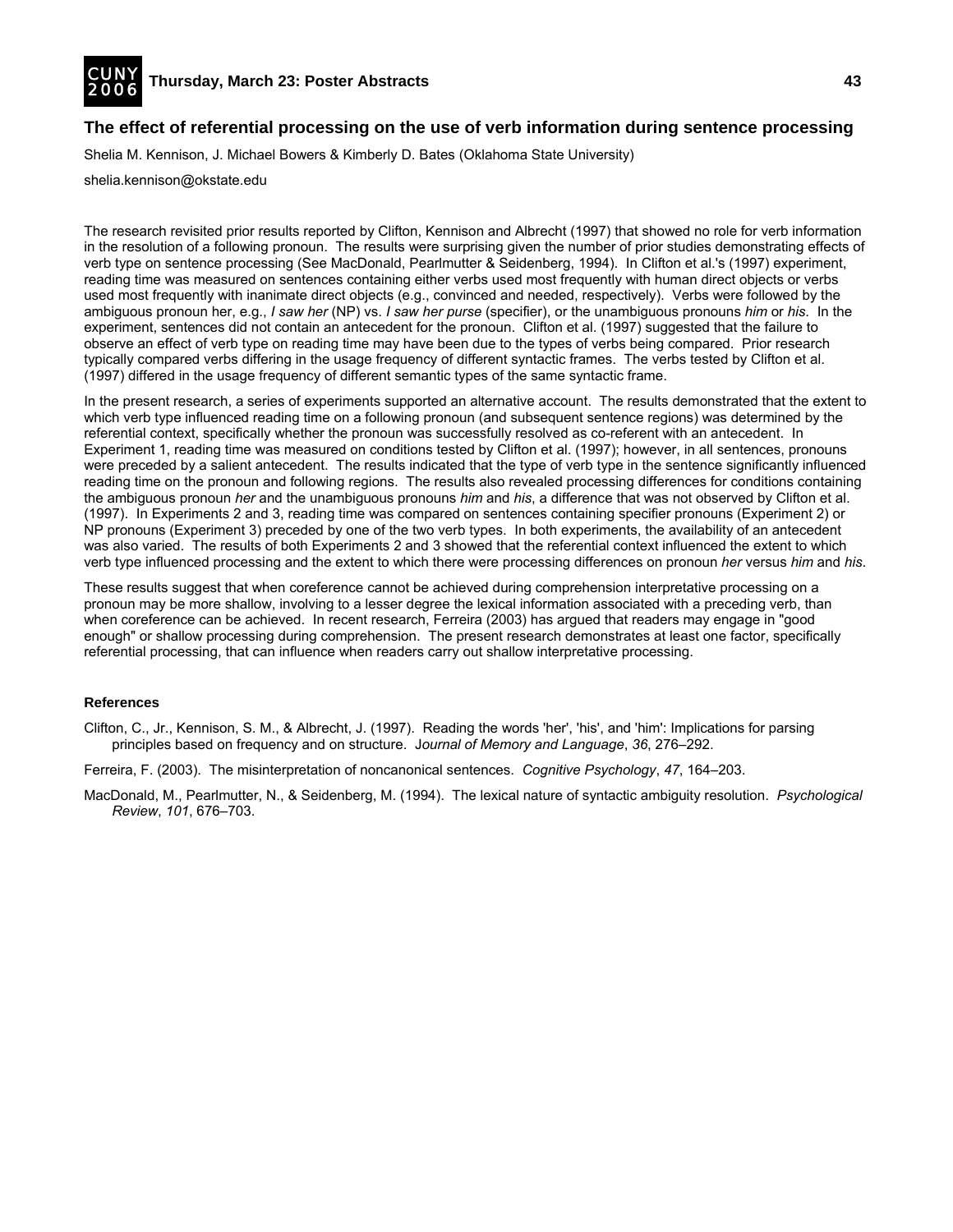

# **Are object relatives really so hard? Children process syntax with multiple constraints**

Evan Kidd (University of Manchester), Silke Brandt, Elena Lieven & Michael Tomasello (Max Planck Institute for Evolutionary Anthropology)

evan.j.kidd@manchester.ac.uk

English-speaking children hear more object-extracted relative clauses (RCs) than subject-extracted RCs in their input (Diessel, 2004), yet empirical studies show that they find object-extracted RCs more difficult to process. In this paper we present the results of two corpora and two empirical studies conducted in two languages (English and German). The results show that object RCs are not harder than subject RCs when experimental sentences closely match patterns found in the input.

In the corpora studies we investigated whether two constraints found to affect adults' parsing of object relatives: (i) animacy of the head noun (animate-inanimate), and (ii) the discourse status of the subject of the RC (old/pronoun-new/lexical NP), are also disproportionately attested in children's speech and in their input. Following results reported in the adult literature (e.g., Mak, Vonk & Schriefers, 2002; Warren & Gibson, 2002), children in both languages used and heard more object relatives containing (a) more inanimate head nouns, and (b) more subject NPs within the RC where the NP encoded discourse old information.

We then conducted two experimental studies, one in English and one in German. Ninety-seven 3- and 4-year-old children participated in a sentence repetition task. They were required to repeat object RCs manipulated for (i) animacy of the head NP (animate versus inanimate), and (ii) discourse status of the subject within the RC (pronoun versus lexical NP). Children were also tested on subject relatives and less complex fillers. All test sentences were matched for length. The dependent variable was the proportion of correct repetitions. The results for the object RCs showed that the children processed these sentences in accordance with the constraints identified in the adult literature and in our corpora studies: for both languages there were main effects of animacy of the head noun and discourse status of the subject NP within the RC, and an interaction between these two variables. These results reflected the fact that children produced more exact repetitions when object RCs contained an inanimate head and/or a discourse-old subject NP (i.e., a pronoun) within the RC. Performance in both languages was best when both of these conditions were met. Children's performance on object RCs was then compared to their performance on subject RCs. For the English-speaking children there was no difference between their performance on subject RCs and object RCs when the object RCs contained discourse old information in the subject slot of the RC (animacy was collapsed for this analysis). The German-speaking children performed better on the object RCs that contained discourse old information in the subject slot of the RC than on subject RCs. We argue that this cross-linguistic difference reflects word order differences in the two languages.

Overall, the results suggest that object RCs are not always more difficult than subject RCs. The children were sensitive to the same constraints as adults, and the results held across two languages. This identifies a degree of continuity between the adult and child parser, supporting a multiple constraints approach to processing in development.

#### **References**

Diessel, H. (2004). The acquisition of complex sentences. Cambridge: Cambridge University Press.

Mak, W., Vonk, M., & Schriefers, H. (2002). The influence of animacy on relative clause processing. *Journal of Memory and Language*, *47*, 50–68.

Warren, T., & Gibson, E. (2002). The influence of referential processing on sentence complexity. *Cognition*, *85*, 79–112.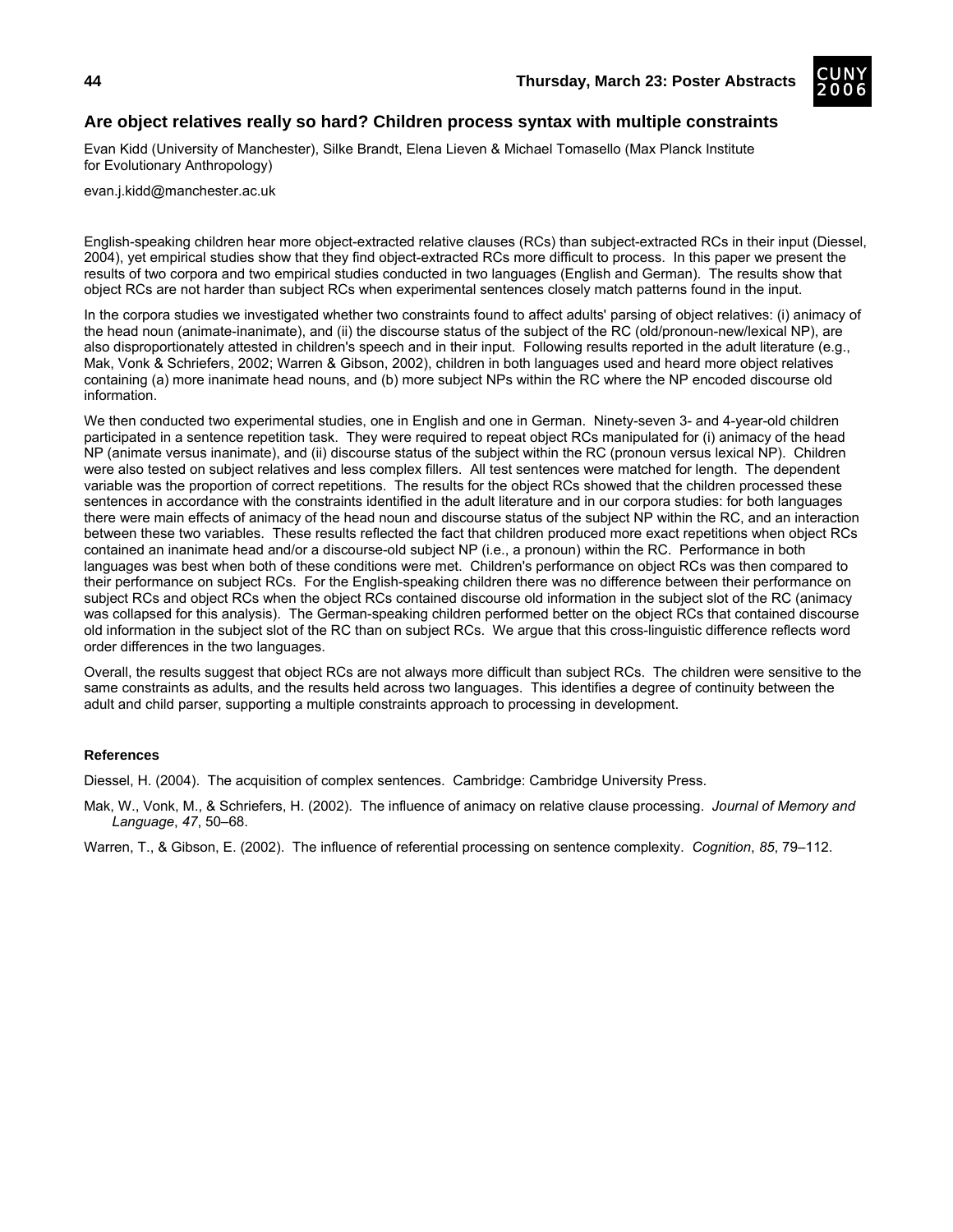

# **Priming vs. contingency learning accounts of structural priming effects in comprehension**

Sunfa Kim & Gail Mauner (University at Buffalo)

#### sunfakim@buffalo.edu

Structural priming has been observed in both production (e.g., Bock et al., 1990) and comprehension (e.g., Branigan et al., 2005). In comprehension, structural priming is often demonstrated by reductions in the amount of garden pathing elicited by a structural ambiguity (e.g., Traxler et al., 2005). A striking difference between production and comprehension structural priming is that only in comprehension is verb repetition across primes and targets necessary. We present two moving-window, selfpaced reading studies that extend apparent structural priming in comprehension to the Direct Object (DO)/Sentential Complement (SC) ambiguity and explore why verb repetition is required for priming in comprehension, specifically whether they serve as contingent cues that signal a particular structure.

In both experiments, readers saw the same experimental items, consisting of either a DO (1a) or SC (1b) prime sentence followed by either an ambiguous SC (1c) or unambiguous SC (1d) target. Main verbs were repeated across prime-target pairs and were always strongly biased toward a DO completion. In Experiment 1, there was no verb repetition in filler sentences. In Experiment 2, some contiguous filler sentences shared verbs but did not otherwise overlap structurally (e.g., 2). If the processing of SC primes facilitates the processing of ambiguous SC targets, faster reading in ambiguous target disambiguating regions (e.g., *would get*) would be predicted relative to when they follow DO primes. Additionally, the filler manipulation in Experiment 2 should not change this pattern. However, if verb repetition between primes and targets leads to the learning of a contingency — namely, that a target sentence with a repeated verb will always be an SC, then we should predict reductions in garden pathing following both SC and DO primes in Experiment 1 and no reductions in garden pathing in Experiment 2. This is because the shared verb fillers disrupt the learning of this contingency.

Experiments 1 and 2 confirmed the contingency learning hypothesis. As Table 1 shows, while overall there was a main effect of prime type in Experiment 1, this effect disappeared in the second half of the experiment because reading times for ambiguous targets following DO primes got faster. Garden path reductions were not observed in either first or second halves of Experiment 2 for ambiguous targets. Crucially, structural priming interacted with experiment.

We observed apparent structural priming using the DO/SC ambiguity in Experiment 1. However, contingency learning seems to provide a better overall account of results across experiments. Specifically, even though "structural priming" was observed in the first half of Experiment 1, this garden path reduction effect was observed for BOTH SC and DO prime conditions in the second half of Experiment 1. In short, across experiments readers were sensitive to the probability that a repeated verb signals an SC in a target sentence with a repeated verb. We will discuss the generalizability of a contingency learning account for structural priming effects in comprehension and whether our results can be accommodated by current lemma activation (Pickering et al., 1998) and implicit procedural learning (Bock & Griffin, 2000) accounts of structural priming.

## **Examples**

- (1) a The family doctor | warned | the patient | about the dangers | of smoking.
	- b. The family doctor | warned | the patient | would need | an urgent surgical operation.
	- c. The security staff | warned | the spectators | would get | really rowdy.
	- d The security staff | warned | that | the spectators | would get | really rowdy.
- (2) a. The businessman *woke up* late because he did not set his alarm before he went to bed.
	- b. The bugle's call *woke up* the soldiers at six o'clock in the morning.

#### **Table 1.** Disambiguating region reading times (ms) for ambiguous and unambiguous targets following SC and DO primes in 1st and 2nd halves of Experiments 1 and 2.

|                    | <b>Experiment 1</b> |          |     | Experiment 2 |     |               |     |           |
|--------------------|---------------------|----------|-----|--------------|-----|---------------|-----|-----------|
|                    |                     | 1st Half |     | 2nd Half     |     | 1st Half      |     | 2nd Half  |
|                    | DO                  | SC.      | DO  | SC.          | DO  | <sub>SC</sub> | DO  | <b>SC</b> |
| Ambiguous Target   | 696                 | 623      | 565 | 557          | 595 | 587           | 565 | 549       |
| Unambiguous Target | 586                 | 570      | 519 | 495          | 535 | 530           | 513 | 529       |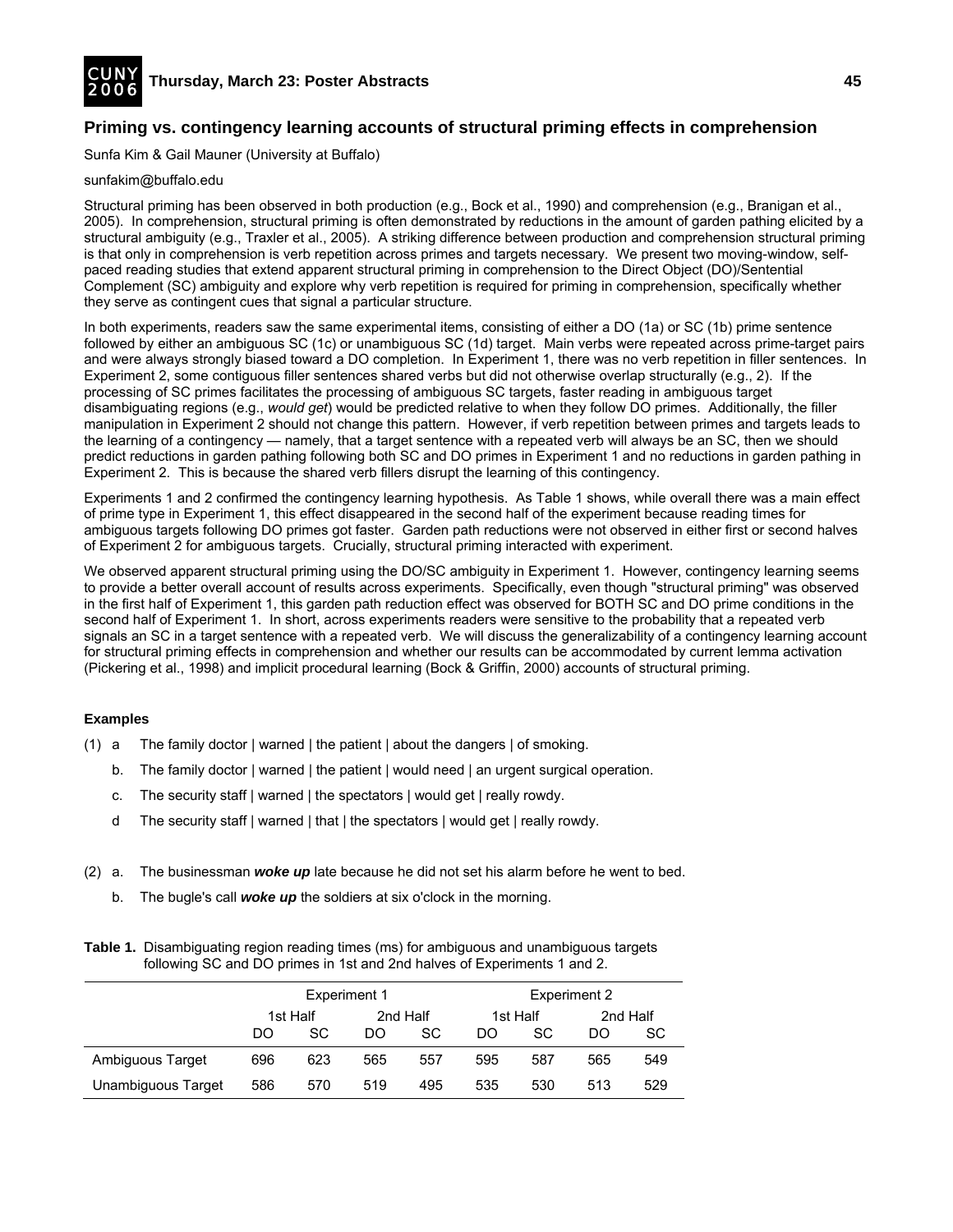

# **Effects of "blank screen" and disappearing events on the greater relative importance of depicted events**

Pia Knoeferle & Matthew W. Crocker (Saarland University)

knoeferle@coli.uni-sb.de

A recent visual-worlds study of German OVS sentences compared the use of stored knowledge and depicted events for the anticipation of agents, providing evidence that depicted events have a greater importance for incremental comprehension than stereotypical knowledge. Following the sentence-initial patient noun phrase, the verb ('spies-on') singled out two different agents in the scene: one qualified as the likely agent purely by verb-based stereotypical knowledge (e.g., a detective affords spying, 1a), the other one through a depicted but non-stereotypical action (e.g., wizard-spying, 1b). For (1a/b) attention in the scene after hearing the verb and prior to the second noun phrase revealed that people anticipate the agent of a depicted, nonstereotypical event more than an agent identified as relevant by stereotypical knowledge. Conditions (2a/b) confirmed that both stereotypical knowledge and depicted events were used effectively when the verb made only one of these available for anticipation.

One issue regarding the interpretation of these results is whether the co-presence of the depicted events during comprehension is essential. Alternatively, the priority of depicted events may depend on their discourse availability: It has been shown, for example, that an event that is ongoing in a discourse context is more accessible than a completed event (Zwaan et al., 2000). Two eye-tracking experiments addressed this issue by varying the presentation of scene information.

Experiment 1 relied on the same materials as the original study, but changed scene presentation. Instead of concurrent scene-utterance presentation, the scene disappeared after a viewing time of 7000 ms, and before utterance onset. Gaze in the "blank screen" (Altmann, 2004) was then monitored during utterance presentation. There was no additional task. Analyses of 32 participants replicated the time-course and gaze patterns of prior studies. For (1a/b), people anticipated the agent of a depicted, non-stereotypical event (wizard-spying) more often than an agent identified as likely by stereotypical knowledge. Conditions (2a/b) replicated that each of these two informational sources is successfully used independently. This suggests that visual co-presence of the scene/event is not a necessary condition for the priority of depicted events.

While the blank-screen presentation varied the visual presence of depicted events, Experiment 2 varied their situational availability by emulating through scene presentation that the depicted events had been completed: We briefly depicted the actions, then removed them, and showed only the characters (and their stereotypical affordances) during utterance presentation. Analyses based on 32 participants revealed that while both depicted action and stereotypical information were still effectively used when they uniquely identified a relevant agent (2a/b), there was no preference for either depicted events or stereotypical thematic role knowledge when the verb ambiguously identified two relevant agents (1a/b) (p's > 0.14).

These findings suggest that visual co-presence of depicted events is not in itself necessary to explain the greater relative importance of depicted events. Rather, these findings are compatible with studies showing the greater accessibility of ongoing versus completed events in a prior discourse context.

## **Examples**

- (1) a. Den Piloten bespitzelt gleich der Detektiv.  *The pilot* (PATIENT) *spies-on soon the detective* (AGENT)*.*  'The detective will soon spy on the pilot.'
- (1) b. Den Piloten bespitzelt gleich der Zauberer.  *The pilot* (PATIENT) *spies-on soon the wizard* (AGENT)*.*  'The wizard will soon spy on the pilot.'
- (2) a. Den Piloten verzaubert gleich der Zauberer.  *The pilot* (PATIENT) *jinxes soon the wizard* (AGENT)*.*  'The wizard will soon jinx the pilot.'
- (2) b. Den Piloten verköstigt gleich der Detektiv.  *The pilot* (PATIENT) *serves-food-to soon the detective* (AGENT)*.*  'The detective will soon serve food to the pilot.'
- Scene: wizard-spying  $\rightarrow$  pilot  $\leftarrow$  detective-serving-food

#### **Reference**

Altmann, G. T. M. (2004). Language-mediated eye movements in the absence of a visual world: The 'blank screen paradigm'. *Cognition, 93,* B79–B87*.*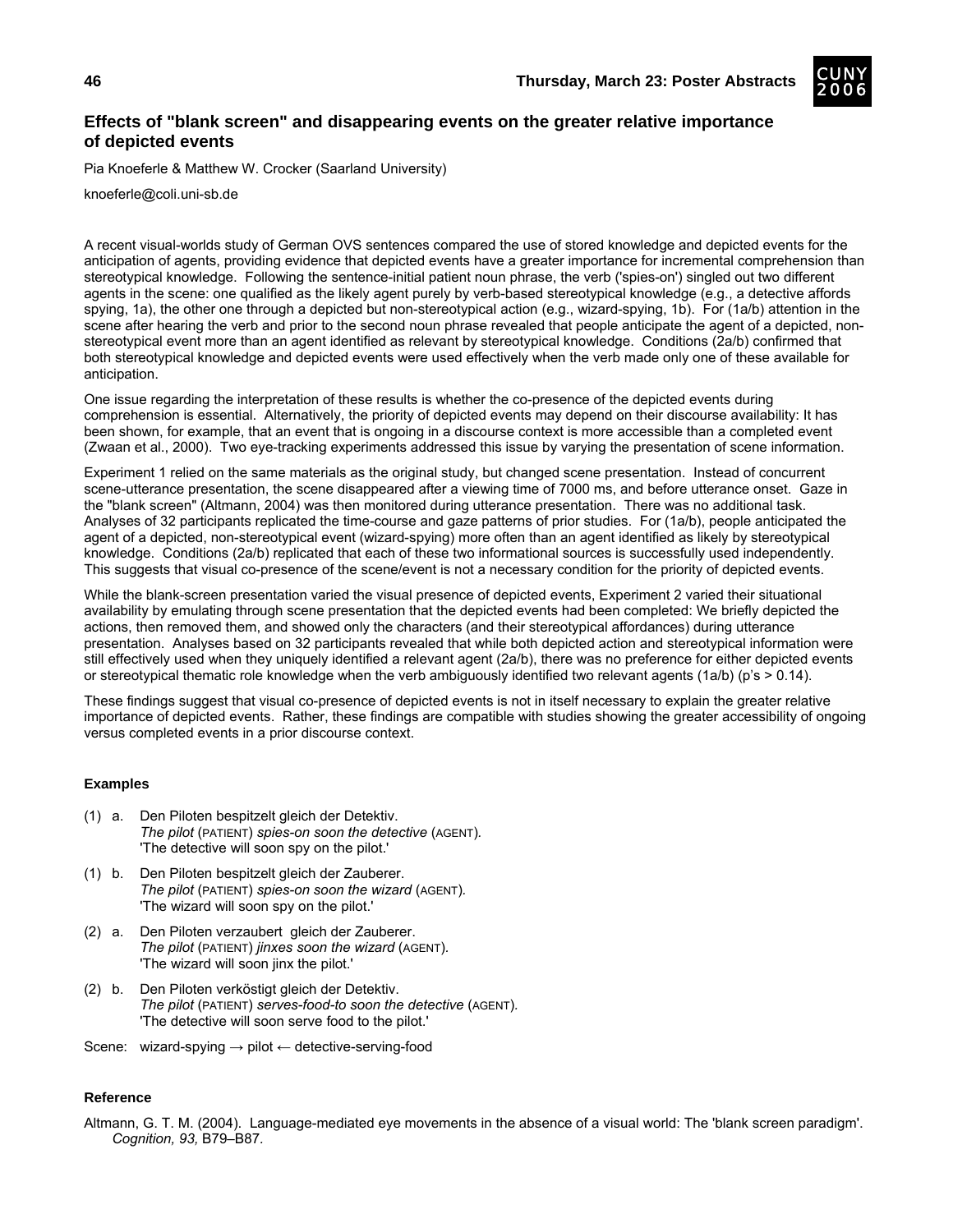

## **Where is the action? An eyetracking study investigating the description of photorealistic events**

Helene Kreysa (University of Edinburgh), Christian Dobel & Pienie Zwitserlood (University of Münster)

h.kreysa@sms.ed.ac.uk

In two eyetracking experiments, we examine first fixations as indicators of allocation of attention and cognitive processing before speech onset and find differences in fixation patterns for the linguistic tasks of naming and of sentence production.

Recent eyetracking studies of scene description have found an initial fast scene apprehension phase, which is followed by a slower formulation phase in which fixating an object precedes naming it (e.g., Bock et al., 2003). The apprehension phase presumably serves to extract the gist of the scene, and has been linked to the formulation of the verb in sentence production (Griffin & Bock, 2000; Repp & Sommer, 2003; Dobel, Meyer & Levelt, in prep.).

Experiment 1 therefore served to determine the relevant parts of a scene for the isolated task of producing a verb, as opposed to a proper name. Our stimulus material was as naturalistic as possible: it consisted of video stills recorded in natural surroundings, in which four actors performed actions which in German would be described using intransitive, transitive and ditransitive verbs. Participants were asked to name either the agent depicted in an action scene, or the action being performed. Actions consistently took longer to name than agents, and speech onset latencies depended on the complexity of the verb. Viewing patterns prior to speech onset differed clearly for the two tasks, right from the very first fixation into the scene: when producing an agent's name, participants focussed almost exclusively on the agent's head; when producing a verb, their fixations concentrated on an area which we call the *action region*. This verb-specific region comprises those parts of the agent's body most relevant to the action. We also found it to include the manipulated object in the transitive and ditransitive conditions.

The possibility of using fixations in clearly delineated regions of a scene as indicators of syntactic encoding allowed us to examine the importance of determining the verb and its argument structure for initiating the process of sentence formulation. Experiment 2 used the same stimulus material, but participants were asked to describe the scene using a complete SVOsentence (e.g., *Thomas is serving Tanya some coffee*). Fixation patterns showed no evidence for initial processing of verbrelated information: fixations concentrated on the agent's head, as in the naming agents condition of Experiment 1. We take this to show that participants begin formulating the first sentence component (the agent's name) as soon as they see the image, before attending to the content and argument structure of the verb.

This could be due to the fact that agents in action scenes are generally recognised extremely quickly (Dobel, Gumnior, Bölte, & Zwitserlood, submitted), and may almost automatically be selected as the starting point of a descriptive sentence and/or in the subject role (Segalowitz, 1982). One important difference between our study and those which find initial verb-related fixations is our naturalistic stimulus material, which may actually be processed more efficiently by the visual system than traditional line drawings (Braun, 2003; Henderson & Ferreira, 2004).

- Bock, K., Irwin, D. E., Davidson, D. J., & Levelt, W. J. M. (2003). Minding the clock. *Journal of Memory and Language, 48,* 653–685.
- Braun, J. (2003). Natural scenes upset the visual applecart. *Trends in Cognitive Sciences, 5,* 55–61.
- Dobel, C., Gumnior, H., Bölte, J., & Zwitserlood, P. (Submitted). Describing scenes hardly seen.
- Dobel, C., Meyer, A., & Levelt, W. J. M. (in preparation). Interaction of vision and language in the description of scenes.
- Griffin, Z., & Bock, K. (2000). What the eyes say about speaking. *Psychological Science, 11,* 274–279.
- Henderson, J., & Ferreira, F. (2004). Scene perception for psycholinguists*.* In J. Henderson & F. Ferreira (Eds.), *The Interface of Language, Vision, and Action: Eye Movements and the Visual World. New York NY: Psychology Press.*
- Repp, S., & Sommer, K. (2003). The early coding of verbs in complex sentences. Poster presented at the 16th Annual CUNY Conference on Human Sentence Processing, Cambridge MA.
- Segalowitz, N. S. (1982). The perception of semantic relations in pictures. *Memory and Cognition*, *10,* 381–388.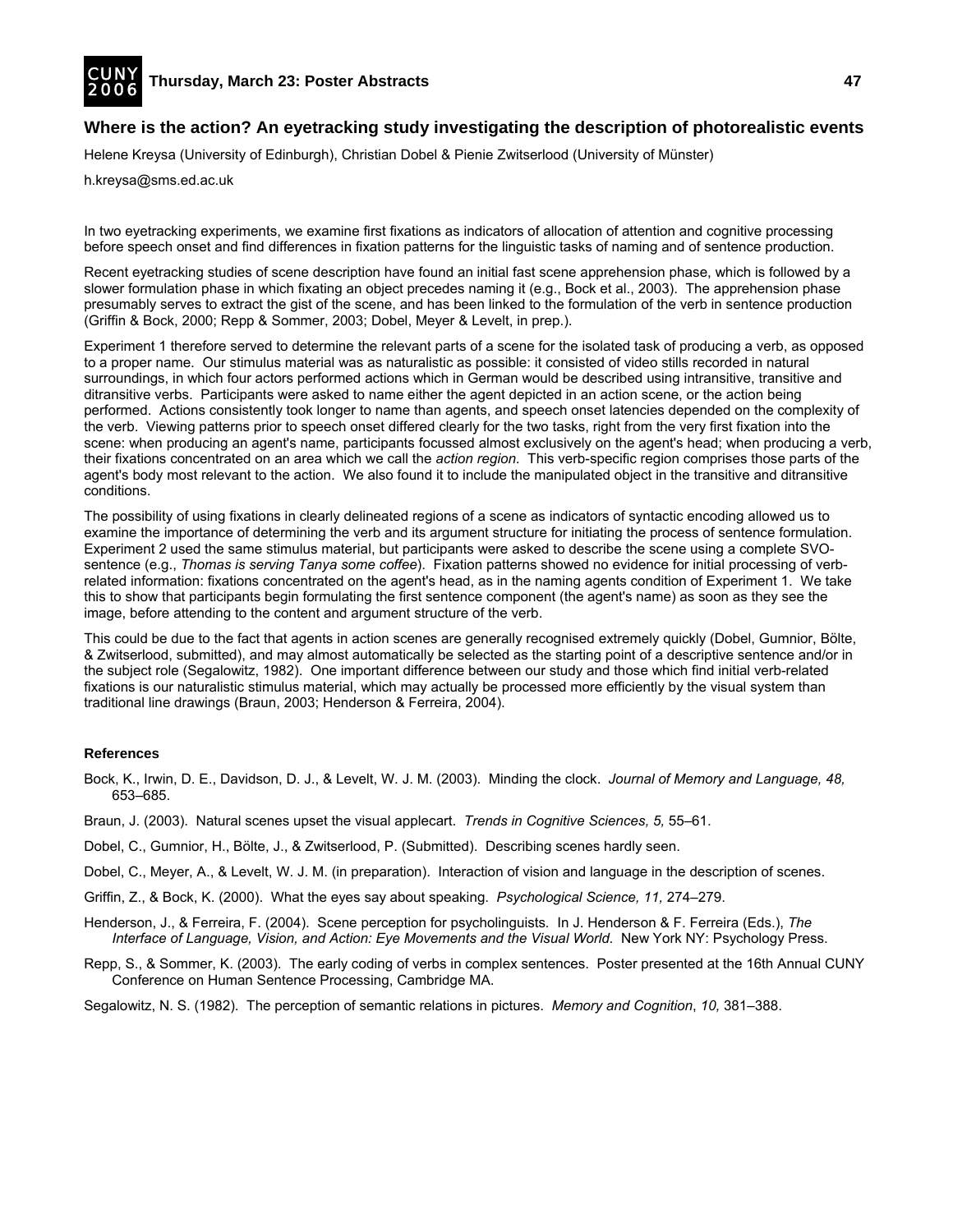

# **Last resort gap strategy in processing long-distance dependencies**

Nayoung Kwon, Maria Polinsky & Robert Kluender (University of California, San Diego)

nayoung@ling.ucsd.edu

In languages with postnominal relative clauses, such as English, the filler always precedes its associated gap (1). Therefore, this displaced argument, along with relative pronoun, strongly signals the presence of a relative clause and the parser actively predicts a possible gap position (Frazier and Clifton, 1989).

In SOV languages with prenominal relative clauses (RCs), gaps precede fillers (3). If the language also allows null arguments, as in Korean, there is a temporary structural ambiguity between *pro*-drop and relative clauses. The absence of an argument in an RC may temporarily be processed as *pro* rather than trace until the parser reaches the disambiguating head noun position. For example, even when the embedded predicate is marked with a relativization marker, the sentence structure (2) is ambiguous between relative (3) and *pro-*drop clauses (4).

Therefore, unlike English-type languages with an active filler strategy, in languages like Korean a preceding gap does not necessarily predict a filler. To explore how this factor affects the processing of the long-distance filler-gap dependency in a relative clause, two reading time studies were conducted.

Experiment 1 compares adjunct clauses with subject/object *pro*, and RCs with subject/object trace (5) (4 conditions, N=19 per condition, 23 subjects). The results show a processing advantage of subject gaps over object gaps, in both the *pro* and trace conditions. They also show a difference in the time course of processing *pro* vs. trace. In the *pro* condition, the subject/object processing asymmetry emerges at the embedded verb position and continues at the coindexed matrix subject position. In contrast, in the trace condition, the subject/object processing asymmetry is not observed until the head noun position.

We argue that the different time course of processing *pro* vs. trace is due to temporary structural ambiguity. For the *pro* condition, disambiguation occurs at the embedded predicate marked with an adjunct suffix. For the trace condition, disambiguation occurs at the head noun. Based on the results, we propose a last resort gap strategy: Avoid postulating a gap unless the sentence is otherwise ungrammatical, or until the point of structural disambiguation has been reached.

Experiment 2 further tests the last resort gap strategy by comparing sentential complement clauses without fillers and relative clauses with fillers associated with preceding gaps (6) (2 conditions, N=40 per condition, 35 subjects). The results show a processing advantage of sentential complement clauses over relative clauses at the head noun/fact NP position and the sentence-final main verb. This implies that the parser avoids postulating filler-gap dependencies in filling the argument structure slots of a predicate.

Presumably the parser avoids relating discontinuous syntactic positions in the interest of minimizing working memory costs. Aside from relative and adjunct clauses containing a coindexed gap, Korean also has gap-filler dependencies in control constructions. However, Korean also has filler-gap dependencies in wh-questions. We argue that filler-gap dependencies require a first resort gap strategy, as in English, and conclude by comparing these first and last resort strategies.

## **Examples**

| (1)               |                  | The reporter, who, $\frac{1}{i}$ attacked the senator admitted the error.                                                                                                                                                                                                                                                                                                                                                                                                     |                                                                                        |                                                             |
|-------------------|------------------|-------------------------------------------------------------------------------------------------------------------------------------------------------------------------------------------------------------------------------------------------------------------------------------------------------------------------------------------------------------------------------------------------------------------------------------------------------------------------------|----------------------------------------------------------------------------------------|-------------------------------------------------------------|
| (2)<br>(3)<br>(4) |                  | Tom-Acc meet-REL<br>[t; Tom-Acc meet- REL] teacher;-Nom<br>[pro Tom-acc meet- REL] fact-Nom                                                                                                                                                                                                                                                                                                                                                                                   | '(Someone) meet Tom'<br>'The teacher who met Tom'<br>'The fact that (someone) met Tom' |                                                             |
| (5)               | Ι.<br>Ш.<br>iii. | $\int$ isenator-ACC attack-REL the reporter admitted the error.<br>[senator-NOM $\qquad \qquad$ attack-REL] the reporter, admitted the error.<br>[pro <sub>i</sub> the senator-ACC attacked-because] the reporter admitted the error.<br>'Because (he) had attacked the senator, the reporter admitted the error.'<br>iv. the senator-NOM $proj$ attacked-because] the reporter admitted the error.<br>"Because the senator attacked (him), the reporter admitted the error." |                                                                                        | SR.<br><b>OR</b><br>Subject <i>pro</i><br>Object <i>pro</i> |
| $(6)$ i.          |                  | senator-ACC attack-REL] the salam, -NOM, became known.<br>'The person who attacked the senator became known.'                                                                                                                                                                                                                                                                                                                                                                 |                                                                                        | SR (with filler)                                            |
|                   |                  | ii. $\int$ is enator-ACC attack-REL the fact-NOM, became known.<br>'The fact that (somebody) attacked the senator became known.'                                                                                                                                                                                                                                                                                                                                              |                                                                                        | Fact-NP (without filler)                                    |

## **Reference**

Frazier, L., & Clifton, C., Jr. (1989). Successive cyclicity in the grammar and the parser. *Language and Cognitive Processes*, *4*, 93–126.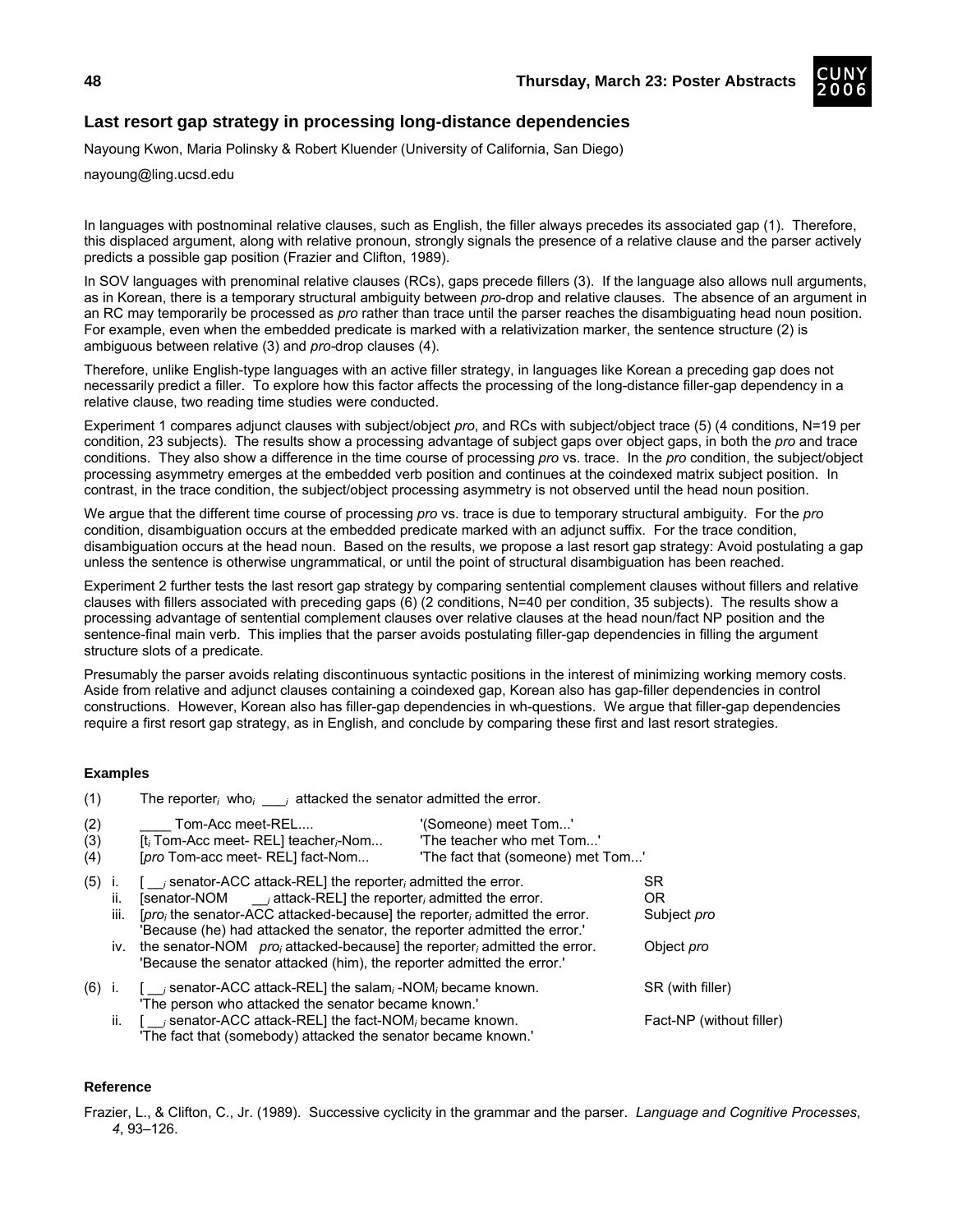

## **One and one makes singular agreement**

Heidi Lorimor, Erica Middleton & Kathryn Bock (University of Illinois, Urbana-Champaign)

lorimor@uiuc.edu

Several lines of research on subject-verb agreement suggest that the notional number of a subject noun phrase influences verb agreement. Variations in agreement with conjoined subjects are often called upon in support of this notional hypothesis, although little is known about the agreement properties of conjunctions (e.g., "cats and dogs", "Dick and Jane"). Normally, conjunctions are argued to require plural verbs, and a corpus search based on 3410 English sentences from the World Wide Web (hand-coded to screen for non-native and non-standard influences) confirmed that plural agreement is the typical pattern. However, singular agreement did occur (in 23% of the conjunctions) and was most prevalent when both conjoined nouns were singular (81% of all singulars produced). Singular agreement was most likely with deverbal mass conjuncts, less likely with simple mass conjuncts, and least likely with singular count conjuncts (see Table 1). One interpretation of this pattern is that conjunctions of mass and deverbal nouns, having less enumerable referents than regular count conjuncts, increase the likelihood of singular agreement. This would be consistent with the notional hypothesis.

We evaluated the notional account experimentally, in competition with a grammatical account, using preverbal conjoined subjects in English. The experiment used a fragment completion task in which participants heard, repeated, and completed a conjoined subject noun phrase as a full sentence, requiring the production of a verb. The conjoined nouns were always singular and of the same type, including simple mass (e.g., "the tea and coffee"), simple count (e.g., "the name and address"), deverbal mass (e.g., "the singing and dancing") and deverbal count nouns (e.g., "the operation and recovery"). The notional expectation was that the simple mass conjuncts, which tend to refer to non-individuated (and hence, non-enumerated) entities (Middleton et al., 2004) would elicit more singular verbs than simple count conjuncts, whose referents are typically distinct individuals; conjunctions with even less enumerable referents (the referents of the deverbal nouns) should elicit correspondingly more singular agreement. The alternative, grammatical hypothesis was that mass nouns bear singular specifications that interfere with their pluralization and promote singular number on agreement targets (Levelt, 1989). This predicts no differences between simple mass and deverbal mass nouns in the elicitation of singular agreement with their conjunctions. The first finding was that mass conjuncts elicited fewer plural verbs than the simple count conjuncts, consistent with both the notional and grammatical hypotheses. However, the deverbal conjuncts led to significantly fewer plural verbs than the simple count and mass conjuncts, in contradiction to the grammatical singular-specification hypothesis. Instead, the results suggest that agreement with conjunctions shows more graded sensitivity to the number properties of the conjunctions' referents. Overall, the results support the existence of a notional contribution to subject-verb number agreement in English.

| Conjunct Type | Example                                                                                                                        | Average Singular Agreement |
|---------------|--------------------------------------------------------------------------------------------------------------------------------|----------------------------|
| Count         | The <i>month</i> and day that a health benefits plan first<br>goes into effect becomes its anniversary date<br>(www.cigna.com) | 17%                        |
| Mass          | Any <i>principal</i> and <i>interest</i> on the notes is payable, at<br>CMGI's option<br>(www.news.moneycentral.msn.com)       | 33%                        |
| Deverbal      | Selecting and double-clicking on the entry within the<br>alarm log launches<br>(www.cisco.com)                                 | 66%                        |

**Table 1.** Examples and percentages of singular agreement with singular conjuncts from the World Wide Web

#### **References**

Levelt, W. J. M. (1989). *Speaking: From Intention to Articulation*. Cambridge MA: The MIT Press.

Middleton, E. L., Wisniewski, E. J., Trindel, K., & Imai, M. (2004). Separating the chaff from the oats: Evidence for a conceptual distinction between count noun and mass noun aggregates. J*ournal of Memory and Language*, *50*(4), 371–394.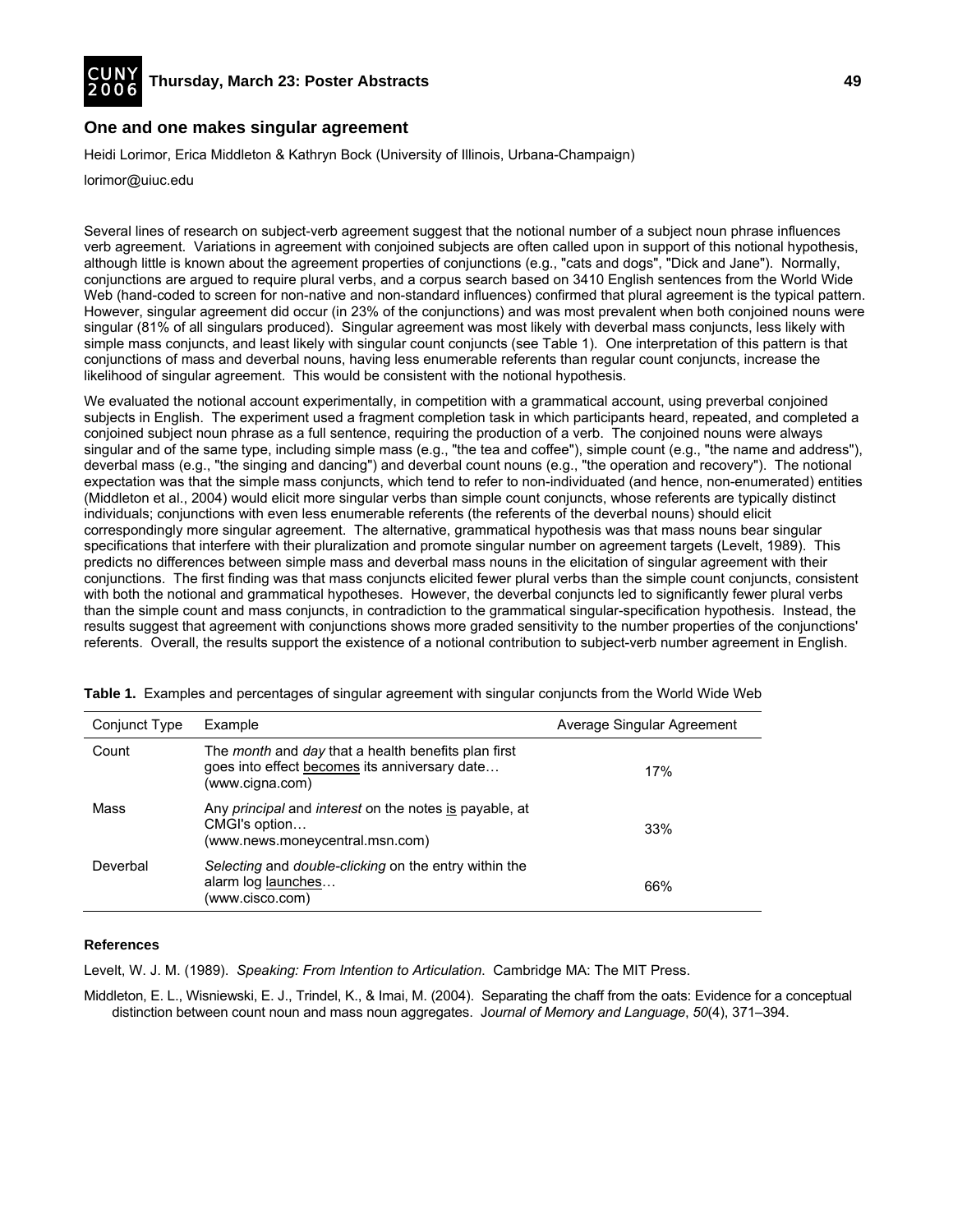## **The role of animacy in Japanese relative clause production**

Kazunaga Matsuki, Maryellen C. MacDonald (University of Wisconsin–Madison), Jelena Mirkovic & Silvia Gennari (University of York)

matsuki@wisc.edu

In language production, the preference to locate animate nouns in early clause positions, with resulting active vs. passive sentence structure, has been attributed to animacy promotion mechanism: That the inherent conceptual salience of animates increases their accessibility during planning (Bock and Warren, 1985). This mechanism is not, however, straightforwardly applicable in relative clauses (RCs), where the position of the head noun (e.g., *girl, ball* in Examples 1–2) is initially fixed independent of the active vs. passive structure of the RC.

In a previous RC production study (Gennari, Mirković & MacDonald, 2005), participants viewed pictures depicting actions with an inanimate theme (e.g., a boy kicking a ball) or an animate patient (a boy kicking a girl) and produced active object relative or passive relative clauses in response to questions about the pictures (*What's orange?, Who is wearing blue?*). English-, Spanish- and Serbian-speaking participants all produced more passive Object RCs (ORCs) for animate themes than inanimate themes. Gennari et al. hypothesized that competition or interference between two conceptually similar entities (e.g., the boy and girl in the picture of a boy kicking a girl) during production planning leads to passive choices, which in English include demoting or dropping of relative clause nouns. This demotion tends to yield more passive structures with animate heads like (2), including agent-dropped passives in which the agent noun is phonologically nullified.

Japanese provides an interesting test of the noun interference hypothesis, because active and passive ORCs differ only in case marking and do not differ in word order (see Examples 3–4). If animacy affects syntactic structure solely through word order, then animacy manipulations should have a different effect in Japanese, where word order does not vary, than in languages where actives and passives vary in word order.

We used Gennari et al.'s method to test Japanese participants' ORC production in picture description tasks. In Experiment 1, conducted in Japan, participants (N=7) provided written answers to questions about the pictures. Responses were coded as Active Relatives, Passive Relatives or Other. The rate of Other responses did not differ across levels of animacy. As in Gennari et al., participants produced more passive relatives when RC head was animate than when it was inanimate, *F*(1, 6) = 16.62, *p*<.007. In Experiment 2, native Japanese speakers living in the US (N = 6, to date) provided spoken responses. Again there was a large effect of head animacy on rate of passive RC production, *F*(1, 5) = 16.76, *p*=.009, but not on the rate of Other responses.

These results are incompatible with the previous account, and suggest that active/passive choices are not (or not solely) driven by word ordering mechanisms. We will discuss alternative accounts, including the role of conceptual factors in structure choice.

## **Examples**

|            | Animate-Head RCs                                     |                                       |      | Inanimate-Head RCs                                                               |                                                      |                                       |              |              |
|------------|------------------------------------------------------|---------------------------------------|------|----------------------------------------------------------------------------------|------------------------------------------------------|---------------------------------------|--------------|--------------|
| (1)<br>(2) | The girl (who is) being kicked by the boy            |                                       |      | The ball (that) the boy is kicking<br>The ball (that is) being kicked by the boy |                                                      |                                       |              |              |
| (3)        | Otokonoko-ga<br>boy-NOM<br>'girl boy is kicking'     | ke-tte-iru<br>kick-Pres-Prog          | girl | oNnanoko                                                                         | Otokonoko-ga<br>boy-NOM<br>'ball boy is kicking'     | ke-tte-iru<br>kick-Pres-Prog          | boru<br>ball |              |
| (4)        | Otokonoko-ni<br>bov-by<br>'girl being kicked by boy' | ker-are-te-iru<br>kick-Pass-Pres-Prog |      | oNnanoko<br>girl                                                                 | Otokonoko-ni<br>bov-by<br>'ball being kicked by boy' | ker-are-te-iru<br>kick-Pass-Pres-Prog |              | boru<br>ball |

#### **References**

Bock, J. K., & Warren, R. (1985). Conceptual accessibility and syntactic structure in sentence formulation. *Cognition*, *21*, 41–67.

Gennari, S., Mirković, J., & MacDonald, M. C. (2005l). The role of animacy in relative clause production. Paper presented at the 18th Annual CUNY Conference on Human Sentence Processing, Tucson AZ.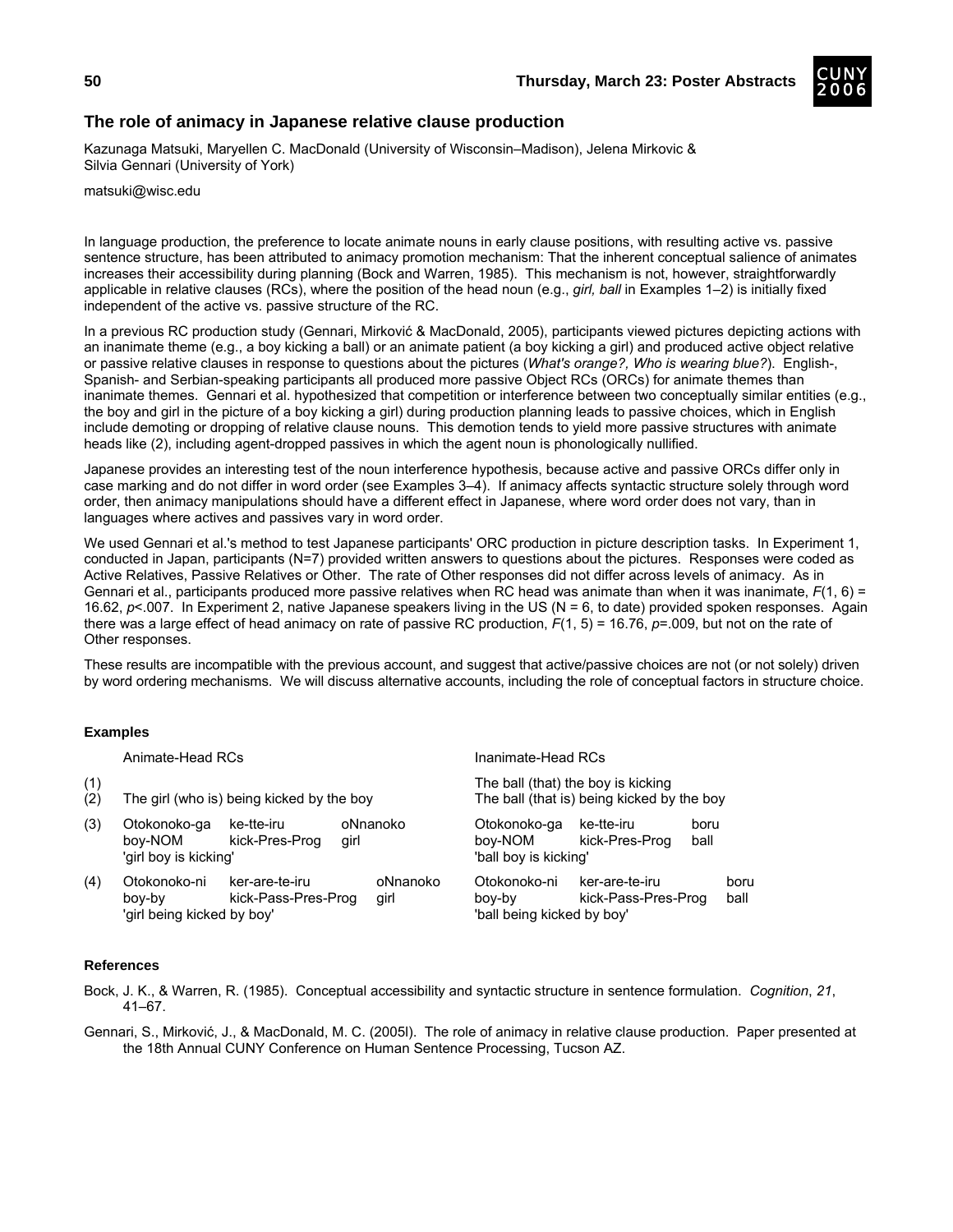

# **Structural priming within a foreign language**

Michiaki Matsumoto (Kyushu Lutheran College) & Hiroko Yamashita (Rochester Institute of Technology)

hxygsl@rit.edu

Production studies in monolingual speakers (e.g., Bock & Loebell, 1990) and also in bilingual speakers (e.g., Hartsuiker et al., 2004) report the phenomenon of structural priming, demonstrating that abstract syntactic structures influence speakers' subsequent production. In contrast, the nature of the structures learned as a foreign language by monolinguals has not been fully investigated. We present a study that demonstrates structural priming within structures that exist only in one's foreign language, and discuss its implications for the nature of foreign structures.

We tested structural priming in English dative sentences with Japanese learners of English. Participants were all Japanese college students who had lived in Japan most of their lives and learned English as a foreign language in Japanese junior high schools and high schools. Such participants were chosen because English is structurally different from its Japanese counterpart due to the difference in word-order and head direction. The syntactic structures of English dative sentences do not exist in Japanese.

- (1) English dative structures
	- a. Prepositional Object sentence (PO) [s The saleslady [ $VP$  [ $V$  gave] [ $NP$  the receipt] [ $PP$  to the customer]]].
	- b. Double Object sentence (DO) [s The saleslady [ $VP$  [ $V$  gave] [ $NP$  the customer] [ $NP$  the receipt]]].
- (2) Japanese dative structure in canonical order
	- [s Tenin-wa [<sub>VP</sub> [<sub>NP</sub>kyaku-ni] [<sub>NP</sub>ryoosyuusyo-o] [v ageta]]]. saleslady-TOP customer-DAT receipt-ACC gave

The questionnaire was created following the paradigm of Pickering and Branigan (1998). In the questionnaire, participants were asked to complete English sentence fragments as they saw fit. The prime fragments were either a Prepositional Object (PO) structure or a Double Object (DO) structure, which continued up to the NP after the past tense ditransitive verb. The role of the NP (THEME or GOAL) controlled the participants' completion as a PO or DO structure. The target continued up to the ditransitive verb, leaving flexibility of the completion within the VP. Half of the thirty-two prime-target pairs had the same verb in the prime and target fragments, and half had different verbs in the prime and target. How often the participants completed the target sentence in the same structure as the prime was measured.

Three-way ANOVA showed that there was a significant interaction between the prime completion type and the target completion type (F<sub>1</sub>(1,62)=5.13, *p*<.05, F<sub>2</sub>(1,35) =27.9, *p*<.01). Means contrasts showed that subjects produced more PO completions following PO primes (both *p's*<.05). Subjects also produced more DO completions following DO primes, but the subject analysis did not reach significance  $(F_1(1,62)=1.41, p>20, F_2(1,35)=13.9, p<0.1)$ . Two-way ANOVA for the two levels of verb sameness revealed that when the verb is the same, subjects completed the fragments more often as PO structures following PO primes, and more often as DO structures following DO primes  $(p<.02)$ . However no priming was observed if the verb in the prime was different from the target (p>.05). The results suggest that Japanese learners of English store English structures in a lexically-based manner, rather than as abstract syntactic forms.

#### **References**

Bock, K., & Loebell, H. (1990). Framing sentences. *Cognition*, *35*(1), 1–39.

- Hartsuiker, R. J., Pickering, M. J., & Veltkamp, E. (2004). Is syntax separate or shared between languages? Cross-linguistic syntactic priming in Spanish/English bilinguals. *Psychological Science*, *15*, 409–414*.*
- Pickering, M. J., & Branigan, H. P. (1998). The representation of verbs: evidence from syntactic priming in language production. *Journal of Memory and Language*, *39*, 633–651.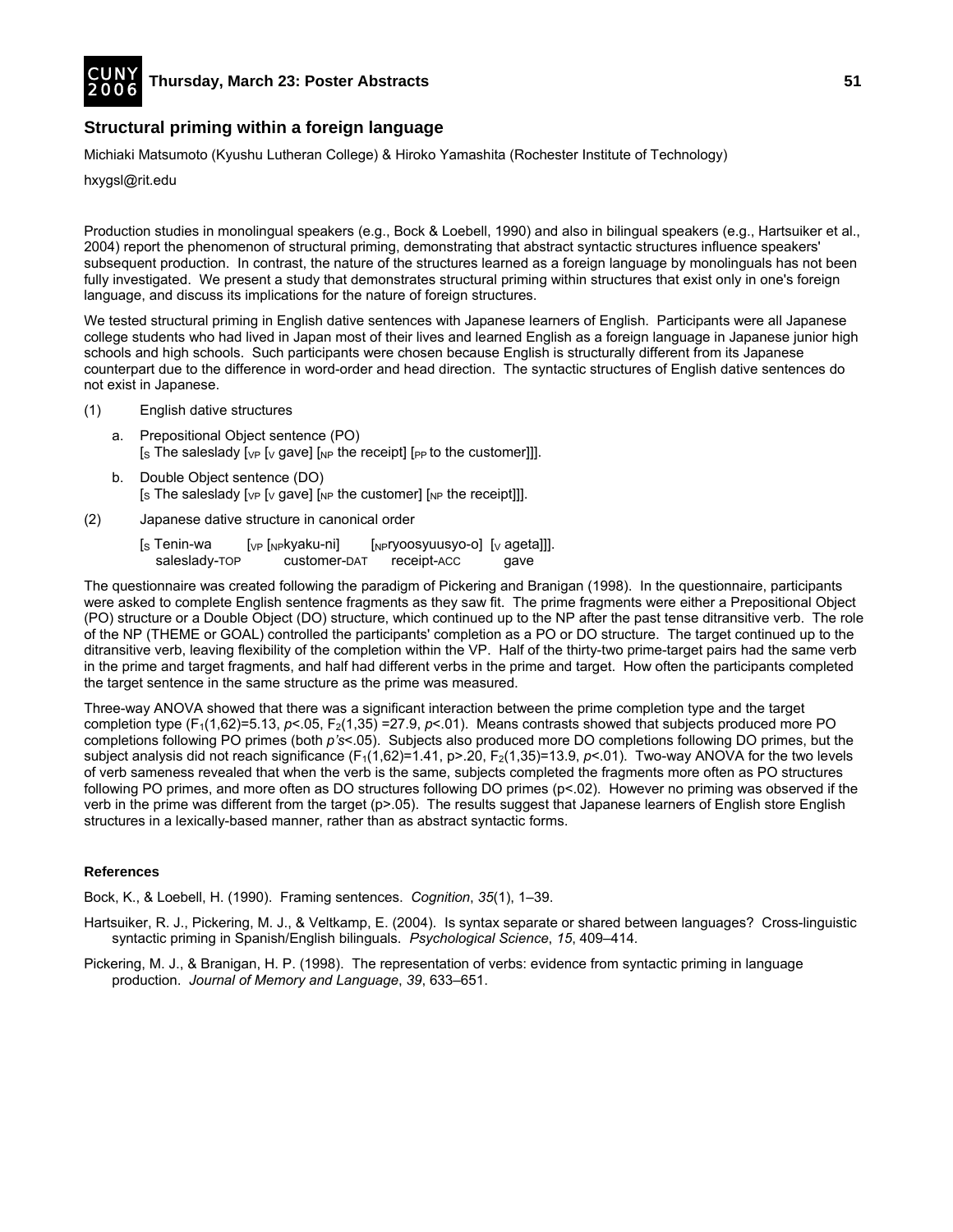

Alissa Melinger (Saarland University)

melinger@coli.uni-sb.de

Structural priming studies demonstrate that prior exposure to a particular sentence structure leads speakers to reproduce the same structure in subsequent utterances. Early research suggested that this phenomenon is insensitive to variations in the thematic roles within the message. However, more recent work has shown that the mapping of thematic roles to functional positions can be primed when the structural configuration of the formulation alternatives is the same (Chang, Bock & Goldberg, 2003). The locus of the thematic mapping effect was attributed to early, pre-lexical, processing stages. The present study has two goals. First, it addresses whether thematic role assignment can influence structural priming when the formulation alternatives are structurally distinct. Second, it addresses whether the influence of thematic role mapping involves a lexical component.

The present study concentrated on the active/passive alternation in English (Experiment 1) and Dutch (Experiment 2). Both English and Dutch have active and passive alternates; Dutch additionally has flexible word order allowing structural alternatives not found in English. Primes in Experiment 1 consisted of two types of intransitive sentences, unaccusatives (see (1)), and unergatives (see 2); all prime sentences had animate subjects. Primes in Experiment 2 consisted of single unaccusative and unergative verbs rather than full sentences. In both experiments, participants read the primes aloud. After reading the primes aloud, speakers saw target pictures of two-participant events. Half of the target pictures had animate patients and half inanimate patients. Thus, speakers could not use the structure of the prime sentence or the subcategorization frame of the prime verb for their target descriptions. The dependent measures were the thematic and syntactic structure of the target descriptions.

Both unaccusative and passive verbs map the patient role to the subject position while unergative and active transitive verbs map the agent role to the subject position (Levin & Rappaport Hovav, 1995). If unaccusative primes influence speakers to produce more passive or patient-first picture descriptions than unergative primes, then this effect can be taken as evidence for an extended influence of thematic role mapping in structural priming. Furthermore, if the effect is observed for single verb primes as well as sentence primes, lexical involvement in the priming process will also be implicated.

When sentence primes were presented, English speakers produced more passive picture descriptions following unaccusative sentences than following unergative sentences. When single verbs were presented, Dutch speakers produced significantly more patient-first sentences (passives and OVS structures) following unaccusative verbs than following unergative verbs.

Most speech production theories do not include movement as a theoretical assumption (e.g., Bock & Levelt, 1994). Thus, an alternative explanation that hinges on the syntactic differences between unaccusative and unergative sentences seems unlikely. The current results therefore provide further evidence that thematic mapping can play a role in structural priming, even when the syntactic structures of the formulation alternatives differ. Additionally, as the primes in Experiment 2 consisted of single verbs, not sentences with instantiated mappings, the results speak for the involvement of lexical semantics rather than (or in addition to) general event semantics.

## **Example**

- (1) The ship's crew drowned.
- (2) The young couple eloped.

## **References**

Bock, K., & Levelt, W. J. M. (1994). Language production: Grammatical encoding. In M. A. Gernsbacher (Ed.), *Handbook of Psycholinguistics*, pp. 945–984. San Diego CA: Academic Press.

Chang, F., Bock, K., & Goldberg, A. (2003). Can thematic roles leave traces of their places? *Cognition, 90,* 29–49.

Levin, B., & Rappaport Hovav, M. (1995). *Unaccusativity: At the Syntax-Semantics Interface.* Cambridge MA: The MIT Press.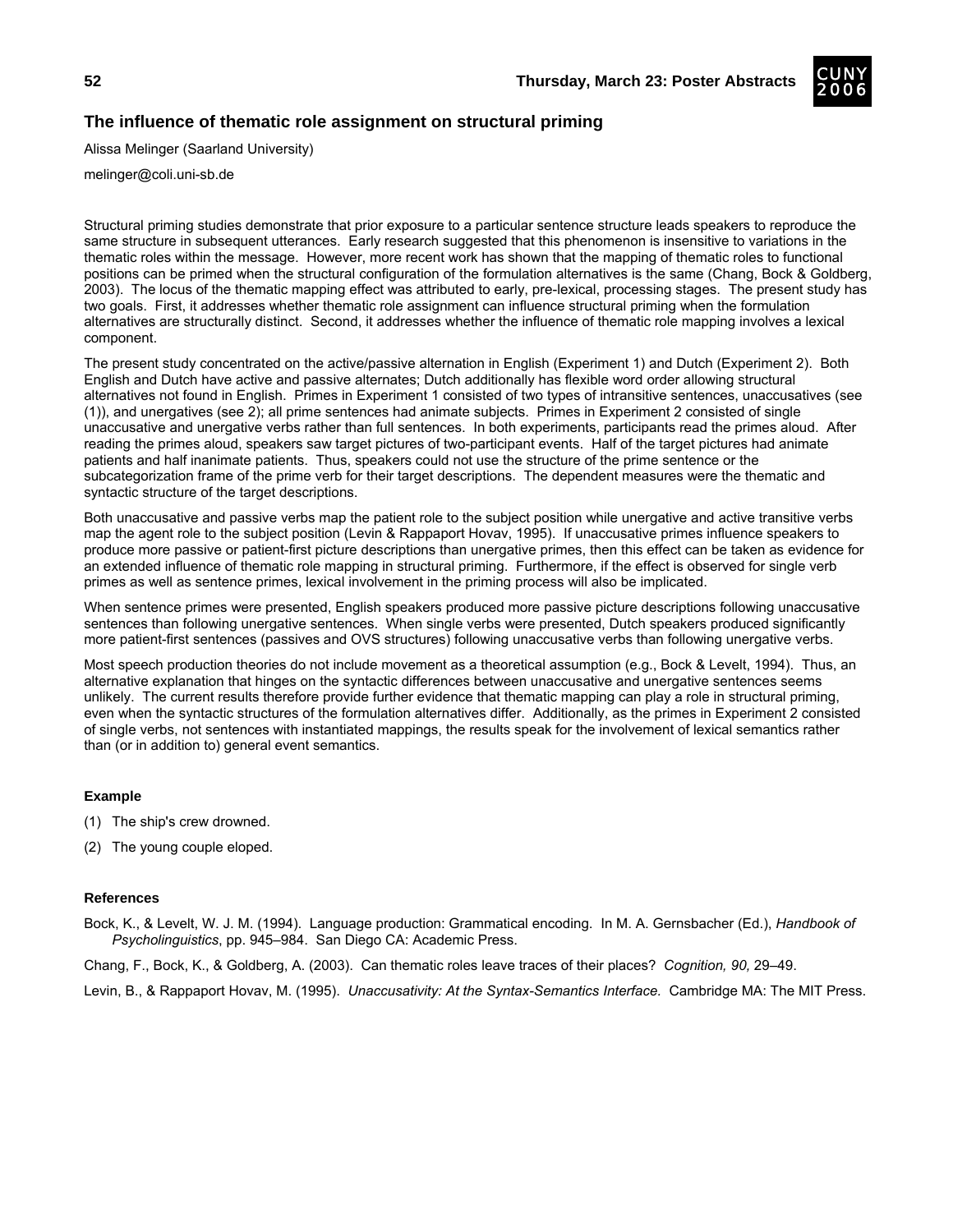![](_page_28_Picture_0.jpeg)

## **Do speakers repeat syntactic structures for their addressees?**

Ana Molina & Victor Ferreira (University of California, San Diego)

ferreira@psy.ucsd.edu

Syntactic priming is the well-known tendency for speakers to produce syntactic structures they have just processed. For example, hearing *prepositional dative* structures ("The waitress gives a cup to the clown") elicits subsequent productions that are also prepositional datives ("The ballerina offers an apple to the doctor"), whereas hearing *double-object* structures ("The waitress gives the clown a cup") instead elicits subsequent productions that are also double objects ("The ballerina offers the doctor an apple"; Bock, 1986; Branigan et al., 2000). Syntactic priming might be *implicit learning* within speakers (Chang et al., 2005), whereby processing the prime strengthens the prime's syntactic representation, subsequently eliciting such structures again. Or, syntactic priming might be *alignment* between interlocutors (Pickering & Garrod, 2004), whereby speakers use structures their interlocutors previously used to promote successful communication between them. If the alignment mechanism operates by constructing a *model of the listener* (e.g., Clark, 1996), then speakers might be sensitive specifically to whether their addressees processed prime structures; when addressees have not processed primes, priming should be diminished, because addressees will derive no communicative benefit from repetition of the structure. We term this *addressee-driven* priming. A more egocentric account, in contrast, predicts that priming effects should be independent of whether speakers' addressees processed primes, but should be observed whenever speakers process primes. We term this *speaker-driven* priming.

These predictions were tested in a modified confederate-priming task (Branigan et al., 2000). In each session, two subjects, a confederate, and an experimenter described pictures to each other to be picked out. Subjects were primed by descriptions from the confederate or experimenter, and produced targets back to the confederate or experimenter. Participants described pictures by writing notes to each other, so that no one overheard descriptions not intended for them. One subject in each session participated in a dialogue; she or he got priming descriptions from the confederate, then provided target descriptions back to that same confederate. The other subject participated in two monologues; she or he got priming descriptions from the confederate, and then provided target descriptions to the experimenter. With this design, monologue subjects produced targets for addressees who never processed the corresponding primes. Therefore, to the extent that priming is addressee driven, monologue subjects should exhibit less priming than dialogue subjects.

Dialogue subjects exhibited a significant 31% priming effect, producing 75% prepositional dative targets after prepositional dative primes versus 44% after double-object primes. Monologue subjects exhibited a similar significant priming effect of 41%, producing 75% prepositional datives targets after prepositional dative primes versus 34% after double-object primes. Thus, monologue subjects did not show any less priming than dialogue subjects. This supports a speaker-driven account of syntactic priming, such as the implicit-learning account or a version of the alignment account that does not require keeping track of the processing experiences of the listener.

#### **References**

Bock, J. K. (1986). Syntactic persistence in language production. *Cognitive Psychology, 18*, 355–387.

Branigan, H. P., Pickering, M. J., & Cleland, A. A. (2000). Syntactic co-ordination in dialogue. *Cognition, 75*(2), B13–B25.

Chang, F., Dell, G. S., & Bock, J. K. (in press). Becoming syntactic. *Psychological Review*.

Clark, H. H. (1996). *Using Language*. Cambridge UK: Cambridge University Press.

Pickering, M. J., & Garrod, S. (2004). Toward a mechanistic psychology of dialogue. *Behavioral and Brain Sciences, 27*(2), 169–226.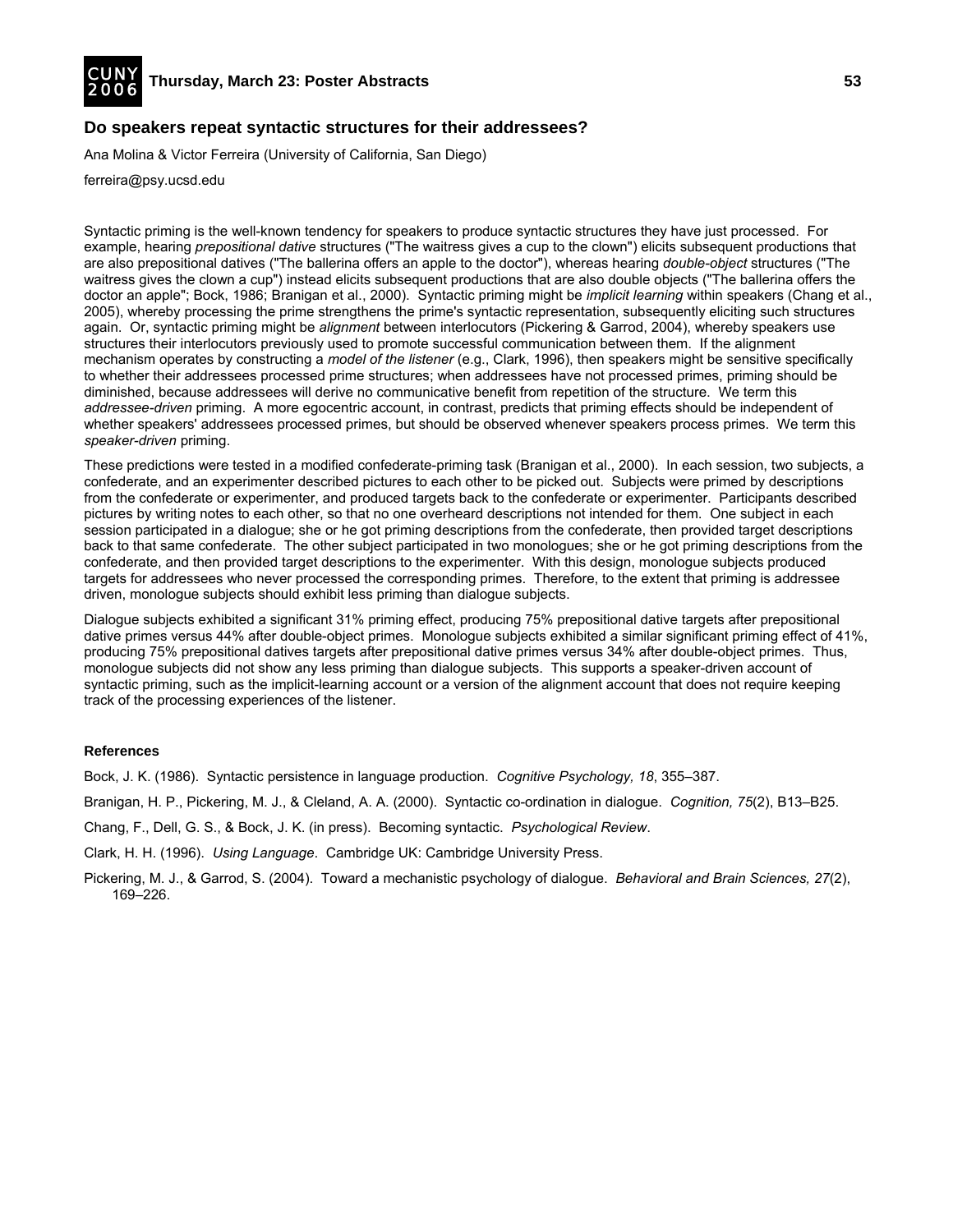![](_page_29_Picture_2.jpeg)

## **Measuring referential processes in sentences and discourse**

Veena A. Nair & Amit Almor (University of South Carolina)

vee.nair@gmail.com

The *repeated name penalty* (RNP) is the slower reading of repeated references in comparison to pronouns when the antecedent is salient than when it is not. This effect was originally demonstrated in multiple sentence discourses (Gordon et al., 1993) but was later reported to also occur within sentences (Gordon, et al., 1999). Although this effect has only been demonstrated behaviorally using measures based on reading times of whole sentences and sentence fragments, a recent ERP study of intra-sentential reference by Swaab et al. (2004) attributed an increase in N400 to a coreferentially repeated name when the antecedent was focused in a task involving rapid presentation of single words to the RNP. This is surprising because all existing explanations of the RNP attribute this effect to a relatively late integrative stage in discourse processing and not to the lexical processes that are known to affect the N400. However, because the RNP has not been previously demonstrated in paradigms involving the presentation of single words, it is not clear whether the increase in N400 Swaab et al. found truly reflects an RNP. To address this concern we conducted a series of two experiments in which we examined the effect of antecedent salience on reference processing within and across sentences using a word by word self paced reading paradigm.

Experiments 1 and 2 used the items from Swaab et al. (2004) but also added a discourse condition that involved cross-sentence relations. These items used conjunction to manipulate antecedent salience (Gordon et al., 1999). Experiment 1 (N = 51) investigated the effect of salience on the processing of repeated names and Experiment 2 (N = 53) investigated the effect of salience on the processing of pronouns. A sample item in all four conditions is:

- (1) Sentence Salient Antecedent: "Louis went to see a movie after Louis/he finished taking final exams."
- (2) Sentence Non Salient Antecedent: "Louis and Grace went to see a movie after Louis/he finished taking final exams"
- (3) Discourse Salient Antecedent: "Louis went to see a movie. He finished taking final exams and wanted to relax."
- (4) Discourse Non Salient Antecedent: "Louis and Grace went to see a movie. He finished taking final exams and wanted to relax".

In both experiments participants read the anaphor (*Louis* in Experiment 1 and *he* in Experiment 2) faster in the salient condition than in the non salient condition in both sentence and discourse, thus showing a repeated reference advantage instead of an RNP. In both experiments, reading times were also faster in the sentence condition than in the discourse condition but there was no interaction between salience and item type (sentence vs. discourse). Because the sentence conditions were previously found to elicit the RNP (Gordon et al., 1999) we interpret our results as showing that the RNP is not measurable in single word paradigms, possibly because these paradigms are not sensitive to integrative discourse processes. This interpretation is compatible with current theories of the RNP which attribute it to a relatively late stage in processing that involves discourse integration (Gordon et al. 1999, Almor, 1999) but presents the question of what does the N400 increase reported by Swaab et al. show.

#### **References**

Almor, A. (1999). Noun-phrase anaphora and focus: The informational load hypothesis. *Psychological Review, 106*,748–765.

- Gordon, P. C., Grosz, B. J., & Gilliom, L. A. (1993). Pronouns, names, and the centering of attention in discourse. *Cognitive Science, 17*, 311–347.
- Gordon, P. C., Hendrick, R., Ledoux, K., & Yang, C. L. (1999). Processing of reference and the structure of language: An analysis of complex noun phrases. *Language and Cognitive Processes, 14*, 353–379.
- Swaab, T. Y., Camblin, C. C., & Gordon, P. C. (2004). Electrophysiological evidence of reversed lexical repetition effects in language processing. *Journal of Cognitive Neuroscience, 16*, 715–726.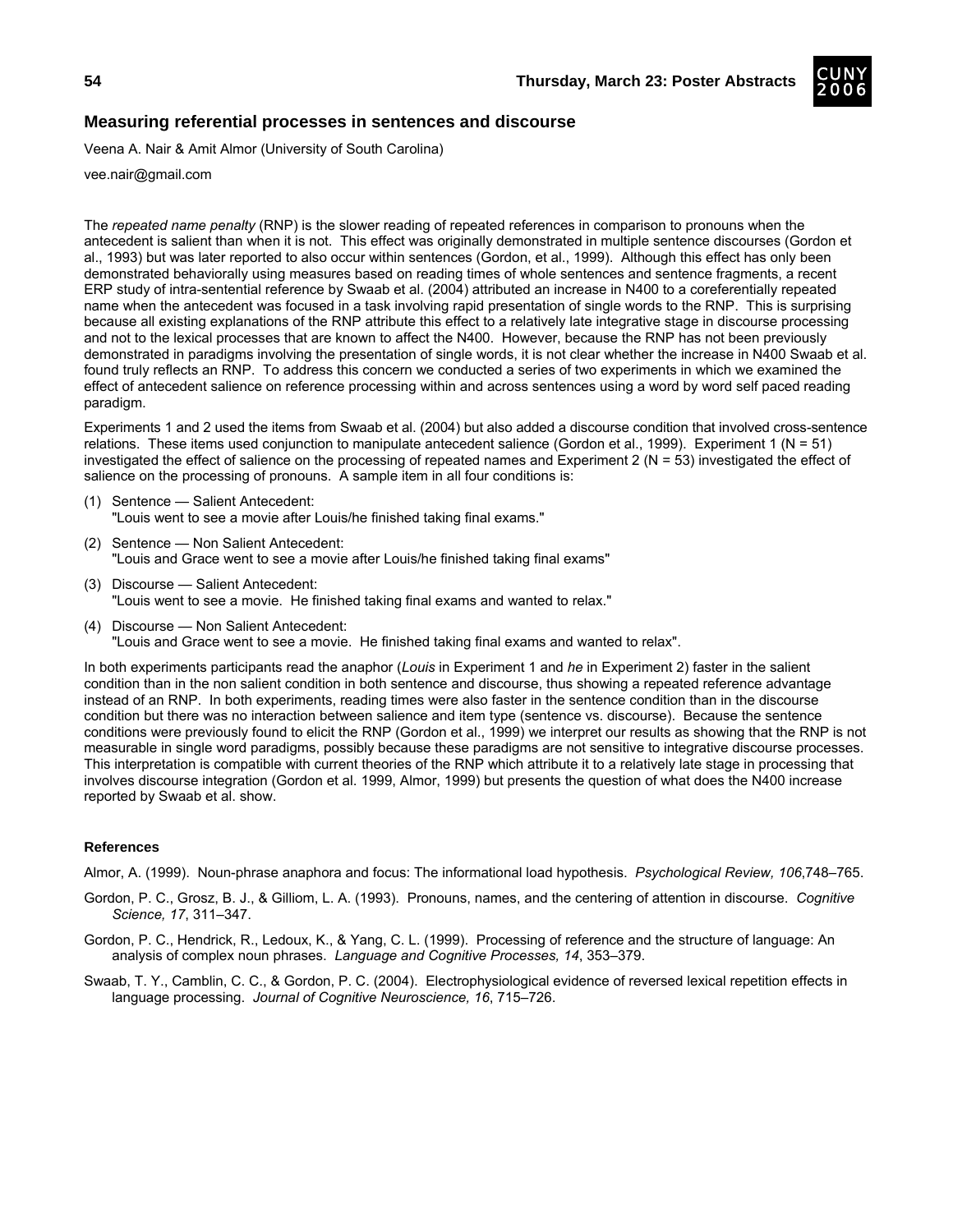![](_page_30_Picture_0.jpeg)

# **Dimensions of agreement violation in Hindi: An ERP study**

Andrew I. Nevins (Harvard University), Brian W. Dillon & Colin Phillips (University of Maryland, College Park)

nevins@fas.harvard.edu

Previous ERP research has shown that electrophysiological activity shows qualitative differences in response to different types of unexpected linguistic material, and also varies quantitatively as specific linguistic dimensions are manipulated. For example, N400 amplitude covaries with cloze probability (Kutas & Hillyard, 1984) and P600 amplitude covaries with verb subcategorization frequency (Osterhout et al., 1994). A recent study showed that N400 amplitudes differ for words that are equally unlikely yet differ in degree of semantic feature overlap with the expected word (1); greater overlap elicits a reduced N400 (Federmeier & Kutas, 1999). This feature-overlap advantage has been taken to reflect priming of the features of the expected target based upon context. We present results from an ERP study of Hindi that varies the degree of feature overlap in the domain of morphosyntax, and show that there is no feature-overlap advantage for grammatical agreement.

Hindi future tense morphology is well suited to exploration of these questions, since it preserves a complete paradigm in which all verb forms are inflected for person, number, and gender, with little syncretism. This makes it possible to vary both the nature and the number of mismatching agreement features across conditions. Experimental materials included one grammatical condition and four violation conditions (2). The violations covered number, gender, number+gender, and person+gender. Critical verbs appeard in embedded clauses, in order to avoid end-of-sentence wrap-up effects. 150 sets of 5 items were distributed across 5 lists in a Latin Square design and mixed with 300 filler items. 19 native speakers of Hindi read sentences presented in *Devanagari* script in an RSVP paradigm (650ms SOA) with sentence-final acceptability judgments, while EEG was recorded at 30 scalp electrodes. Statistical comparison at the critical verb showed that agreement violations elicited no LAN but a clear P600 response in all conditions [600–800ms interval, F(1,18) = 11.066, p<.001]. P600 amplitudes were matched for the gender, number, and gender+number violations. Only the person+gender violation elicited a larger amplitude P600. Thus, P600 amplitudes follow the hierarchy in (3).

We draw two conclusions from these results. First, the similar responses to the gender, number, and gender+number violations suggest that the degree of feature overlap with an expected form yields no advantage (i.e., no P600 amplitude reduction) in the domain of morphosyntax, contrasting with findings for the N400. This contrast provides a basis for interesting future studies on the source of the difference, which may reflect differences in feature priming, lexical decomposition, or featural syncretism. Second, we consider the larger amplitude P600 in the person+gender condition to reflect the specific contribution of the person feature. This is consistent with previous findings that violations of different individual agreement features can elicit different amplitude P600s (Barber & Carreiras, 2003), and may reflect the more distinctive phonological form of person agreement in Hindi, or may reflect a processing correlate of the typology of agreement features, where person is the most salient feature cross-linguistically (Noyer, 1992; Harley & Ritter, 2002).

## **Examples**

- (1) They wanted to make the hotel look more like a tropical resort. So, along the driveway they planted rows of {palms, pines, tulips}. (Federmeier & Kutas 1999)
- (2) *Control* Haalanki vo **sarfiraa** sangitkaar gaanaa **gaayegaa** lekin...

 Although that **crazy.masc** musician song **sing.fut.3rd.sing.masc** but... 'Although that crazy musician will sing a song...'

| Incorrect gender        | gaayegii lekin<br>sing.fut.3rd.sing.fem but   |
|-------------------------|-----------------------------------------------|
| Incorrect number        | gaayengee lekin<br>sing.fut.3rd.plur.masc but |
| Incorrect number/gender | gaayengii lekin<br>sing.fut.3rd.plur.fem but  |
| Incorrect person/gender | gaayuungii lekin<br>sing.fut.1st.sing.fem but |

(3) Control < Gender, Number, Gender & Number < Person & Gender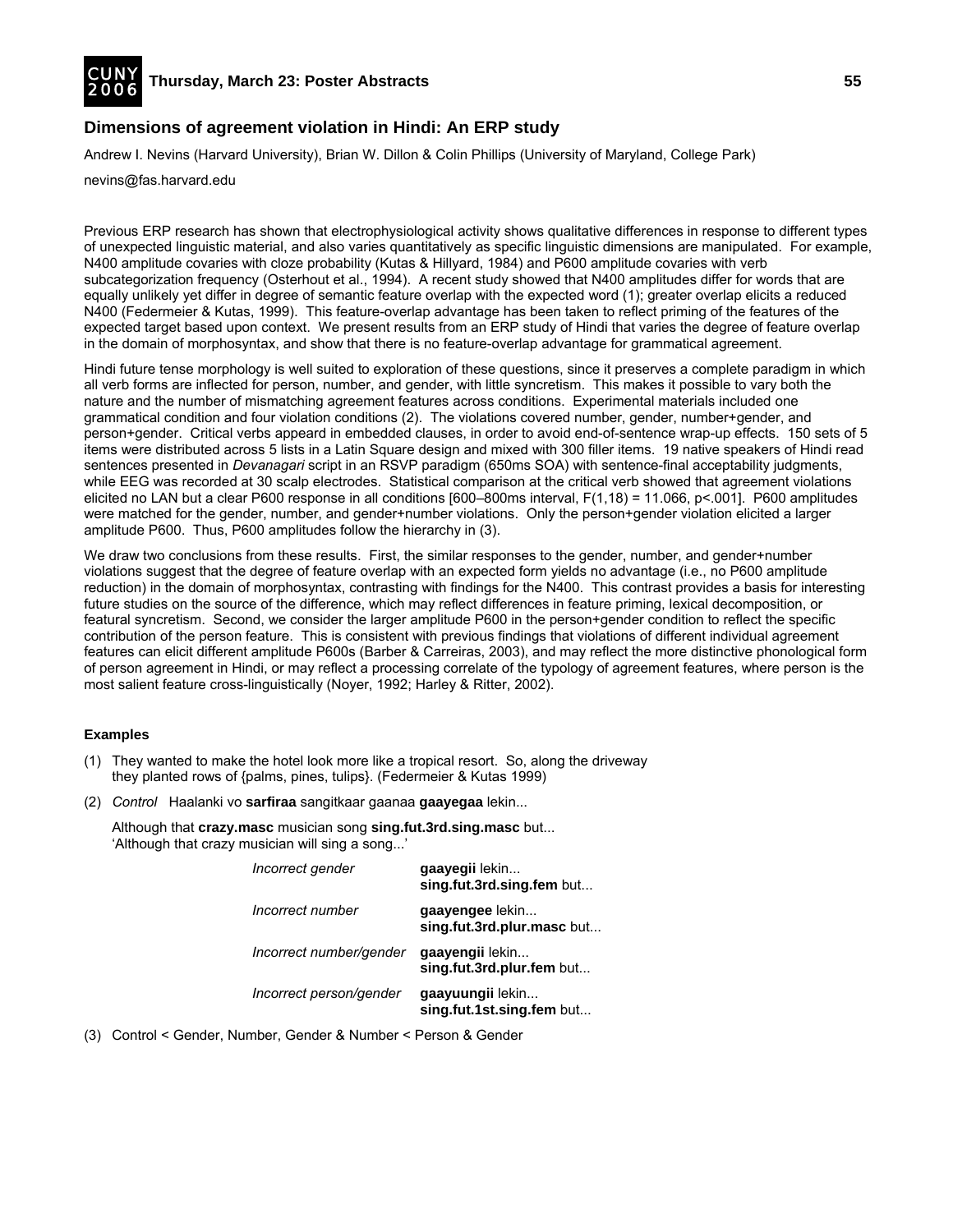# **Empty category interpretation overrides Minimal Attachment in Chinese**

Shukhan Ng (Graduate Center, CUNY)

sng@gc.cuny.edu

*Overview*. This study is one component of an investigation of how the interpretation of an empty category (EC) interacts with structural ambiguity resolution in Chinese sentence processing. Results of a written sentence completion task indicate that the processor may override Minimal Attachment in return for greater ease of interpreting an EC.

*Materials.* Some Chinese sentence fragments are structurally ambiguous, and the meaning of an EC in them is also ambiguous. Several factors underlie these complex ambiguities. First, Chinese is a null-subject language. Second, a relative clause precedes the head noun it modifies. Third, a clausal subject has no complementizer. Example (1) shows that a fragment with an overt subject and a verb can be continued as a main clause as in (1a), or a clausal subject as in (1b), or a relative clause as in (1c). Example (2) illustrates that a fragment with an EC and a verb can be continued in the same three ways. Thus, (1) and (2) exhibit the same structural ambiguities, and differ only in the presence/absence of an EC.

*Predictions*. For fragments with an overt subject, the main clause analysis was predicted to be preferred because it is structurally simplest. However, for fragments with an EC, presented in isolation with no preceding discourse, the main clause analysis offends the requirement that a matrix clause null subject needs a discourse antecedent. By contrast, the subordinate clause analyses (clausal subject or relative clause) provide a reference for the EC: either a referent will occur later in the sentence, or the null subject can naturally take arbitrary reference (*pro*arb). Hence, in resolving this ambiguity, the processor must either adopt a simpler structure but violate the discourse requirement, or else adopt a more complex structure that violates the structural principle. The sentence completion task employed fragments like (2) to investigate how native speakers of Mandarin Chinese resolve the interplay of structural and EC ambiguities, using fragments like (1) as the baseline.

*Results*. Main clause continuations were significantly more frequent for fragments like (1) than for fragments like (2) (92% vs. 38%, N=18, p<.001). Participants frequently chose the clausal subject analysis (43%) for (2), and less often the relative clause analysis (3%). (Relative clauses may have been disfavored by Minimal Attachment, or by their head-final configuration.) These findings are construed as showing that EC interpretation can outweigh tree-building, and/or that a discourse constraint can outweigh a structural economy constraint (cf. Crain & Steedman, 1985).

*Information content*. The fragments with ECs conveyed less information than those with a lexical subject, so it might be argued that they were continued with more complex structures because of a tendency to compensate by adding more information in the completion. Hence, the sentence completion task also included fragments like (3) and (4), in which an adverb in (4) carries much the same information as the overt subject in (3). The results for (3–4) closely mirrored those for (1– 2). Therefore, the factor that competes with Minimal Attachment does appear to be ease of EC interpretation, not informativeness.

## **Examples**

| (1) | NPV                                      |                                             | Example: Mali zhengli (Mary tidied) |                                                       |
|-----|------------------------------------------|---------------------------------------------|-------------------------------------|-------------------------------------------------------|
| a.  | $NP V NP$ .                              |                                             | (e.g., Mary tidied the room.)       |                                                       |
| b.  | [NP V NP] V NP.                          |                                             |                                     | (e.g., That Mary tidied the room pleased her father.) |
| C.  |                                          | [ NP V $e_i$ ] de* NP <sub>i</sub> V NP.    |                                     | (e.g., The room that Mary tidied was the kitchen.)    |
|     |                                          | * de is an end-marker of nominal modifiers. |                                     |                                                       |
| (2) | e V …                                    |                                             | Example: Zhengli                    | (Tidied)                                              |
| a.  | $e$ V NP.                                |                                             |                                     | (e.g., Someone tidied her room.)                      |
| b.  | $eVNP$   $VNP$ .                         |                                             |                                     | (e.g., To tidy one's room needs patience.)            |
| C.  | [ $e_i$ V NP ] de* NP <sub>i</sub> V NP. |                                             |                                     | (e.g., The person who tidied the room loves Mary.)    |
| (3) | Daduoshu<br>most                         | zhengli<br>ren.<br>tidy<br>people           |                                     |                                                       |

(4) *e* Changchang zhengli… often tidy

## **Reference**

Crain, S., & Steedman, M. (1985). On not being led up the garden path. In D. Dowty, L. Karttunen & A. Zwicky (Eds.), *Natural Language Parsing*. Cambridge UK: Cambridge University Press.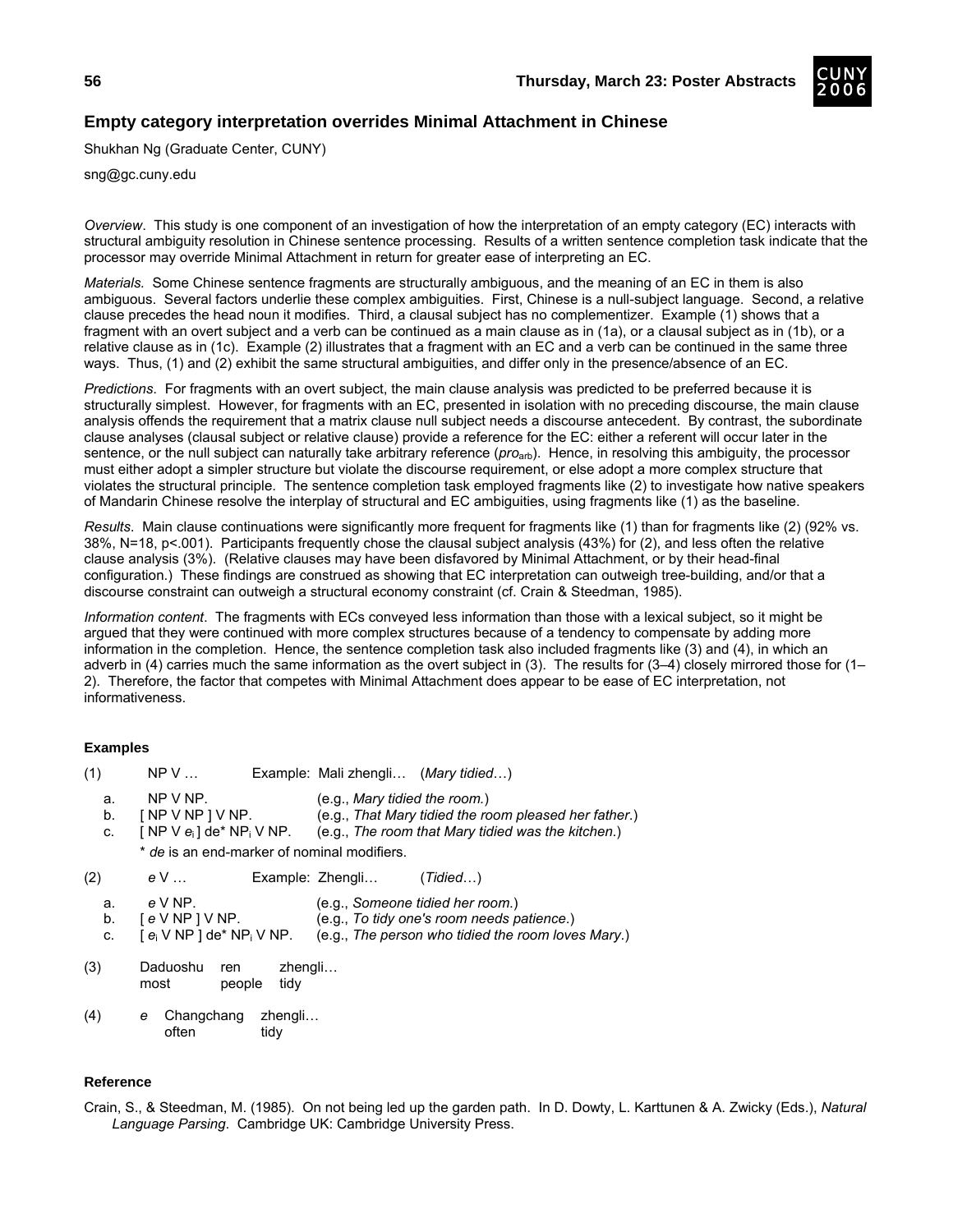![](_page_32_Picture_0.jpeg)

# **Real-time processing of Japanese exclamatives and the strength of locality conditions**

Hajime Ono, Masaya Yoshida, (University of Maryland, College Park), Sachiko Aoshima (American University) & Colin Phillips (University of Maryland, College Park)

hajime@umd.edu

Previous studies on Japanese sentence processing have demonstrated a locality bias in the comprehension of questions: after encountering a *wh*-phrase, readers expect to encounter a licensing Q-particle at the first grammatically available verb position (Typing Mismatch Effect: Miyamoto & Takahashi, 2003; Aoshima et al. 2004). This study investigates the interaction of this locality bias with grammatical constraints, using the Japanese exclamative expression *nante*, which may itself appear in embedded clauses, but only allows a main clause licenser. Results of our sentence completion task and self-paced reading task indicate that speakers will go to great lengths to provide a local licenser for the exclamative, but are able to do so without sacrificing grammatical accuracy.

The expression *nante* strongly signals an exclamative phrase. Like other *wh*-expressions in Japanese, *nante* must be licensed by verbal particles (e.g., *noda(roo)*). Unlike other *wh*-expressions, however, the licensor of *nante* can only appear in a main clause. From the perspective of on-line processing, this grammatical requirement creates a potential conflict with the independently established bias for *wh*-expressions to find a local licenser.

In Experiment 1 we investigated how this conflict is resolved using a sentence fragment completion task (N=20), which compared completions of fragments containing *nante* in the main or subordinate clause. Completions of the subordinateclause condition (1) showed a strong bias to produce local licensing particles inside the subordinate clause (95.8%). The subordinate clauses were frequently completed as quotations, which inherit all the properties of main clauses, thereby allowing local licensing of *nante* with no violation of any grammatical requirements. The main-clause condition (2), on the other hand, was rarely completed with the particles in the subordinate clause (12.0%), the particles instead being placed at the end of the main clause. This showed that participants generated a licensing particle for *nante* at the first grammatically possible position, rather than following a grammar-blind local licensing strategy.

In Experiment 2 (n=36), we investigated whether the locality bias would be observed in a self-paced reading task with four closely matched conditions that differed only in the position of the exclamative particles *noda* (either at the main/subordinate clauses) and the presence of an exclamative phrase (either *nante* or *totemo* 'very'). We found that the locative PP regions that immediately followed the embedded verb+complementizer region was read more slowly in the *nante*/declarative complementizer condition (4) than in the *nante*/exclamative particle condition (3), despite the lower frequency of the exclamative particle. The reading time difference is likely due to the immediately preceding verb, which is the only difference between two conditions. Such slow-down effects were not observed in the *totemo* conditions. Results indicate that upon encountering *nante*, readers prefer to license it at the closest grammatically allowed verb position.

Taken together, the results show that the local licensing bias observed in the comprehension of *wh*-questions extends to *wh*-exclamative sentences, further indicating that that the bias is so strong as to require creative strategies, such as the generation of quotations, in order to reconcile locality with grammatical requirements.

## **Examples**

**Experiment 1:** Off-line sentence fragment completion task

nante = 'exclamative'; totemo = 'very'

| (1) totemo Adj N-NOM [NP-NOM] |                | [nante Adj N]-DAT  | . | [sub.clause-cond.]  |
|-------------------------------|----------------|--------------------|---|---------------------|
| (2) nante Adj N-NOM           | <b>INP-NOM</b> | [totemo Adj N]-DAT |   | [main.clause-cond.] |

**Experiment 2**: On-line self-paced reading,  $F_1(1,35)=4.47$ ,  $p<.05$ ;  $F_2(1,20)=9.87$ ,  $p<.01$ 

sono intyoo-wa sinzinno isya-ga nante-tosioita-kanzya-ni the chief.doctor-TOP new doctor-NOM EXC-old-patient-DAT

- (3) konnanna syuzyutu-o suru-**noda**-to byooin-no rizikai-de okotteiru difficult operation-ACC do-**EXC**-C hospital-GEN meeting-at get.mad 'The chief doctor was angry what an old patient the young doctor performs a difficult operation to at the hospital meeting.'
- (4) konnanna syuzyutu-o si-**teiru**-to byooin-no rizikai-de okotteiru-noda difficult operation-ACC do-**TEIRU**-C hospital-GEN meeting-at get.mad-NODA 'What an old patient the chief doctor was angry that the young doctor performs a difficult operation to at the hospital meeting.'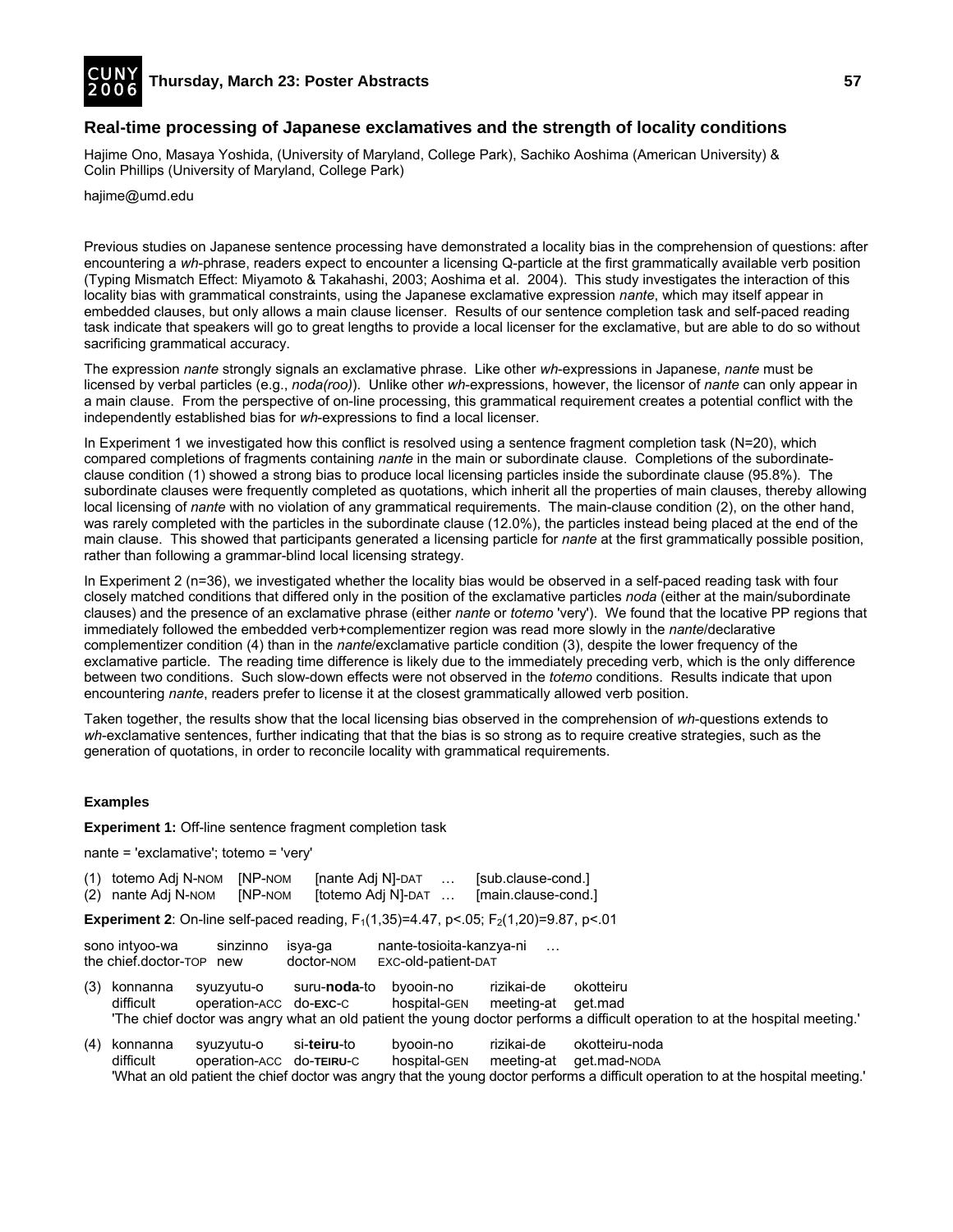![](_page_33_Picture_1.jpeg)

# **Mapping event perception onto language: Evidence from eye movements**

Anna Papafragou (University of Delaware), Justin Hulbert (University of Oregon) & John Trueswell (University of Pennsylvania)

papafragou@psych.udel.edu

Does the way one's language encodes the world affect how one sees the world? Even though this question has generated much controversy, the interface between perception and language has remained inaccessible to standard methods of psychological research. Here we use a novel technique to investigate this issue by monitoring eye movements to event components by speakers of different languages. Since eye fixations approximate the allocation of attention under normal viewing conditions, they allow us to test whether dimensions of experience that can most naturally find their way into one's native language become cognitively more salient.

We focus on motion, an area characterized by considerable typological variability (Talmy, 1985). Some languages (such as English) typically encode the manner of motion in the verb, and place information about the path of motion in a modifier position. Other languages (such as Greek) typically do the opposite, encoding the path in the verb, and the manner in an optional position. This gives rise to different descriptions of the same motion scene:

| $(1)$ A man is skating fover to a snowman. |                          |                                      |               | <b>ENGLISH</b> |
|--------------------------------------------|--------------------------|--------------------------------------|---------------|----------------|
| (2) Enas andras plisiazi<br>a man          | is approaching a snowman | $ena xionan\thetaropo$ [me patinia]. | [with skates] | <b>GREEK</b>   |

We recorded eye movements from Greek and English speakers as they watched simple clip art animations depicting motion events. Subjects had to perform either a linguistic task (i.e., describe aloud the video after it had finished), or a nonlinguistic task (i.e., study the video for a later image recognition test). Results show considerable differences in how Greek and English speakers visually interrogate unfolding events during the linguistic task. In this task, participants looked first to the regions that their language routinely encodes in the main verb: Greeks projected the path, looking first to the Goal (e.g., the snowman) whereas English speakers looked to the Manner/Instrument (e.g., the skates). In the nonlinguistic task however, eye movements were nearly identical for both language groups during event perception. Differences did emerge late though, at the end of each trial when participants began preparing for the recognition task: Greek speakers were concerned about studying the Manner whereas English speakers were concerned about studying the Goal. This effect suggests that when committing perceptions to memory, linguistic representations are engaged — hence individuals interrogate those aspects of the scene that they could not easily map onto accessible semantico-syntactic forms.

These findings offer the first cross-linguistic demonstration of the rapid effects of preparation for language production on how people allocate visual attention to event components (cf. Griffin & Bock, 2000; Levelt, 1989): where languages differ from each other in how they encode event structure, this difference shows up in how speakers interrogate events during speech planning. Linguistic resources can be used even when people do not speak to support the encoding of declarative/linguistic memories. Crucially, however, event perception itself is largely independent of language-specific pressures on message preparation: when inspecting the world freely, people are alike regardless of the language they speak.

## **References**

Griffin, Z., & Bock, K. (2000). What the eyes say about speaking. *Psychological Science, 11*, 274–279.

Levelt, W. J. M. (1989). *Speaking: From Intention to Articulation*. Cambridge MA: The MIT Press.

Talmy, L. (1985). Lexicalization patterns: Semantic structure in lexical forms. In T. Shopen (Ed.) *Grammatical Categories and the Lexicon,* Vol. III, pp. 57–149. Cambridge: Cambridge University Press.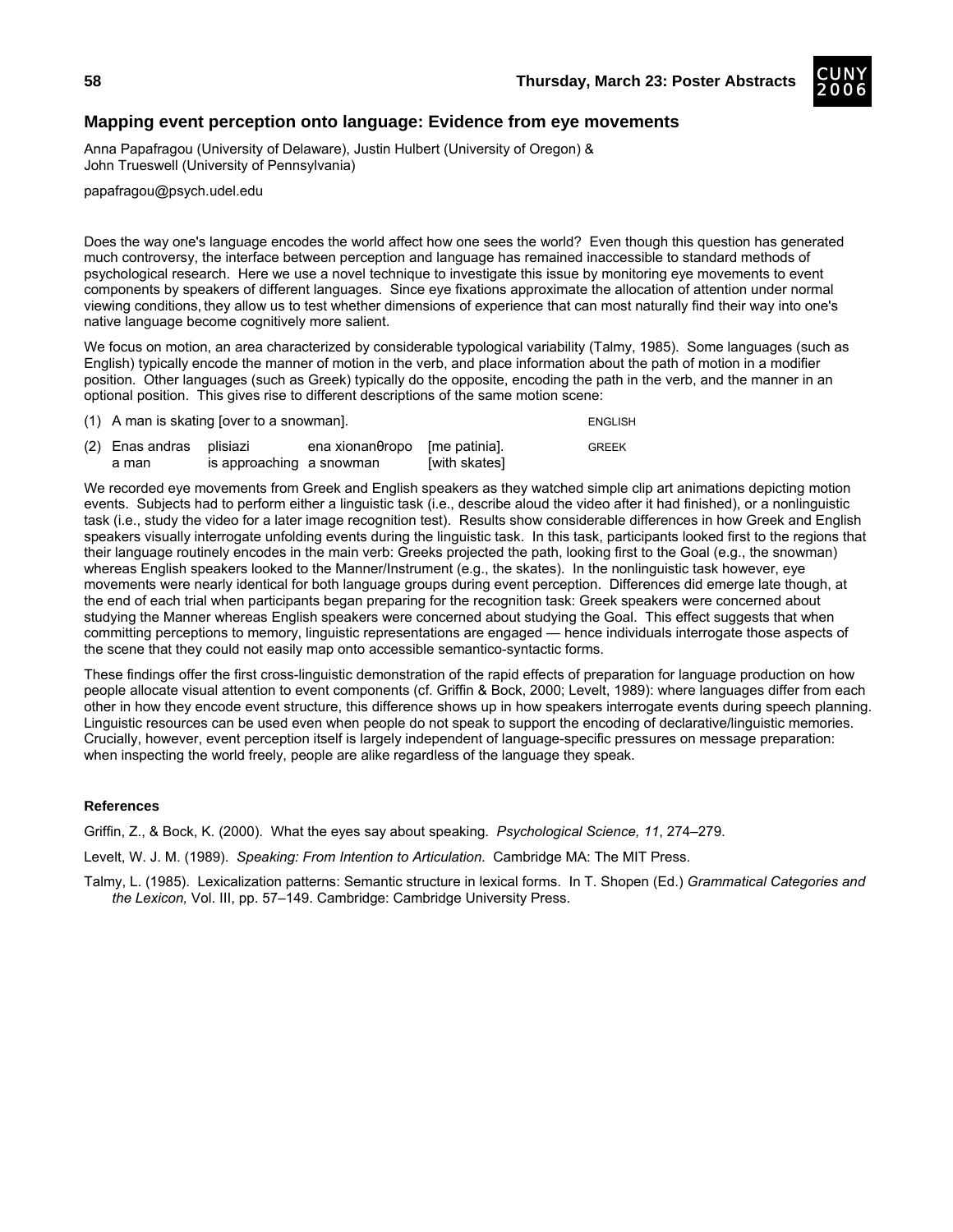![](_page_34_Picture_0.jpeg)

# **Distributional information and referential constraints affect on-line processing of pronominal relative clauses**

Florencia Reali & Morten H. Christiansen (Cornell University)

fr34@cornell.edu

Recent studies [1, 3] have shown facilitation in processing of object-relative (OR) clauses when the embedded noun phrase  $(NP_2)$  is a first-/second-person pronoun (i). Local dependency theory (LDT) [3] and similarity-based approaches [1] have been proposed to account for the data. Here we investigate the influence of distributional information on the processing of RCs in which NP<sub>2</sub> is a third-person pronoun, while varying the nature of referential constraints.

An analysis of the ANC corpora revealed an overwhelming majority of pronominal OR constructions (i, iii, v) compared to pronominal SRs (ii, iv). This bias suggests that distributional information might provide an additional factor affecting the processing of pronominal ORs. In particular, we found that 77% of RCs with embedded third-person pronouns were OR constructions.

Distribution-based accounts predict pronominal ORs to be facilitated by frequency compared to pronominal SRs both in null contexts (ii, iii) and when the referent is given (iv, v). In contrast, LDT theory [3] predicts that 1) structural integration is more costly in ORs compared to SRs with embedded third-person pronouns, and 2) processing difficulty should be reduced when the referent is included compared to null context conditions.

Experiment 1 is a self-paced reading task conducted on ORs/SRs in which  $NP<sub>2</sub>$  was a non-referring third-person plural pronoun (*they/them*) (ii, iii). Mean RTs for the main verb (*offered*; ii, iii) were not significantly different across conditions (M=415 ms in ORs, and M=429 ms in SRs) (p's > .2). Repeated measures ANOVA across the region comprising the two words after the relative pronouns (*telephoned them/ they telephoned*) revealed no difference across conditions (mean across the two words: 376 ms in ORs, and 387 in SRs),  $F_1(1, 40)=2.88$ ,  $p=.09$ ;  $F_2(1, 14)=2.24$ ,  $p=.16$ .

Experiment 2 was identical to Experiment 1, except that referents for the third-person pronouns were included in the materials (iv, v). RTs for the main verb did not differ significantly across conditions (M=425 ms in ORs, and M=432 ms in SRs). Repeated measures ANOVA across the region comprising the two words after the relative pronoun revealed a robust effect of RC-type condition, indicating that OR clauses were read faster (mean across the two words: 341 ms in ORs, and 373 ms in SRs),  $F_1(1, 28)=6.2$ , p=.019;  $F_2(1, 14)=5.9$ , p=.029. Importantly, materials were controlled for plausibility effects.

Three main results are discussed in the light of current theories: First, RTs were smaller in Exp. 2, indicating facilitation by inclusion of referential information. This is consistent with previous claims [2, 3]. Second, the results in Experiments 1 and 2 are not expected under storage-resource approaches [1, 3] in that they predict SRs to be easier. This suggests that distributional constraints contribute to the facilitation of OR processing, a hypothesis strongly supported by Experiment 2 in which ORs were read significantly faster across the embedded region. Finally, our findings suggest an interaction between distributional and referential constraints in which the inclusion of reference appears to have amplified the effects of distributional information.

## **Examples**

| (i)  | The lawyer that you/I called solved the case                                                      | (OR) |      |
|------|---------------------------------------------------------------------------------------------------|------|------|
| (ii) | The landlord that <i>telephoned them</i> offered a nice apartment                                 | (SR) |      |
|      | (iii) The landlord that they telephoned offered a nice apartment                                  | (OR) |      |
|      | (iv) According to the students, the landlord that <i>telephoned them</i> offered a nice apartment |      | (SR) |
|      | (v) According to the students, the landlord that they telephoned offered a nice apartment         |      | (OR) |

#### **References**

- (1) Gordon, P. C., Hendrick, R., & Johnson, M. (2001). Memory interference during language processing. *Journal of*  Experimental Psychology: Learning, Memory and Cognition, 27, 1411–1423.
- (2) Grodner, D., Gibson, E., & Watson, D. (2005). The influence of contextual contrast on syntactic processing: evidence for strong-interaction in sentence processing. *Cognition, 95,* 275–296.
- (3) Warren, T., & Gibson, E. (2002). The influence of referential processing on sentence complexity. *Cognition, 85,* 79–112.

WITHDRAWN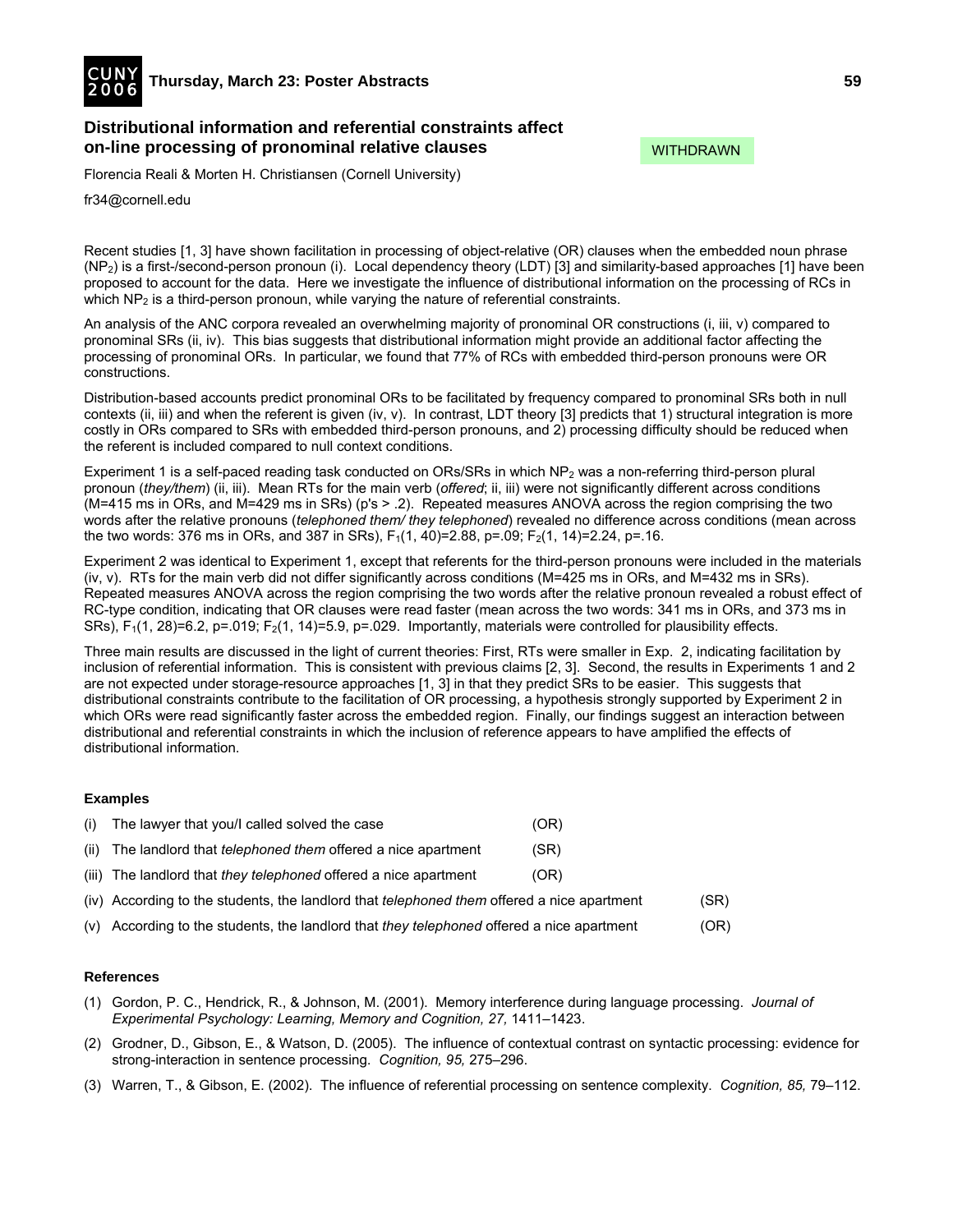![](_page_35_Picture_2.jpeg)

# **Semantic and morphophonological interference in the production of agreement errors: The role of a monitoring parser**

Erica dos Santos Rodrigues & Letícia Sicuro Corrêa (Pontifícia Universidade Católica do Rio de Janeiro)

lapal@let.puc-rio.br

Agreement processing is taken to occur during grammatical encoding (Bock & Levelt, 1994). A number of studies have investigated whether information from a conceptual message level and morphophonological information stemming from a "local noun" (in a PP modifier) would interfere in subject-verb agreement (see Vigliocco & Hartsuiker, 2002, for a review). *Distributivity* appears to be a semantic factor affecting the production of agreement errors (Eberhard, 1999; and a series of studies by Vigliocco and colleagues, cf. Vigliocco & Hartsuiker, 2002). As for morphophonological effects, neither the phonological properties nor the mere presence of a number affix in the local noun would sufficiently explain interference (Bock & Eberhard, 1993; Bock & al., 2001). The visibility of morphophonological information cannot, however, be completely disregarded. Number inflected nouns have been shown to induce more errors than irregular plurals in particular contexts (Haskell & MacDonald, 2003) and morphological markedness has affected the production of attraction errors in Italian (Vigliocco et al., 1995). In this paper, two production experiments conducted in Portuguese are reported. In the first, the following variables were manipulated: *distributivity* (distributive/non-distributive subject), *number of the local DP* (singular/plural), and *form of the local noun* (number variant/invariant). The distributive singular condition with the operator *cada* (each) allowed for the semantic effect of *distributivity* to be dissociated from an effect of morphological markedness (*a chave de cada porta* / *das portas*; the key of each door / of the doors)*.* If *distributivity* affects the grammatical encoding of the message, more errors would be obtained in the distributive condition regardless of morphological markedness. Singular invariant nouns with an *–s* ending in Portuguese allowed for an effect of morphological markedness to be dissociated from the phonological form of the local noun. If the *form of the local noun* affects number agreement, more errors would be expected in the singular invariant (*ônibus* (sing/plural); bus/es) than in the singular variant (*carro*(*s*); car/s) condition. *Number of the local DP* was the only main effect obtained and there was no significant interaction. It appears that it is morphological markedness rather than the form of the local noun that induces attraction errors since no difference was obtained between the effect of variant/invariant singular local nouns. As for *distributivity*, a post-hoc t-test showed a significant difference between the singular distributive condition (with the distributive operator) and the plural distributive condition with more errors in the latter. Experiment 2 tested for the effect of *distributivity* with morphologically marked local DPs by making the subject DP heavier with the addition of a PP (*a chave das portas de madeira*; the key of the doors of wood)). *Distributivity* had a highly significant effect. This effect associated with morphological markedness suggests that it is the representation generated by a monitoring parser acting upon the subject DP just articulated that gives rise to both a morphophonological and a semantic effect upon the expression of subject-verb agreement.

- Bock, K., & Eberhard, K. M. (1993). Meaning, sound and syntax in English number agreement. *Language and Cognitive Processes, 8*, 57–99.
- Bock, K., & Levelt, W. (1994). Language production: Grammatical encoding. In M. A. Gernsbacher (Ed.), *Handbook of Psycholinguistics*, pp. 945–984. San Diego CA: Academic Press.
- Bock, J. K., Eberhard, K. M., Cutting, J. C., Meyer, A. S., & Schriefers, H. (2001). Some attractions of verb agreement. *Cognitive Psychology, 43,* 83–128.
- Eberhard, K. (1999). The accessibility of conceptual number to the processes of subject-verb agreement in English. *Journal of Memory and Language, 41*, 560–578.
- Haskell, T. R., & MacDonald, M. C. (2003). Conflicting cues and competition in subject-verb agreement. *Journal of Memory and Language, 48,* 760–778.
- Vigliocco, G., Butterworth, B., & Semenza, C. (1995). Constructing subject-verb agreement in speech: The role of semantic and morphological factors. *Journal of Memory and Language, 34,* 186–215.
- Vigliocco, G., & Hartsuiker, R. J. (2002). The interplay of meaning, sound and syntax in sentence production. *Psychological Bulletin, 128*(3), 442–472.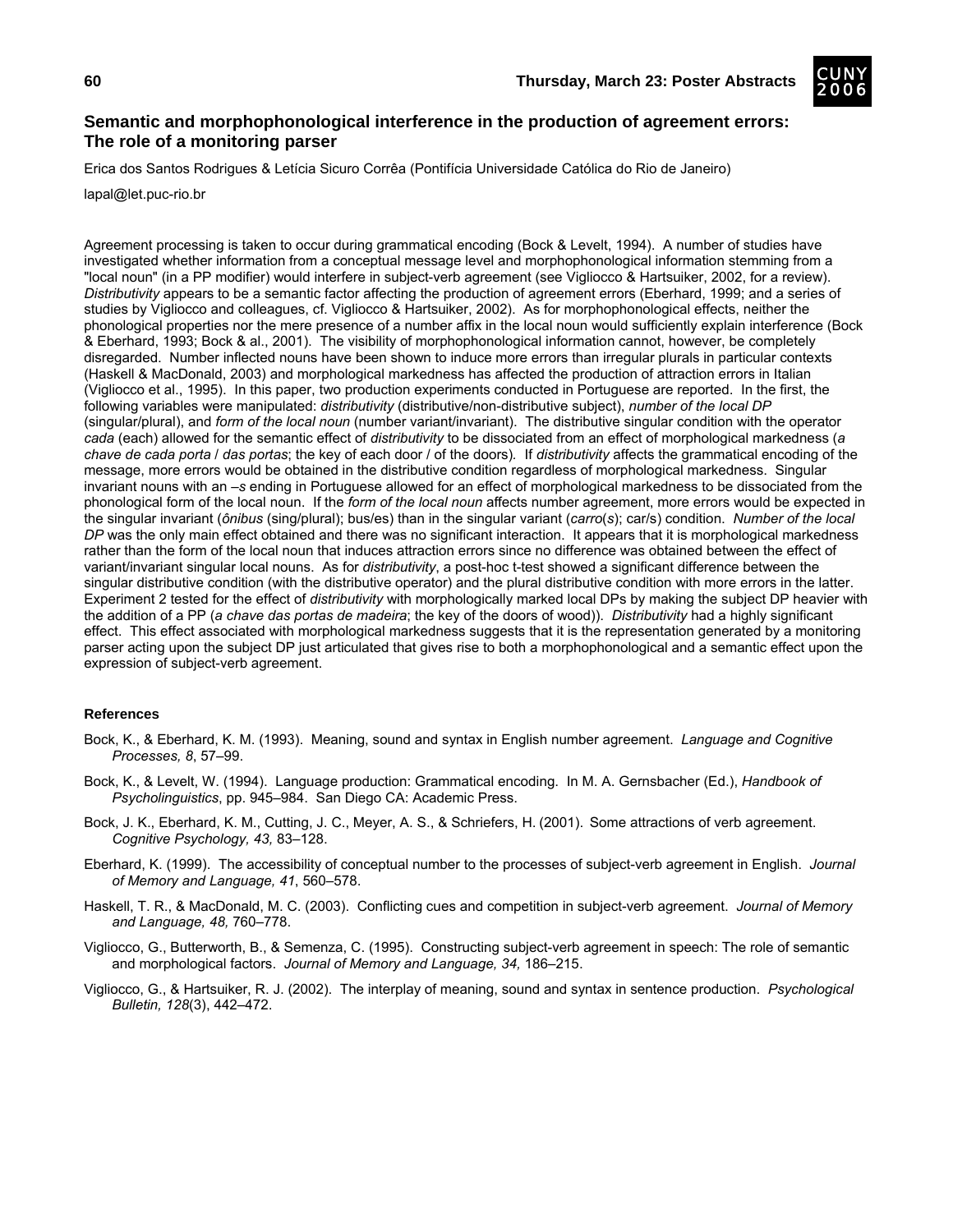![](_page_36_Picture_0.jpeg)

# **Aspectual effects on pronoun interpretation**

Hannah Rohde, Andrew Kehler & Jeffrey Elman (University of California, San Diego)

hannah@ling.ucsd.edu

The question of whether pronouns are interpreted based primarily on surface-level morphosyntactic cues (subjecthood, recency, parallelism) or as a byproduct of deeper discourse-level processes and representations (inference, event structure) remains unresolved in the literature. These two views come together in a sentence-completion study by Stevenson et al. (1994; see also Arnold 2001), in which ambiguous subject pronouns in passages such as (1) were resolved more frequently to the (*to*-phrase object) Goal of a previous transfer-of-possession event rather than the (matrix subject) Source. Stevenson et al. considered two explanations for this result: a thematic-role-level preference for Goals over Sources, and a deeper event-level bias toward focusing on the end state of transfer events, where the Goal entity is presumably more central than the Source. To tease these hypotheses apart, we designed an experiment in which completions for passages like (1) were compared to versions with the imperfective verb form as in (2). The thematic role relations are equivalent between the two versions, but the imperfective, by describing an event as an ongoing process, is incompatible with a focus on the end state of the event.

(1) COMPLETED EVENT (PERFECTIVE): JohnSOURCE handed a book to Bob<sub>GOAL</sub>. He

(2) INCOMPLETE EVENT (IMPERFECTIVE): John SOURCE Was handing a book to Bob<sub>GOAL</sub>. He

A similar percentage of Goal interpretations for (1) and (2) would therefore support the thematic role preference, whereas a greater number of Source interpretations for (2) would support the event structure hypothesis.

Method: Monolingual English speakers (N=48) wrote continuations for 21 passages similar to (1) and (2). The setup sentences contained a transfer-of-possession verb with the Source as the matrix subject and the Goal as the object of a *to*phrase, followed by an ambiguous pronoun prompt. (An additional 29 distractors were all non-transfer verbs, with adverbs, proper nouns, and unambiguous pronouns as prompts). Each participant saw half the sentences in the perfect and half in the imperfect. Judges determined the participants' pronoun interpretations in light of the story context and the elicited continuation.

Results: As predicted by the event structure hypothesis, sentences in the imperfect yielded significantly more Source resolutions than those in the perfect (F=50.622, p<.0001). For the imperfective prompts, 70% of pronouns resolved to the Source compared to 51% for the perfective. (13% of the continuations were judged to be ambiguous and set aside, but either interpretation for these still resulted in a significant effect.) Further, for sentences in the perfect, a source preference emerged for verbs describing a transfer event that has neither co-located event participants nor a sense of guaranteed transfer (examples: *send, mail, fax*), whereas Source/Goal interpretations were at chance for perfective verbs with co-located participants (examples: *throw, kick, toss*) or guaranteed transfer (examples: *hand, give, pass*).

Conclusion: Participants' interpretations of ambiguous pronouns appear to reflect deeper event-level biases rather than superficial thematic role preferences. We situate these results within a broader model of discourse coherence and reference that makes additional predictions about the contextual circumstances in which such event-level biases would be expected to arise.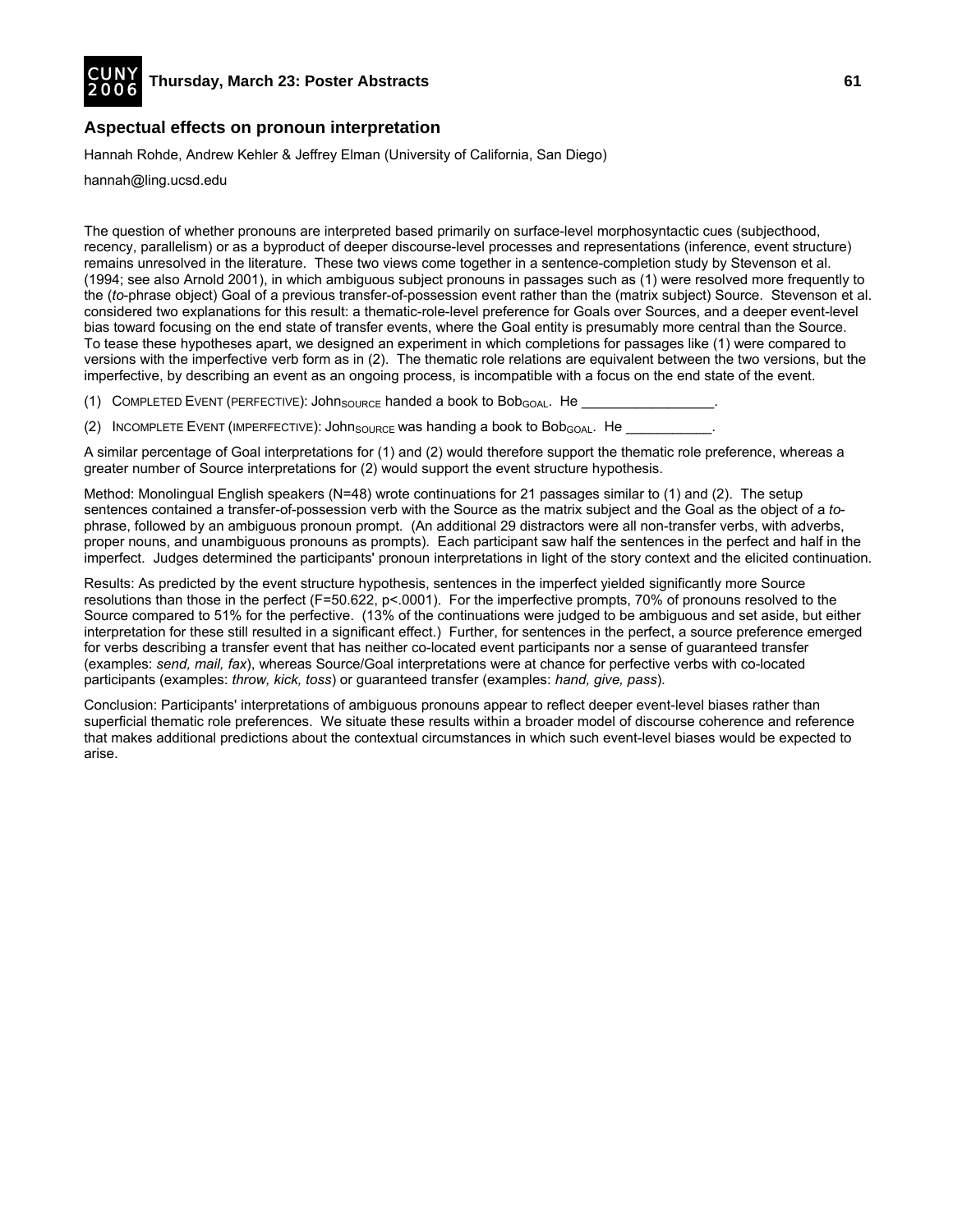![](_page_37_Picture_2.jpeg)

# **Mismatch of social rank features elicits syntactic positive shift: An ERP study of Japanese honorific constructions**

Hiromu Sakai (Hiroshima University), Naomi Harada (ATR Institute International), Megumi Yoshimura (Japanese Science and Technology Agency & Hiroshima University), Maiko Shiraishi, Jun-Ichi Tanaka & Makoto Miyatani (Hiroshima University)

hsakai@hiroshima-u.ac.jp

Goal: One of the most challenging goals of the cognitive neuroscience of language is to answer the question of how astounding diversity among languages can be processed by the common neural resources for human linguistic computation. It has been widely documented in the literature that P600 or a syntactic positive shift (SPS) is elicited by gender/number feature mismatch in European languages (Osterhout & Halcomb, 1992; Hagoort, Brown & Groothusen, 1993). We conducted an ERP experiment on 'social rank' features in Japanese, a typologically different language that lacks gender/number features found in European languages, to examine whether mismatch of social rank features elicits an ERP component equivalent to P600 or SPS.

Japanese Honorific Constructions: Honorific constructions in Japanese are claimed to involve matching of social rank features similar to gender/number features in European languages (Mikami, 1970; Harada, 1973). Honorific predicates consist of a honorific prefix and verb stem, and are suffixed with particular auxiliary verbs: V-*ni-naru* requires a socially higher ranked subject NP, while V-*suru* requires a socially higher ranked object NP (with respect to the speaker). Inoue and Osterhout (2005) observed that an N400 was elicited when readers encountered mismatched honorific predicates: A socially higher ranked subject NP with an object honorific predicate. A potential confound in their result is that the presence of a socially higher ranked NP must yield a strong lexical expectation for a particular auxiliary verb. The ERP response observed in their experiment might thus be caused not by feature mismatch, but rather due to dissatisfaction of lexical expectation, which has been known to elicit N400 (Kutas & Hillyard, 1984).

Methods: To avoid this potential confounding factor, we used the nominal honorific construction that does not contain auxiliary verbs. The mismatch condition (1) contained a socially lower ranked genitive NP immediately followed by a nominal head with the honorific prefix. The control condition (2) contained a socially higher ranked genitive NP. EEG was recorded from nineteen scalp positions while participants (N=12) conducted an appropriateness judgment task on the auditorially presented materials.

Results: A statistically significant positive shift was observed at the centro-parietal electrodes in the honorific mismatch condition 1100–1400ms after the presentation of the critical word, relative to the control condition. Although the timing of positive shift is substantially delayed compared to P600/SPS, the scalp distribution of this component and characteristics of violation suggest that the similar processing resources are utilized in the computation of both gender/number features in European languages and social rank features in Japanese. The delay in response compared to P600/SPS in gender/number feature mismatch can be attributed to some extra computation, e.g., pragmatic or sociolinguistic, that is absent in the computation of highly grammaticalized features such as gender or number. The overall result suggests the interesting possibility that similar computational resources can be recruited in superficially quite different domains cross-linguistically.

## **Examples**

- (1) Sample of stimuli for the mismatch condition (critical word in italics) Watashitachi-no *go-shuppatsu-ga* okure-ta. 'Our departure was late.' Our honorific prefix-departure was late
- (2) Sample of stimuli for the control condition (critical word in italics)<br>Sensei-no go-shuppatsu-ga okure-ta. The te Sensei-no *go-shuppatsu-ga* okure-ta. 'The teacher's departure was late.' Teacher's honorific prefix-departure was late

- Hagoort, P., Brown, C., & Groothusen, J. (1993). The syntactic positive shift as an ERP measure of syntactic processing. *Language and Cognitive Processes*, *8*, 439–483.
- Harada, S.-I. (1973). Koobun-to imi: Nihongo-no shudai-wo megutte (Sentence structure and meaning: With reference to Japanese topic constructions), *Gekkan Gengo*, *2*, 82–92.
- Inoue, K., & Osterhout, L. (2005). An ERP study of Japanese honorification: Are honorific features grammaticalized? Poster presented at the 18th Annual CUNY Conference on Human Sentence Processing, Tucson AZ.
- Kutas, M., & Hillyard, S. A. (1984). Brain potentials during reading reflect word expectancy and semantic association. *Nature*, *307*, 161–163.
- Mikami, A. (1970). *Bunpoo Shooron Shuu (A Small Collection of Papers on Grammar)*. Kuroshio Shuppan.
- Osterhout, L., & Halcomb, P. J. (1992). Event-related brain potentials elicited by syntactic anomaly. *Journal of Memory and Language*, *31*, 785–806.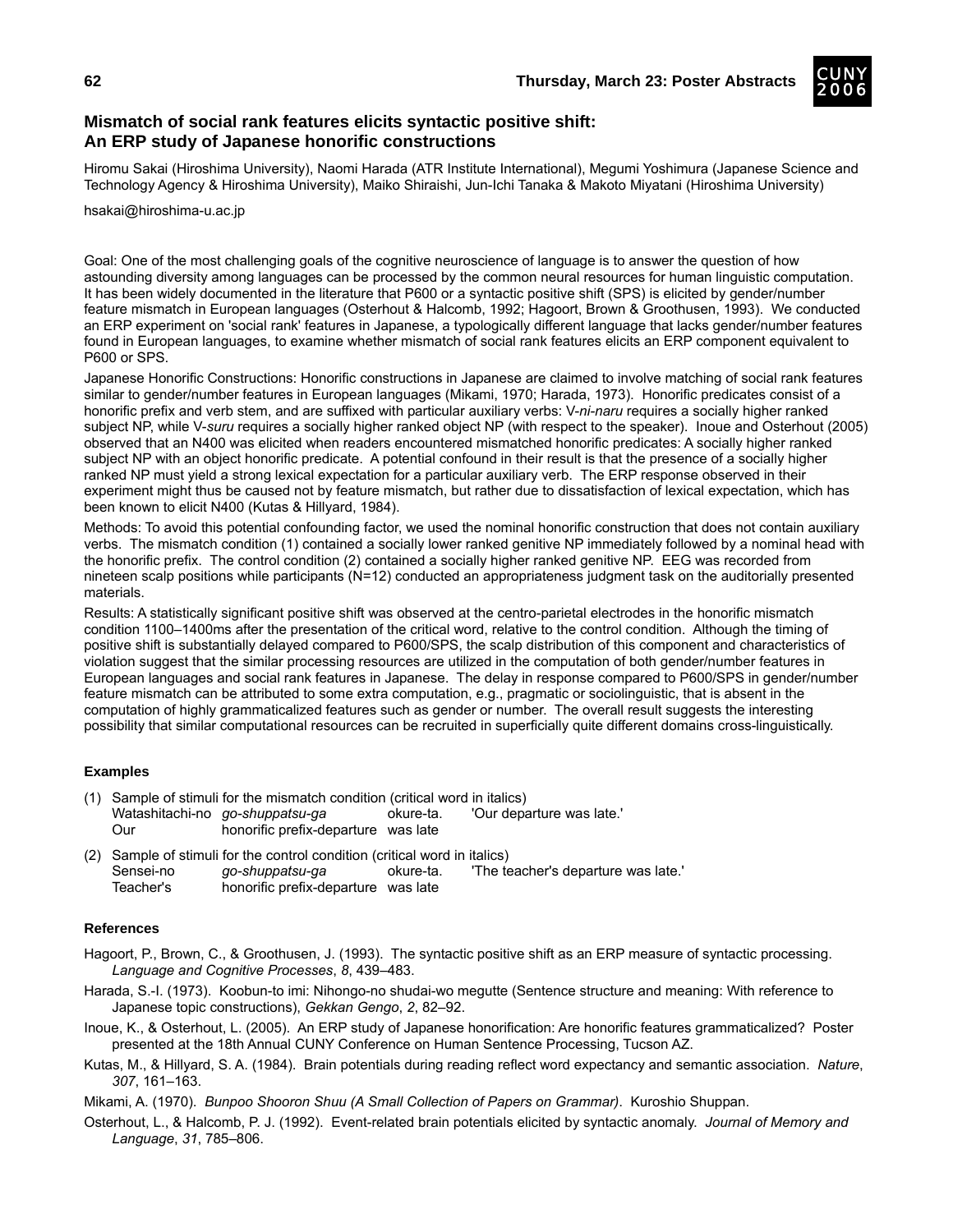![](_page_38_Picture_0.jpeg)

# **Gender and discourse prominence in Korean EFL learners' on-line processing of English reference**

Kyung Sook Shin (University of Hawai'i at Mānoa)

kyungs@hawaii.edu

This study investigates how Korean learners of English (L2ers) process referential expressions in English, which has a typologically different referential system from their L1. In Korean, zero pronouns are used to encode topic-referring noun phrases and pronouns are infrequent, while English prefers pronouns to refer to the topic (Givon 1983). In the two languages, thus, zero and overt pronouns differ in their referential properties and their behaviors to discourse-pragmatic factors (Goldon et al 1993, Kim 2003). In addition, the gender-neutral third person pronoun *kay* 's/he' is used in colloquial Korean, whereas English pronouns convey gender information. This study examines whether Korean L2ers are sensitive to discoursepragmatic principles on English reference resolution, whether they can use gender information to resolve pronoun reference, and whether there are any differences between L1 and L2 processing strategies.

Ten Korean L2ers participated in preferential looking tasks in which they looked at a series of pictures while listening to short stories describing them. Two characters were shown during context sentence(s). During the following test sentences one character appeared in a picture on the left side of the screen, and one on the right (see examples 1–3). In Experiments 1 and 2, the subject of the test sentences referred to either the first, more accessible character (a grammatical subject in the context in Experiment 1, a topic in Experiment 2), or the second, less accessible character (the oblique). In Experiment 3, the grammatical object of the test sentences referred to either a character with the same grammatical function (the object) or a different one (the subject). These referential expressions were realized either as a repeated lexical noun or a pronoun. In half the items the two characters were the same gender, in the other half they differed. In the same-gender condition pronoun subjects/objects were ambiguous until disambiguating word(s) (underlined in the examples) plus pictorial information established the referent of the pronoun. The participants' eye movements to the story characters were coded fame by frame.

The L2ers' eye-fixation patterns indicate that they were sensitive to subject or 1<sup>st</sup>-mentioned NP bias and topic prominence (initially showing more fixations on the subject/topic than the oblique in Experiments 1 and 2) but did not employ functional parallelism (they did not give more looks to the character established as an object in the context in Experiment 3). In addition, gender was a more effective cue than the discourse factors in initial pronoun resolution: participants quickly looked at the target when the gender distinguished the two characters, even when the competitor was pragmatically more salient (the 1<sup>st</sup>mentioned NP or a topic). They, however, did not show native-like eye-movements with respect to the repeated-named penalty, which is observed in English (Chambers and Smyth 1998): the L2ers needed more time to find referents of pronouns than those of noun phrases. The results indicate that the L2 learners can integrate different information sources such as lexical-semantic cues and discourse-pragmatic cues during on-line processing (constraint-based model, Spivey & Tanenhaus 1998) although their processing system is not native-like.

## **Examples**

(1) Experiment 1, Subject Continuity

| Context               | Mickey is going to the mountains with Pooh now.                             |
|-----------------------|-----------------------------------------------------------------------------|
| <b>Test Sentences</b> | Mickey / Pooh / He is catching something in the mountain.                   |
|                       | Look, he is catching a rabbit / butterfly. Where is the rabbit / butterfly? |

(2) Experiment 2, Topic Continuity

| Context               | Minnie is going to school with Betty.                  |  |
|-----------------------|--------------------------------------------------------|--|
|                       | She is studying with Betty in the classroom.           |  |
| <b>Test Sentences</b> | Minnie / Betty / She is drawing a picture now.         |  |
|                       | Look, she is drawing a flower / house. She draws well. |  |

## (3) Experiment 3, Object Continuity

| Context               | The friends are fighting on the street.                 |  |
|-----------------------|---------------------------------------------------------|--|
|                       | Donald hit Pooh.                                        |  |
| <b>Test Sentences</b> | Then, Mickey hit Donald / Pooh / him.                   |  |
|                       | Look, he hit his head / shoulder. That must hurt a lot. |  |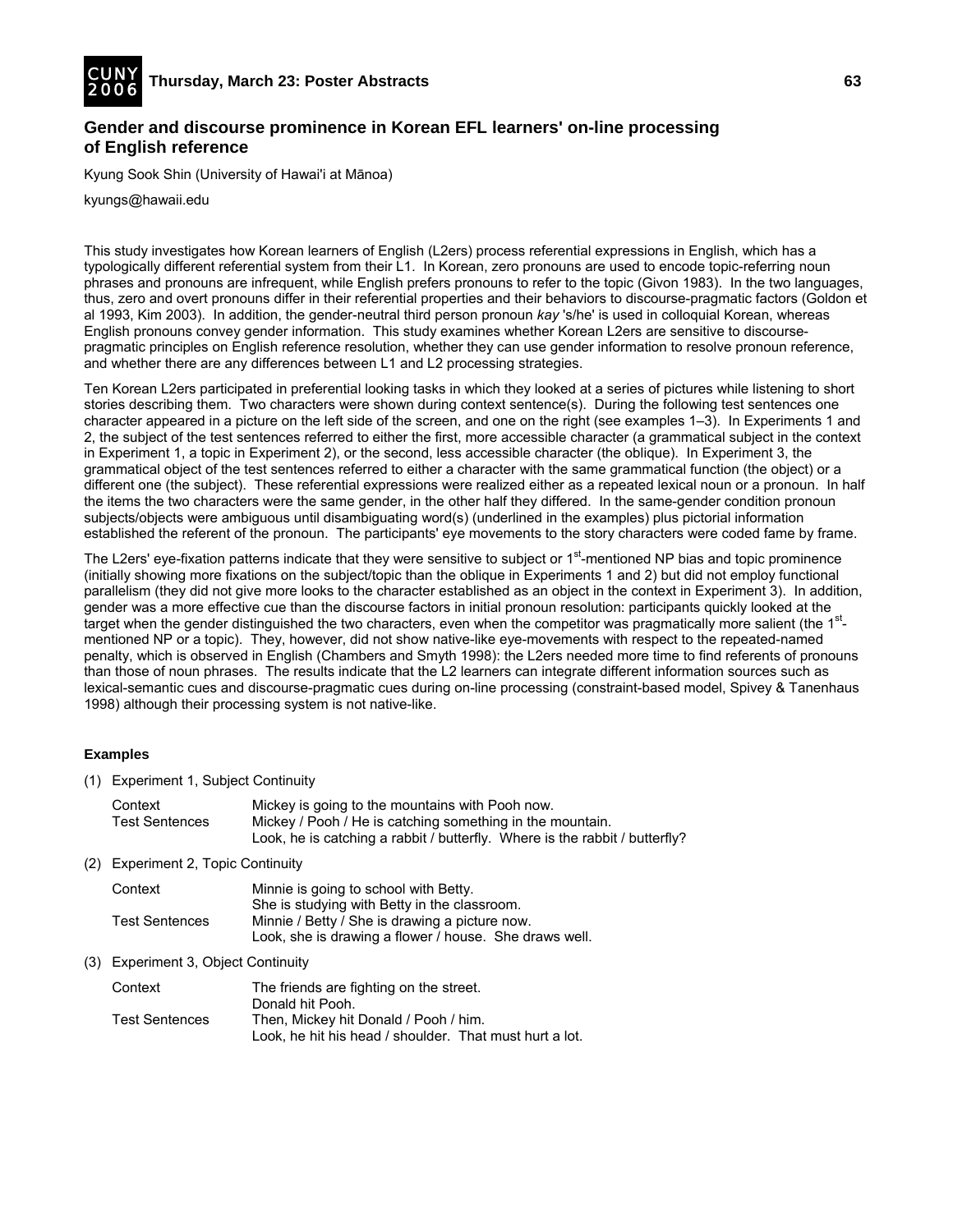![](_page_39_Picture_2.jpeg)

## **An ERP study of phi-features in Spanish**

Juan F Silva-Pereyra & Manuel Carreiras (University of La Laguna)

jpereyra@ull.es

According to the Feature Hierarchy hypothesis, morphological features are organized hierarchically, so they encode conceptual features with different degrees of cognitive significance that makes clear predictions for sentence processing. That is, if a language possesses a feature, then it must have all the ones above it in the hierarchy. Thus, if it possesses the feature of gender, it must also have number and person. The implication of this is that, in some sense, person is more important/basic to language than number and gender, because it is universal, i.e., it occurs across languages independently of the other two. Next in 'importance' comes number and last gender (e.g., Person > Number > Gender). The goal of present study was to investigate whether two morphological phi-features such as Person and Number play a different role in the agreement process using Event-related potentials (ERPs).

Electrophysiological measures were collected from Spanish speakers while they read sentences in which either Person, or Number or both Person and Number agreement relationships were manipulated. If hierarchical organization of phi-features is a direct reflection of their relative degrees of 'cognitive significance', with features higher on the hierarchy being more cognitively significant or salient than the ones below, then feature strength should be reflected on the LAN/P600 pattern amplitude. Only first and second person pronouns/verb-forms and plural and singular were varied systematically and counterbalanced across subjects in the experiment. Violation of Person (VP, e.g., *Tú juego en el patio* [You <sub>2ndPerSing</sub> play 1stPerSing in the backyard]), Number (VN, e.g., *Nosotros juego en el patio* [We <sub>1stPerPl</sub> play <sub>1stPerSing</sub> in the backyard]) and both Person and Number agreement (VPN, e.g., *Ustedes juego en el patio* [You <sub>2ndtPerPl</sub> play <sub>1stPerSing</sub> in the backyard) were employed as experimental conditions and filler stimuli were also included.

All Phi-features disagreements elicited a left anterior negativity (LAN) and a P600 pattern effects. Significant larger LAN/P600 effects were elicited by VP, VN and the combined VPN disagreement with respect to the control condition. The onset of the P600 elicited by VPN appeared earlier in latency than the other two experimental conditions. These results suggest that agreement violations are automatically detected during the first syntactic integration analysis for each of the two features or its combination. Mechanisms of reanalysis or repair processes seem to be also similar for each of the two features when computed separately. However, they are triggered earlier when the violation is driven by the combination of the two features. Given that there were no significant amplitude differences between conditions (VP, VN and VPN) and the Feature Hierarchy Hypothesis assumes different degrees of 'cognitive significance' for Phi-features, then there are no evidences to support this hypothesis in the present experiment and also this could challenge the Feature Hierarchy Hypothesis.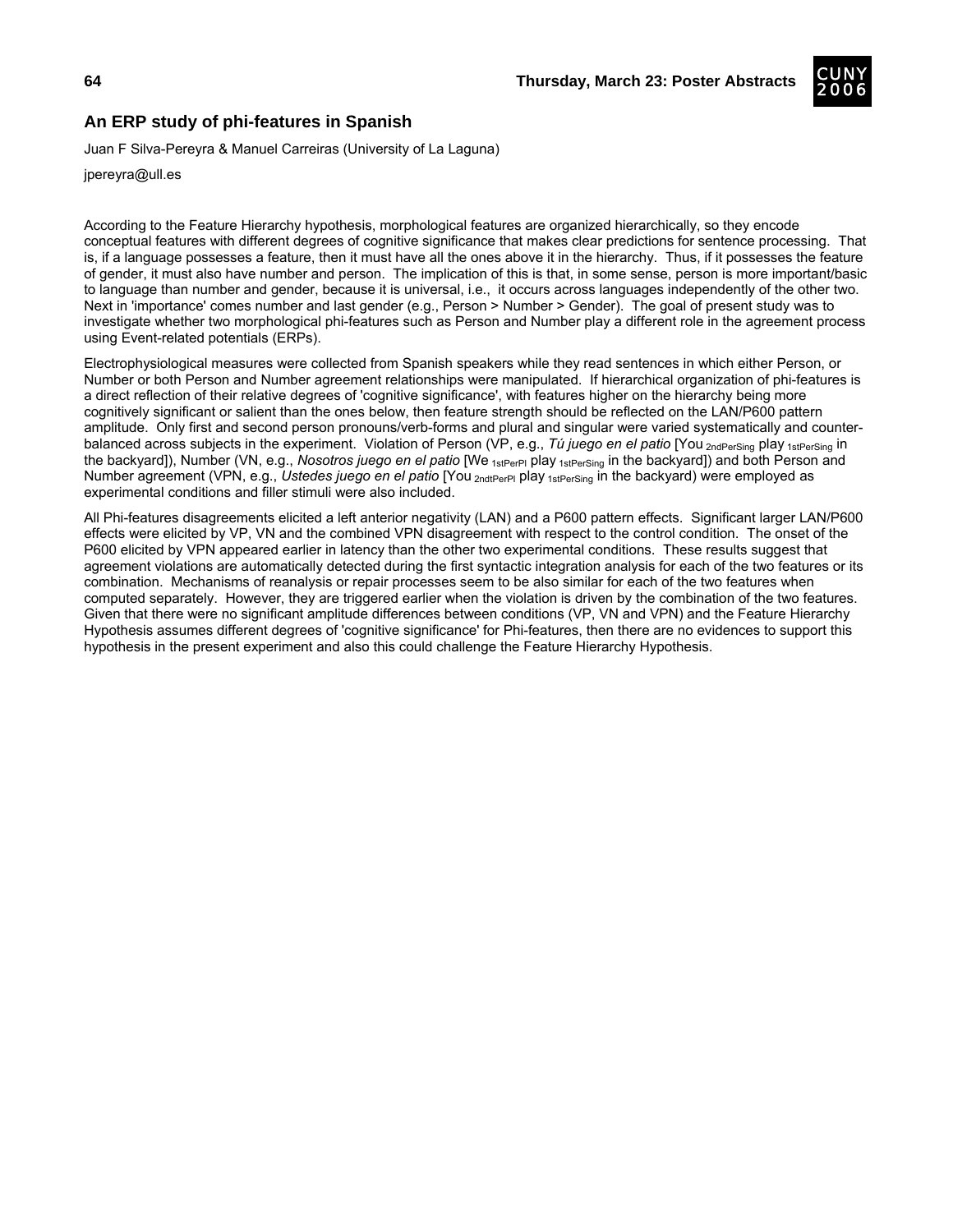![](_page_40_Picture_0.jpeg)

## **Optionality in comparative production**

L. Robert Slevc & Jeremy K. Boyd (University of California, San Diego)

slevc@psy.ucsd.edu

Why do grammatical options exist in a language? Having to choose between different ways of expressing a given meaning (e.g., the dative alternation, or *-er* versus *more* comparatives) might make production and comprehension more difficult. Alternatively, grammatical options might offer certain advantages (Bock, 1982). Corpus analyses by Mondorf (2003) found that, for adjectives that alternate in comparative form (e.g., *angrier ~ more angry*), the *more* variant tends to occur more often in syntactically complex environments; there is also weaker evidence that *more* is preferred when an adjective's sense is semantically abstract. Mondorf suggests that, in these cases, speakers use the *more*, rather than the *–er* variant, to aid listeners by simplifying parsing, and by warning of upcoming complexity.

This notion is perfectly reasonable given evidence that speakers choose between syntactic alternatives based on a consideration of listener needs (Temperley, 2003). However, listeners' needs may not be the most relevant. For example, Ferreira and Dell (2000) show that speakers choose between syntactic alternatives based on their own processing demands, and not on listener-based factors. These two lines of conflicting evidence suggest that speakers might choose between morphological alternatives (*-er* and *more*) based either on listener-based factors, or on their own processing needs.

In the current experiment, we used a series of prompts to manipulate the syntactic or semantic complexity of sentences that speakers produced. Syntactically complex prompts, e.g., (1), including the bracketed material, elicited syntactically complex sentences like *The cop was angrier / more angry to hear the news than the sailor,* whereas syntactically simple prompts, e.g., (1), without the bracketed material, elicited syntactically simple sentences such as *The cop was angrier / more angry than the sailor.* Prompts that were semantically complex (see (2)) elicited sentences like *Macs are friendlier / more friendly than PCs*, while semantically simple prompts (3) elicited sentences such as *Golden Retrievers are friendlier / more friendly than Pit Bulls.* Semantic complexity was determined in a prior norming study. Additionally, we manipulated the communicative environment: half of our speakers addressed another participant; no listeners were present for the other half.

We found that speakers produced *more*-comparatives more often in complex sentences (53.3%) than in simple sentences (45.5%), across both syntactic and semantic manipulations. This pattern did not differ based on communicative environment. These results suggest that as speakers' processing loads increase — either from having to plan a syntactically more complicated utterance, or having to use an adjective sense that is more abstract — they are increasingly likely to revert to the *more* variant. This may occur for several reasons: because production of the *more* variant is more likely to result in a felicitous utterance, because *more* provides additional time for utterance production, or because speakers find it beneficial to avoid morphological affixation. However, that the pattern of increased *more* use was not magnified when a listener was present suggests that speakers do not strategically use the *more* variant to assist listeners (although listeners may still derive benefits from its use). Instead, speakers choose between morphological alternatives based on the demands of their own production processes.

## **Examples**

- (1) *Syntactic manipulation* (complex with bracketed material, simple without) The Village People were upset. 16% of fans thought the sailor was angry [to hear the news]. 76% of fans thought the cop was angry [to hear the news].
- (2) *Semantically complex* (abstract) Computer programmers were surveyed about user accessibility. 15% said that PCs are friendly. 80% said that Macs are friendly.
- (3) *Semantically simple* (concrete) Dog owners were asked about unique breeds. 15% said that Pit-bulls are friendly. 80% said that Golden Retrievers are friendly.

- Bock, J. K. (1982). Toward a cognitive psychology of syntax: Information processing contributions to sentence formulation. *Psychological Review, 89,* 1–47.
- Ferreira, V. S., & Dell, G. S. (2000). Effect of ambiguity and lexical availability on syntactic and lexical production. *Cognitive Psychology, 40,* 296–340.
- Mondorf, B. (2003). Support for *more*-support. In G. Rohdenburg & B. Mondorf (Eds.), *Determinants of Grammatical Variation in English*, pp. 251–304. The Hague: Mouton.
- Temperley, D. (2003). Ambiguity avoidance in English relative clauses. *Language, 79,* 464–484.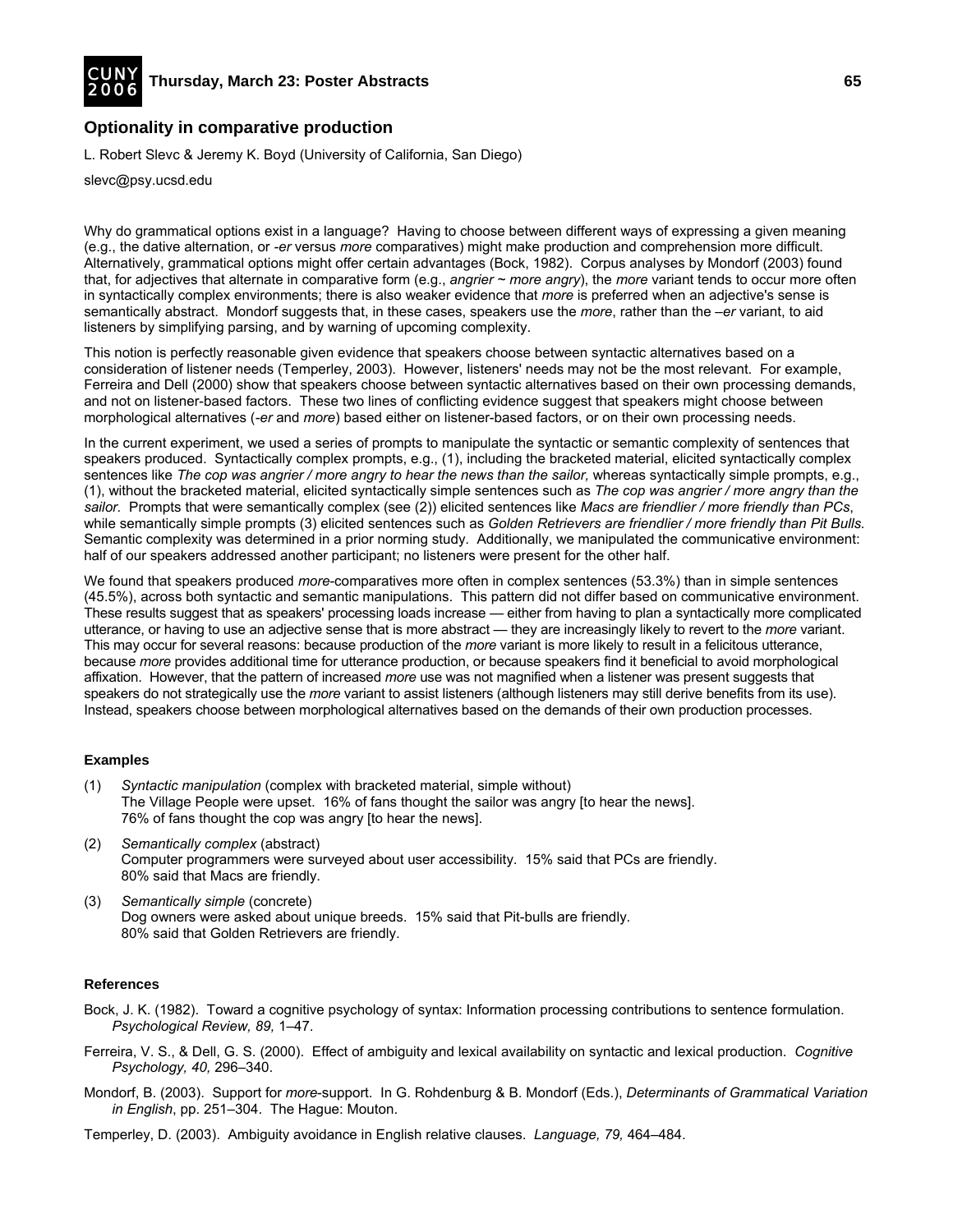![](_page_41_Picture_2.jpeg)

## **Grammatical gender priming within and between semantic categories**

Katharina Spalek (Radboud University Nijmegen & University of Pennsylvania) & Herbert Schriefers (Radboud University Nijmegen)

kspalek@psych.upenn.edu

The present experiments are based upon findings from speech errors (Vigliocco, Vinson, Indefrey, Levelt, & Hellwig, 2004), showing that semantic substitution errors tend to preserve grammatical gender if the target utterance requires the production of a gender-marked element. This gender preservation effect can be taken as evidence that syntactic frames feed back activation to all nouns matching the gender marking of the syntactic frame. This proposal was tested in a primed picture naming task with Dutch participants. The experiments systematically varied whether prime and target noun belonged to the same semantic category or to different semantic categories, and whether they belonged to the same gender class or different gender classes.

Three experiments were conducted. In all of them the question of interest was if there was an interaction of gender class and semantic category membership. Experiment 1, participants had to name pictures with Dutch bare nouns, for example, "pig" (prime) – "horse" (target) (same category, same gender), "cow" – "horse" (same category, different gender), "bed" – "horse" (different category, same gender), "chair" – "horse" (different category, different gender) (here, examples are given in their English translation). Reaction times were measured on the target noun ("horse" in the examples). No interaction of semantic category membership and gender class of the prime was observed in bare noun naming (Experiment 1). In Experiment 2, participants named the same pictures with determiner noun phrases, for example, "the pig" – "the horse". An interaction of semantic category and gender class was observed: Noun phrases were named faster after a prime from a different semantic category and a different gender class than after a prime from a different semantic category and the same gender class. No such effect was observed for primes and targets from the same semantic category. This result was unexpected, and sequential cueing (Sevald & Dell, 1994) is discussed as one explanation why repetition of the same determiner form might inhibit retrieval of the target noun phrase. Finally, in Experiment 3, participants named the primes with indefinite determiners, color adjectives and the noun, and the targets with definite determiners and the noun, for example "a red pig" – "the horse". In this case, the inflection of the color adjective contains the information about the prime's grammatical gender. There was again an interaction of semantic category membership and gender class: When the specific gender-marked elements of the prime were not repeated in the target noun phrase, reaction times were faster for targets after a prime of the same semantic category and the same gender class than for targets after a prime of the same semantic category and a different gender class. No such difference was observed for primes and targets from different semantic categories.

The findings support an account with feedback from syntactic frames marked for gender. The feedback spreads to all nouns belonging to this gender class. It is discussed why the effects of this feedback activation only surfaced for nouns belonging to the same semantic category.

#### **References**

Sevald, C. A., & Dell, G. S. (1994). The sequential cueing effect in speech production. *Cognition*, *53*, 91–127.

Vigliocco, G., Vinson, D. P., Indefrey, P., Levelt, W. J. M., & Hellwig, F. (2004). Role of grammatical gender and semantics in German word production. *Journal of Experimental Psychology: Learning, Memory and Cognition*, *30*, 483–497.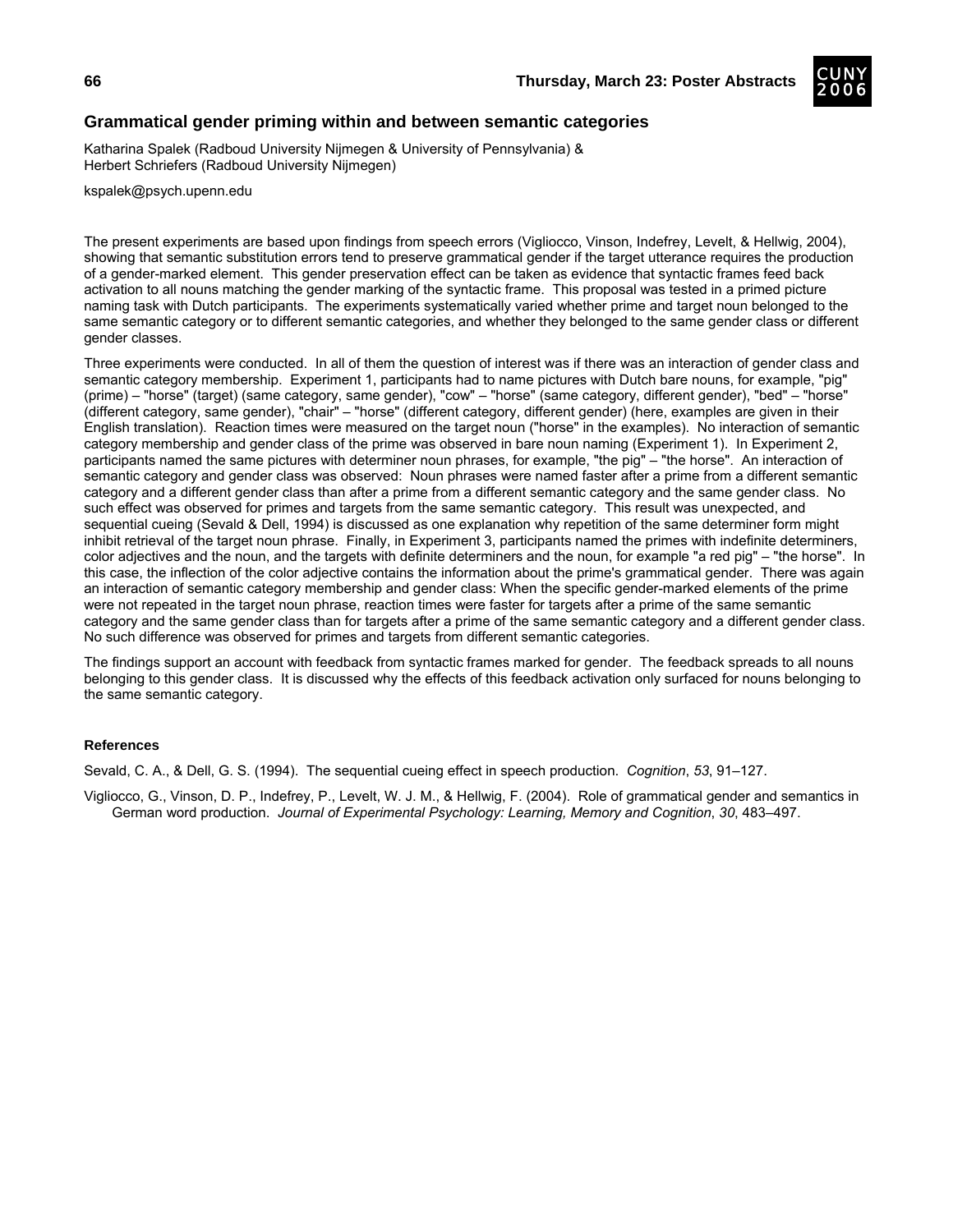![](_page_42_Picture_0.jpeg)

## **Weak definites: Evidence for a new class of definite NP interpretation**

Rachel S. Sussman, Natalie M. Klein, Greg Carlson & Michael K. Tanenhaus (University of Rochester)

rss@ling.rochester.edu

Felicitous use of a definite article in a noun phrase is assumed to carry a uniqueness condition; the entity being referred to, or introduced, should be uniquely identifiable (e.g., Roberts, 2003). However, Carlson (2003) notes that some nouns when paired with a definite article allow an "indefinite" reading. For example, consider "John heard about the riot on the radio, and Mary did too". John and Mary have heard about the same riot, but not necessarily on the same radio, or even the same station.

We examined three questions about how such "weak" or "indefinite" definites are processed: Do naïve subjects treat regular and weak definites differently? If so, is this distinction reflected in online processing? And, do weak definites differ from indefinites?

In Experiment 1 speakers read a background statement ("At breakfast, Samantha read the *New York Times*. Across the table from her, Frances was reading the *Democrat and Chronicle*."), then judged whether a summary sentence ("Samantha read the newspaper, and Frances did too.") acceptably characterized that statement. The summary was judged as acceptable more often for nouns with weak definite readings ("the newspaper") compared to regular nouns ("the book"), 73% versus 24%, respectively.

Experiments 2 and 3 used visual-world eye-tracking (Tanenhaus et al., 1995). This methodology provides a continuous measure during the referent selection process, allowing us to obtain information about the possible referents participants consider before making their final choice. In Experiment 1, participants saw pictures of an event while hearing a description. A participant might hear, "During his coffee break, Marcus read the newspaper" while viewing a scene including Marcus and a newspaper, followed by an elided sentence where a second character was about to participate in a similar event ("If she gets a chance, Amy will too"). Participants were more likely to choose a new versus the old token of the noun (i.e., a newspaper not depicted in the scene with Marcus) for nouns with a weak definite reading ("the newspaper") than when it does not ("the book"). Similar effects appeared in eye movements; participants were more likely to look at the new token for the weak definites.

In Experiment 3 participants viewed displays that contained a singleton token (one newspaper), two tokens presented as a group (two newspapers), and a human actor while hearing a sentence describing an event that was about to happen ("After she finishes her breakfast, Lydia will read the newspaper"). Participants clicked on the item most likely to be involved in the event. As predicted, participants selected a member of the group (i.e., a non-unique entity) more often for weak indefinites. For indefinites ("If he gets hungry, Charlie will take a banana.") both the selection data and the eye pattern patterned differently than for either regular and weak definites.

We conclude that there is a class of nouns that can appear in definite noun phrases without necessarily presupposing uniqueness; however, they do not behave like indefinite noun phrases. Our continuing research investigates what contextual constraints, e.g., the absence of modification, allow these nouns to have a weak definite reading, and what other constructions, such as the habitual gerundive, might behave in similar ways.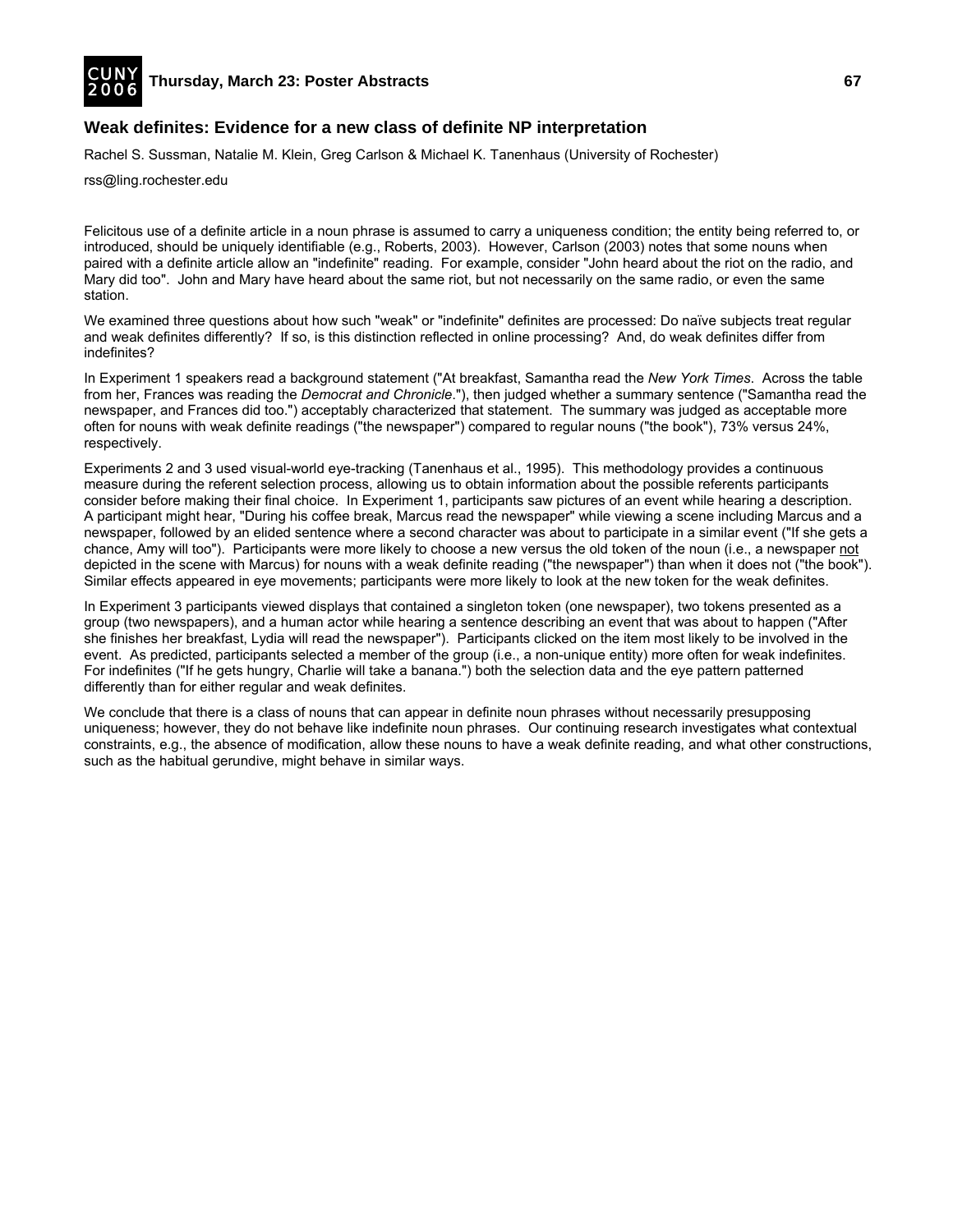![](_page_43_Picture_2.jpeg)

# **Syntactic priming effects in the processing of a head-final language**

Jun-Ichi Tanaka, Katsuo Tamaoka & Hiromu Sakai (Hiroshima University)

juntanaka@hiroshima-u.ac.jp

In this study, we will report that not only the information about argument structure triggered by the verb but also word order information must contribute to syntactic priming effects in sentence comprehension. Previous studies in English reported that syntactic priming effects are entirely lexically dependent (e.g., Arai et al., 2005), but it is not clear whether syntactic factors indeed contribute to the priming effects, since English is a head-initial language. In English, it is possible that the priming effects might be induced by the repetition of an identical verb because its semantic information may create a strong bias for the particular argument structure, and the following word order of objects does not contribute to the priming effects. If so, the effects should not be sensitive to the structure of target sentences. However, there is another possibility: the effects are caused by the repetition of particular syntactic structures independent of the bias from the verb and the effects may differ depending on the target sentence's structure. The purpose of this study is to clarify these possibilities by examining Japanese sentences with SOV and OSV orders. In a head-final language like Japanese, the objects in a sentence appear before the verb. Thus, verbs cannot create a strong bias for the upcoming materials in sentence processing. For this reason, if we observe facilitation effects in Japanese and if the effects are influenced by the structure of target sentences, it can be suggested that a syntactic factor is contributing to the priming effects.

Sixty native speakers of Japanese participated in each of two cross-modal priming experiments. An auditory prime was presented through a headset immediately before the presentation of each target. The participants were asked to press a button as soon as they read the visually presented target sentences, and reaction times were measured. Target and prime sentences were either matched or mismatched with respect to their word orders and whether the verb was repeated or not (see 1–5).

In Experiment 1, SOV sentences were used for target sentences to investigate whether priming effects are observed. A 2 (congruent or incongruent word order) x 2 (with or without verb repetition) ANOVA showed only a significant main effect of verb repetition. These results seemed to support that the priming effect might be induced only by the repetition of identical verbs. In Experiment 1, however, effects of word order may not appear because the target SOV sentences do not incur much processing cost (Tamaoka et al., 2004). To investigate whether the processing cost of the target sentences affects the priming effects, OSV sentences were used as targets in Experiment 2. The same ANOVA revealed reliable priming effect only when the word orders were congruent and the verb was repeated. These results indicated that (i) syntactic factors can be attributed to syntactic priming effects, which closely interact with sentence-end verb repetition and (ii) the relative processing costs of target sentences influence these priming effects.

## **Examples**

| (1) | Takashi-ga<br>ringo-o<br>tabeta.<br>Takashi-Nom apple-Acc ate<br>Takashi ate (an/the) apple(s).     | (SOV prime with verb repetition)    |
|-----|-----------------------------------------------------------------------------------------------------|-------------------------------------|
| (2) | shimeta.<br>Tomoko-ga<br>mado-o<br>Tomoko-Nom window-Acc closed<br>Tomoko closed (a/the) window(s). | (SOV prime without verb repetition) |
| (3) | Ichiro-ga tabeta.<br>mikan-o<br>orange-Acc Ichiro-Nom ate<br>Ichiro ate (an/the) orange(s).         | (OSV prime with verb repetition)    |
| (4) | Shinji-ga<br>taiko-o<br>tataida.<br>drum-Acc Shinji-Nom beat<br>Shinji beat(played) the drum.       | (OSV prime without verb repetition) |
| (5) | keeki-o<br>Makoto-ga<br>tabeta.<br>Makoto-Nom cake-Acc ate<br>Makoto ate (a piece/pieces of) cake.  | (SOV target in Experiment 1)        |

*Notes* In Experiment 2, OSV sentences were used for targets. The format of the design and materials was the same as Experiment 1.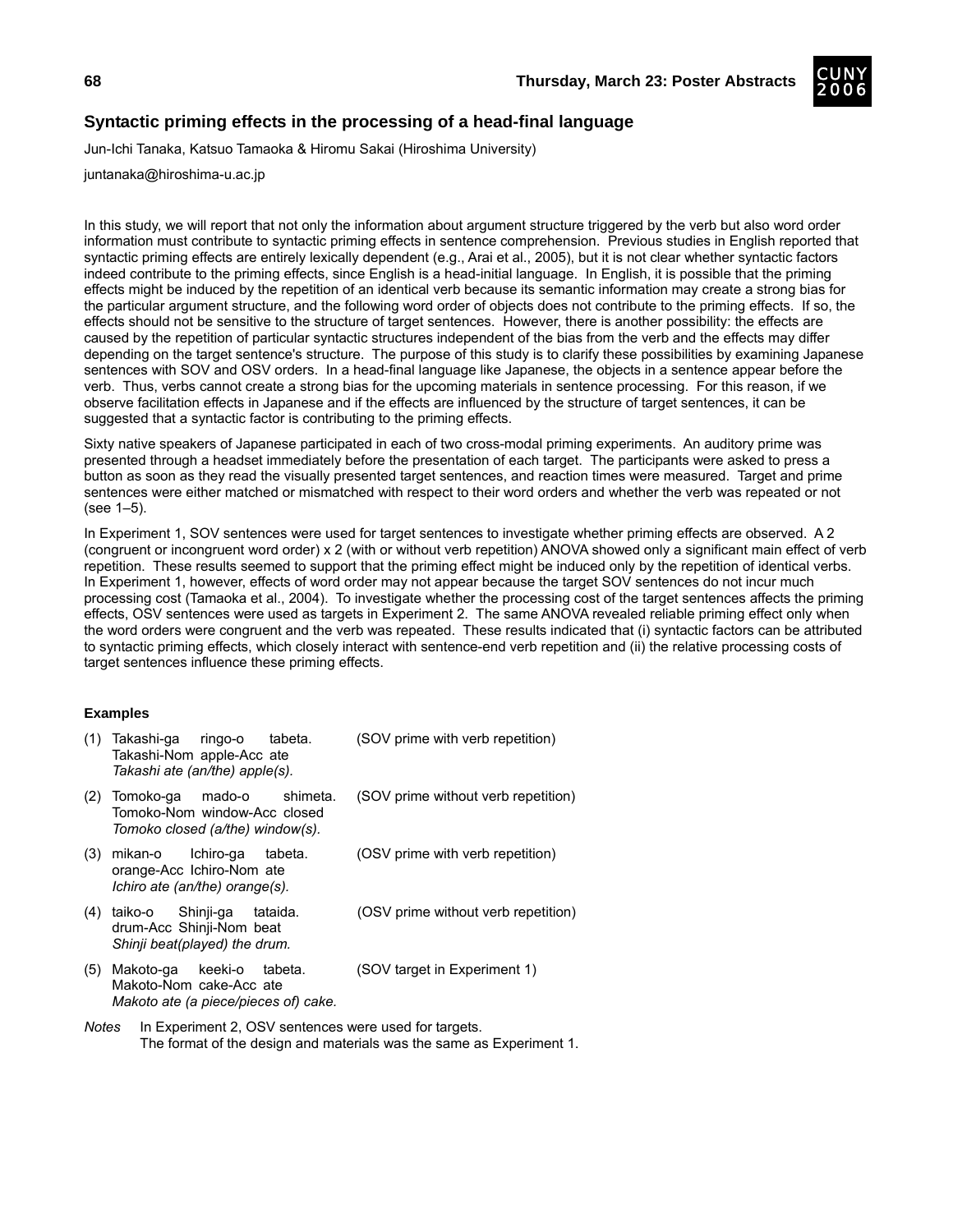![](_page_44_Picture_0.jpeg)

## **Structural priming during comprehension of datives**

Malathi Thothathiri & Jesse Snedeker (Harvard University)

malathi@wjh.harvard.edu

How similar are language comprehension and production? Some researchers have argued that comprehension relies less on abstract syntactic representations than production (Townsend & Bever, 2001). A comparison of structural priming during comprehension and production offers some support for this position. In this paradigm, priming *across* verbs is taken as evidence for the use of abstract syntactic representations. Several studies have found robust across-verb priming during *production*, even when the contrasted structures do not differ semantically (e.g., the dative alternation) (Bock & Griffin, 2000). In contrast, two recent studies failed to find across-verb priming during *comprehension*, despite finding priming for the same verb (Branigan, et al., 2005; Arai, et al., 2005). In the current study, we use the real-world eye-movement paradigm to demonstrate across-verb priming in adults during comprehension of dative sentences.

Participants followed pre-recorded instructions while their eye movements were videotaped. Prime sentences were either double-object (DO: Hand the dog the spoon) or prepositional-object (PO: Hand the spoon to the dog) datives. Within any block, participants heard two prime sentences followed by a test sentence which was either the same or different kind of dative as the primes, resulting in four experimental conditions: DO-DO, DO-PO, PO-DO, PO-PO. Test sentences used the verb "throw" or "show" and were temporarily ambiguous. The *initial* part of the first noun (*hor*…) could refer to either the recipient (DO: Show the *horse* the book) or the theme (PO: Show the *horn* to the dog). Our dependent variable was the proportion of looks to the potential theme (*horn*) after the onset of the first noun and prior to any disambiguating information. Participants primed with PO sentences looked significantly longer at the potential theme than those primed with DO sentences, irrespective of the target sentence that they actually heard (N = 28; F(1,24) = 5.47, p< 03).

In a second experiment, we used fast priming to rule out non-linguistic explanations for priming. Participants heard eight target verbs in DO or PO sentences. There were no prime sentences. Instead, a DO or PO-biased prime verb was mixed into the target sentence such that it was heard simultaneously with the target verb, but at a lower amplitude and in a different voice (Novick, et al., 2003). Preliminary results show a marginal effect of prime for DO sentences (N = 23,  $F_1(1,21) = 4.34$ , p=.05;  $F<sub>2</sub>(1,14) = 4.23$ , p=.059). Participants who heard PO-biased prime verbs looked significantly longer at the potential theme than those who heard DO-biased prime verbs. Participants were unable to explicitly identify the prime verbs. The effects were consistent regardless of semantic compatibility between prime verbs and objects in the visual scene.

Thus, the two experiments demonstrate across-verb priming in the comprehension of dative sentences. Experiment 2 indicates that these effects cannot be solely attributed to deliberate strategies or priming of action plans. We suggest that the discrepancy with previous studies may be attributed to temporal parameters of the tasks and the nature of the dependent variables (Konopka & Bock, 2005).

- Arai, M., Van Gompel, R. P. G., & Scheepers, C. (2005). Priming ditransitive structures in comprehension. Paper presented at the 18th Annual CUNY Conference on Human Sentence Processing, Tucson AZ.
- Bock, K., & Griffin, Z. M. (2000). The persistence of structural priming: Transient activation or implicit learning? *Journal of Experimental Psychology: General, 129*(2), 177–192.
- Branigan, H. P., Pickering, M. J., & McLean, J. F. (2005). Priming prepositional-phrase attachment during comprehension. *Journal of Experimental Psychology: Learning, Memory, and Cognition, 31*(3), 468–481.
- Konopka, A., & Bock, K. (2005). Helping syntax out: How much do words do? Paper presented at the 18th Annual CUNY Conference on Human Sentence Processing, Tucson AZ.
- Novick, J. M., Kim, A., & Trueswell, J. C. (2003). Studying the grammatical aspects of word recognition: Lexical priming, parsing and syntactic ambiguity resolution. *Journal of Psycholinguistic Research, 32*(1), 57–75.
- Townsend, D. J., & Bever, T. G. (2001). *Sentence Comprehension: The Integration of Habits and Rules.* Cambridge MA: The MIT Press.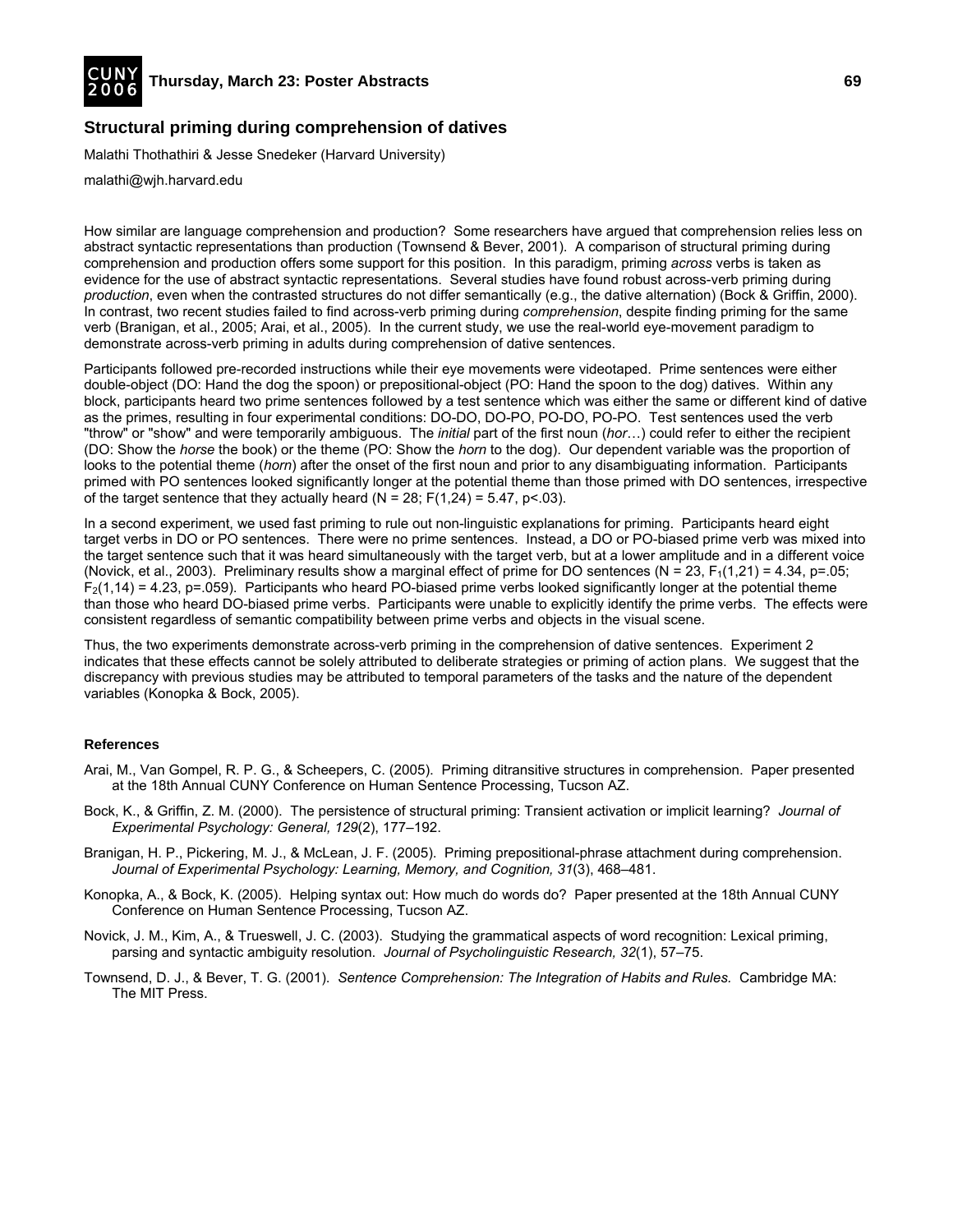![](_page_45_Picture_2.jpeg)

# **Priming in sentence comprehension: Semantic, strategic, or syntactic?**

Matthew J. Traxler (University of California, Davis), Martin J. Pickering (University of Edinburgh), Kristen Tooley, Kerry Ledoux & Tamara Y. Swaab (University of California, Davis)

mjtraxler@ucdavis.edu

A reduced relative clause is easier to process when it follows a sentence containing a related syntactic structure and the same verb (Pickering & Traxler, 2004; Traxler & Pickering, 2005; Traxler, Pickering & Tooley, 2005). Because facilitated processing occurs only in the presence of lexical overlap, it is possible that the source of facilitation is semantic or strategic, rather than syntactic. We tested the semantic-source hypothesis (the SSH) in two ways. First, we conducted an eye-tracking experiment manipulating lexical and semantic overlap between prime and target sentences, as in (1a–c):

- (1) a. Identity Prime The director *watched* by the cop was in a bad part of town.
	- b. Synonym Prime The director *observed* by the cop was in a bad part of town.
	- c Target The child *watched* by the babysitter played with some toys

The eye-tracking data showed greater and earlier facilitation for identity primes as compared to synonym primes. Second, an ERP experiment used prime sentences like (1a) and (1d), with target sentences like (1c):

d. Main Clause Prime The director watched the cop who was in a bad part of town.

The ERP results indicated greater positivity at the noun in relative clause (e.g., *babysitter*) for the main clause condition than for the identity prime condition. The results of these two experiments are contrary to the SSH.

Another possible source of facilitation in our previous experiments is strategic. Because lexical overlap is critical, participants may learn to treat any pair of sentences with lexical overlap as related, and may alter their parsing strategies accordingly (Mauner & Kim, 2005). We tested the strategic-source hypothesis (the Other SSH) by conducting a further experiment. In this experiment, overlapping verbs in the filler items eliminated the strategic value of overlapping verbs in the targets. Despite the lack of good strategic cues, priming was still observed for pairs like (1a) and (1c). These new experimental results are also consistent with new analyses of old experiments, which showed that priming effects occurred in the absence of any effects predicted by the Other SSH (such as increases in the magnitude of priming as an experiment progressed). We conclude that contingent learning and semantics may play a role in syntactic priming, but they do not account for all of the observed effects.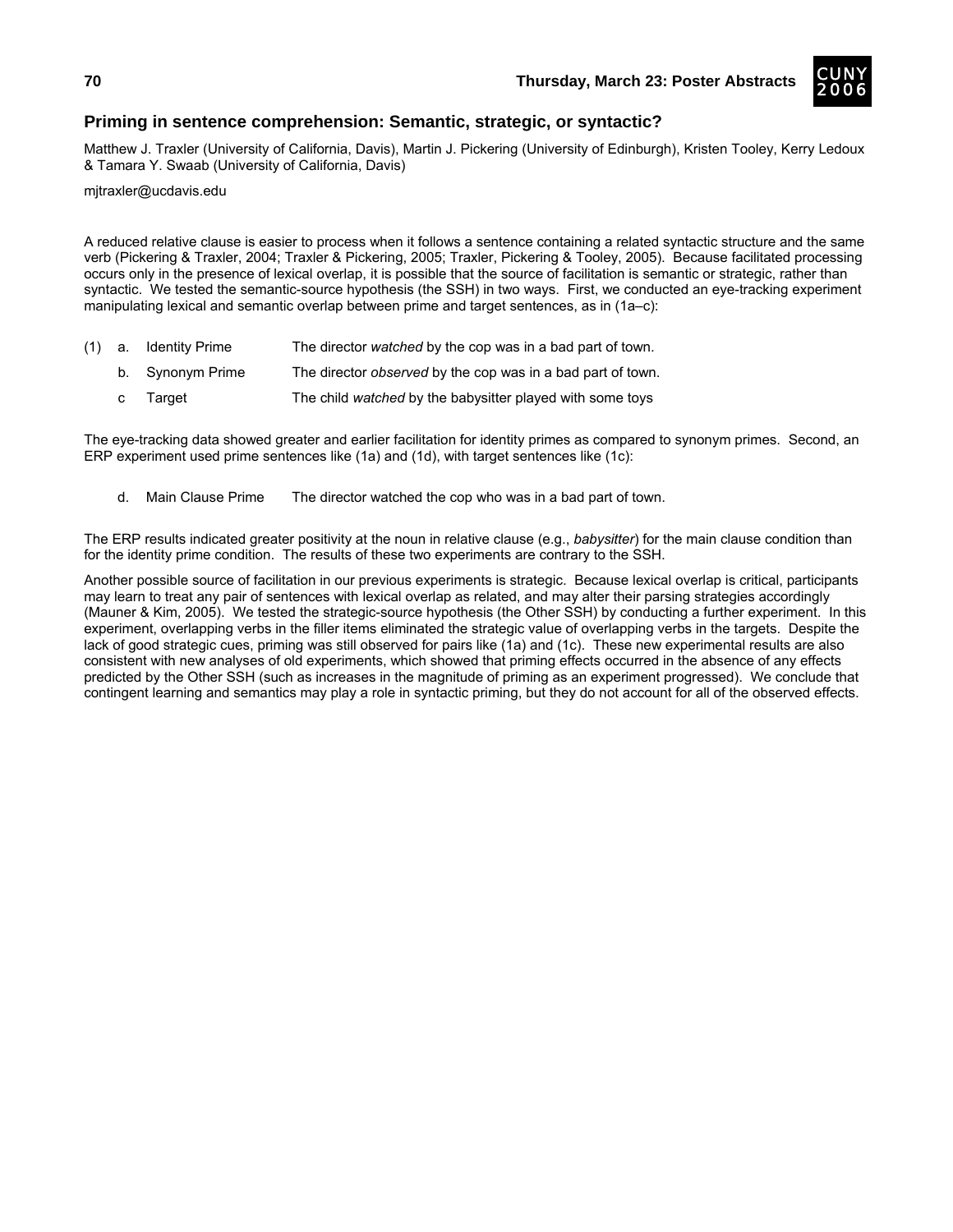![](_page_46_Picture_0.jpeg)

## **Structural priming magnitudes are affected by frequency of the prime structure**

Roger P. G. van Gompel (University of Dundee), Manabu Arai & Jamie Pearson (University of Edinburgh)

r.p.g.vangompel@dundee.ac.uk

Chang, Dell, and Bock (in press) have recently proposed a computational model that probably provides the most complete and detailed account of syntax acquisition and structural priming. One important claim of their model is that structural priming and syntax acquisition are the result of prediction errors during sentence comprehension. During sentence comprehension, people predict the syntactic structure of the next word. If this prediction is incorrect, the processor learns by adjusting its connection strengths. An interesting prediction that can be derived from this is that structural priming should be stronger for infrequent than for frequent structures: When the prime structure is relatively infrequent, the predicted structure is more often incorrect than when the predicted structure is frequent.

To test whether infrequent structures result in more priming than frequent structures, we compared transitive and intransitive structures. A corpus study using the British National Corpus showed that transitives are more frequent than intransitives. Participants read either a transitive prime (1a), an intransitive prime (1b), or a baseline sentence (1c), which did not contain either verbs or nouns and was therefore neither transitive nor intransitive. Prime sentences were followed by a target fragment (2), which could be completed as either a transitive or intransitive.

Participants produced more transitive than intransitive completions following the baseline sentences, indicating that in the absence of a prime, the transitive structure was preferred for the verbs that we used. There were more transitive completions after transitive primes than after baseline sentences, and more intransitive completions after intransitive primes than after baselines. Most importantly however, the priming effect was much larger for intransitives than for transitives.

The results suggest that the magnitude of the priming effect depends on the frequency of the prime structure, consistent with Chang et al.'s model. Furthermore, the finding that transitive structures did prime (even though the effect was smaller than with intransitives), has important implications for a recent proposed by Arai, Van Gompel, and Pearson (2005). In their experiments, they observed that intransitives primed more strongly when the verb in prime and target was repeated than when it was not, whereas there was no verb repetition effect for transitives. They argued that because transitive is the default structure (e.g., because it is most frequent), the activation of the transitive structure is not associated with individual verbs, but with the class of verbs as a whole. However, an alternative explanation for their findings is that transitives do not prime at all. Given that our transitive and intransitive primes were the same as in Arai et al., the current results support their conclusion that the activation of the transitive structure is independent of lexical information.

#### **Examples**

- (1) a. The marksman was shooting the assassin.
	- b. The marksman and the assassin were shooting.
	- c. Unbearably dull and so extremely laborious.
- (2) When the gamekeeper was shooting …

#### **References**

Arai, M., van Gompel, R. P. G., & Pearson, J. (2005). Representing verb transitivity information: Evidence from syntactic priming. In *Proceedings of the Verb Workshop: Interdisciplinary Workshop on the Identification and Representation of Verb Features and Verb Classes*, pp. 4–9. Saarbrücken, Germany.

Chang, F., Dell, G. S., & Bock, K. (in press). Becoming syntactic. *Psychological Review*.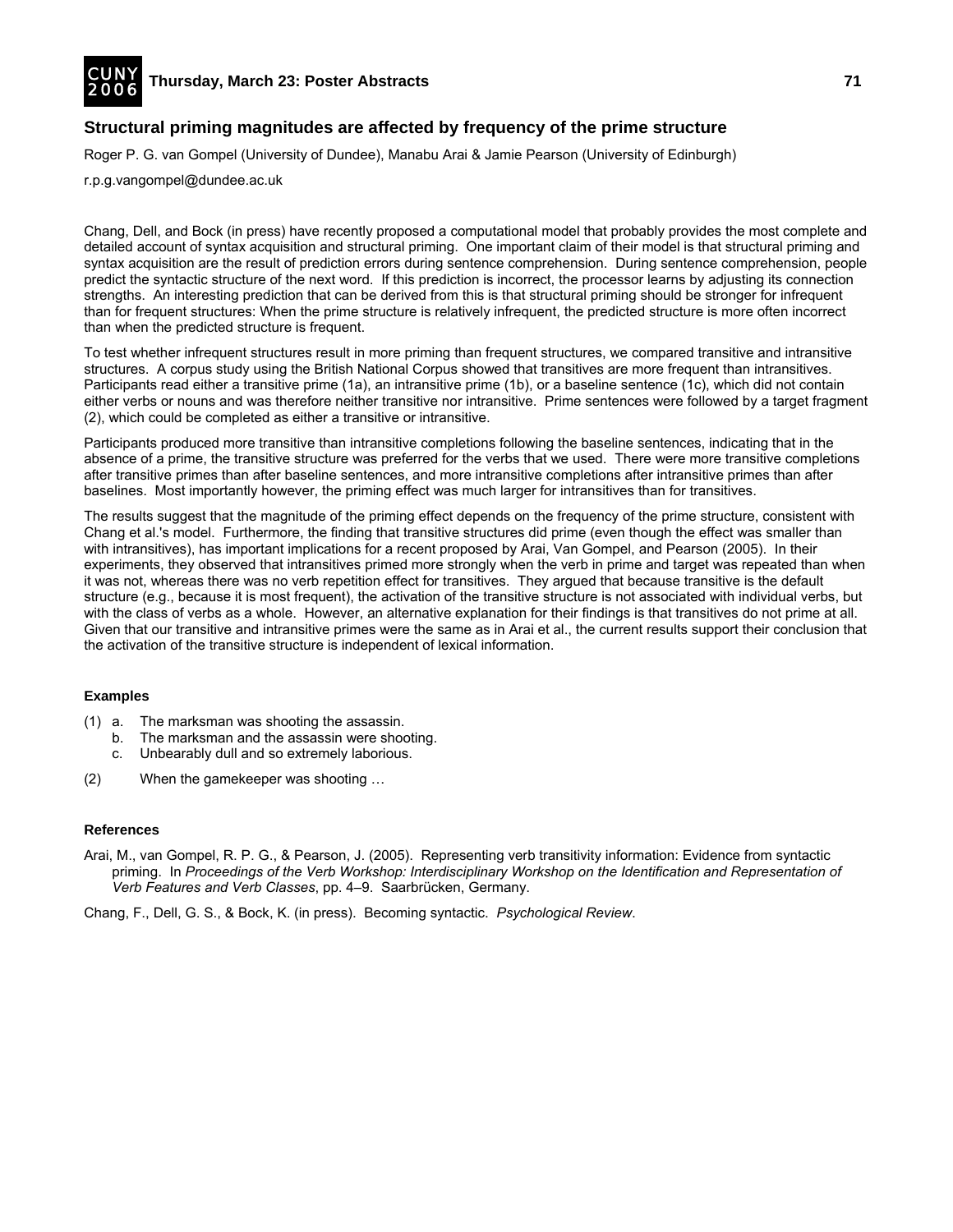![](_page_47_Picture_2.jpeg)

# **Acquiring and processing verb argument structures: A miniature language study**

Elizabeth Wonnacott, Elissa L. Newport & Michael K. Tanenhaus (University of Rochester)

ewonnacott@bcs.rochester.edu

Adult language combines a complex mix of regular, 'rule like' processes and more conservative, lexically based patterns. For example, verb argument structure constructions may generalize to new verbs (*John gorped →Bill gorped John)* yet resist generalization with certain lexical items (John sighed → \*Bill sighed John). Pinker (1989) suggests that whether a particular verb can occur with a particular argument structure may depend upon a fine-grained semantic representation. However, more recent work suggests that statistical learning mechanisms play an important role in acquisition (Saffran, Aslin & Newport, 1996). Studies of young children (Theakston, 2004) and on-line comprehension in adults (MacDonald et al., 1994) demonstrate sensitivity to the frequency with which particular verbs have occurred in alternate structures. Here we investigate whether learners track verb-structure co-occurrences, as well as the distribution of argument structures across the language.

We exposed adult subjects to miniature languages in which the relationship between verbs and possible argument structures had to be learned from the input statistics: no semantic or phonological features correlated with verb subcategory. Each language had twelve verbs and two synonymous argument structures: *V[S0]* and *V[OS]Particle,* with meaning provided by video scenes depicting simple transitive events. Four languages were explored, with differences among them in the degree to which their verbs exhibited lexically-based versus language-wide patterns. Participants were exposed to a language for 30 minute sessions across five days. After exposure, *Production, Grammaticality Judgment* and *Comprehension* tests were administered. In this last test, eye-movements were monitored as participants listened to a sentence and viewed two pictures: correct or agent-patient reversed. If subjects were biased to expect the verb to occur with a particular argument structure, they should show a looking preference *before* hearing the disambiguating *Particle*.

In general, the tendency to use lexically specific versus language general patterns depended upon the distribution of the particular language learned. Subjects were very consistent across the different tests, and eye-tracking data showed that the statistics of the language influenced online processing. Given an appropriate input distribution (8 verbs occurring in only one of the two structures, 4 occurring in both), learners were able to learn lexical restrictions, while still maintaining the ability to generalize. In addition, we saw an influence of statistical *bias* for one construction, both when this bias held at the lexical level (all verbs occurred in both constructions but were biased towards one construction), and when it did not (each verb only occurred in one construction but there was an overall bias across verbs for one construction). This statistic was particularly reflected in subjects' treatment of 'new' verbs (introduced only during testing and not related phonologically or semantically to 'old' verbs).

In conclusion, *learning* and *processing* of verb argument structures is strongly driven by the distributional properties of the input, and these purely formal phenomena may occur in the absence of semantic cues. In addition, exposing learners to artificial languages may provide a fruitful methodology for exploring learning and on-line syntactic processing — a methodology we are currently exploring in studies with children.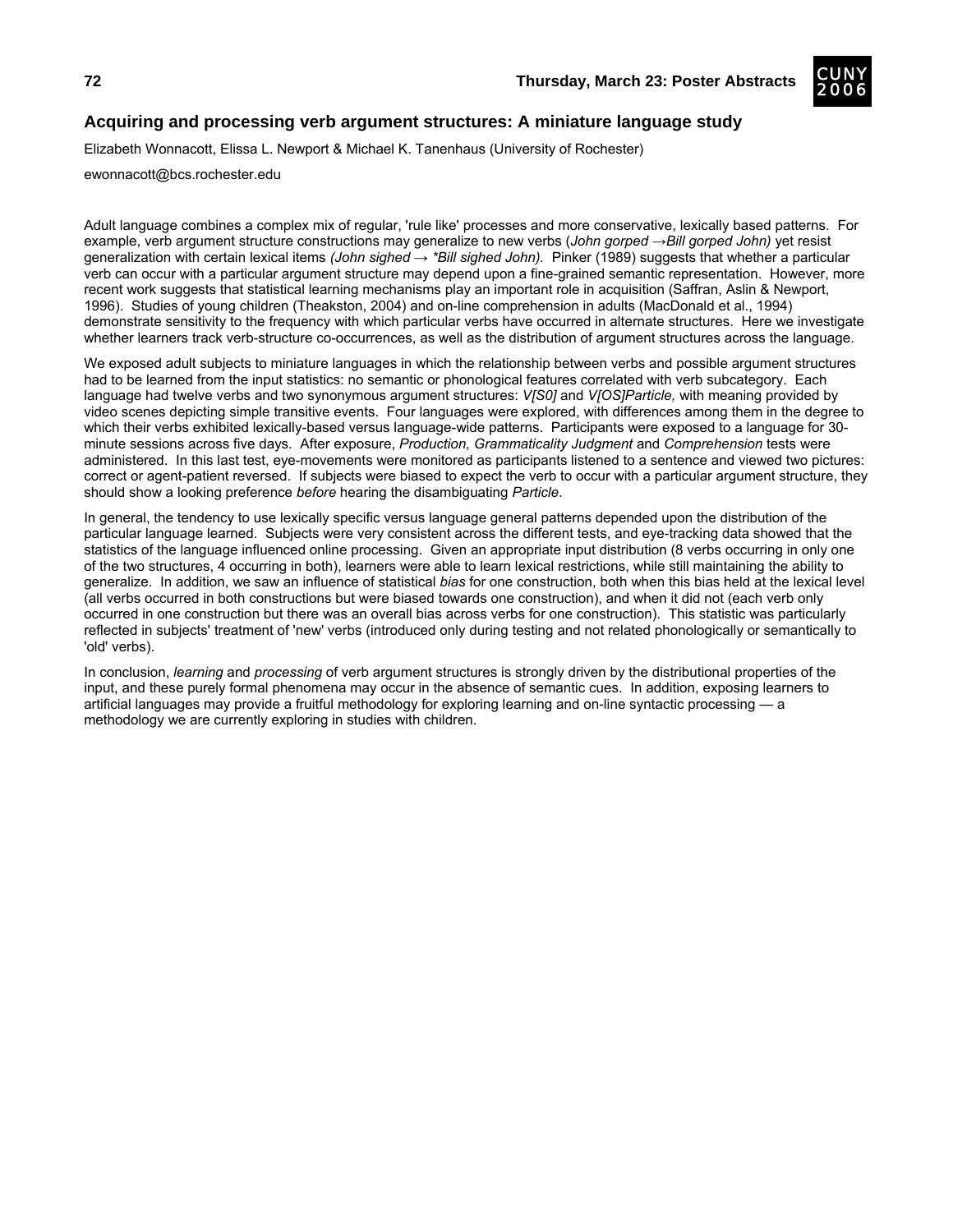![](_page_48_Picture_0.jpeg)

## **The interaction of lexical, syntactic, and discourse factors in on-line Chinese parsing: Evidence from eye tracking**

Fuyun Wu, Todd Haskell & Elaine Andersen (University of Southern California)

thaskell@usc.edu

Historically, the vast majority of research on parsing has been carried out in a few European languages. Recent years have seen increased interest in East Asian languages, which often have quite different properties than languages like English. One such property is the use of noun classifiers. In classifier languages, each noun is obligatorily accompanied by a particular classifier (or one of a small set of classifiers). Classifiers therefore provide a cue to the identity of an upcoming noun, and could aid in parsing. Prior research on the use of classifiers as a cue to construct a relative clause (RC) has yielded positive results for Japanese (Yoshida, Aoshima & Phillips, 2004), but not Chinese (Hsu, Phillips & Yoshida, 2005). One possible reason for the inconsistent results is that these studies presented their target sentences in isolation, leading participants to not expect an RC. This may have interfered with their ability to utilize the classifier cue. The present study investigates whether classifiers can produce facilitation in Chinese when a more supportive discourse context is provided.

In the first experiment, ten native Chinese speakers viewed pictures and listened to sentences while their eye movements were monitored. The last sentence on each trial was an instruction to point to a target picture (see the examples below). The visual display was designed so that a restrictive relative clause was often necessary to indicate which of two pictures was being referred to. In the critical instructions, a mismatch between a classifier and the following noun provided an early cue to such an RC. Participants showed a small but reliable increase in early looks to the target picture following a mismatch (p<.01), relative to a control condition in which the classifier and noun matched.

In the second experiment, an additional ten Chinese speakers heard the same sentences, but with the passive marker 'bei' intervening between the classifier and the embedded noun. 'Bei' also serves as a cue to an upcoming relative clause, making the mismatch cue redundant. In this experiment, the advantage in the mismatch condition disappeared.

A comparison of the current results with those of Hsu et al. (2005) suggests an interaction between lexical, syntactic, and discourse factors in on-line Chinese parsing. Relatively subtle cues to a RC (such as a mismatch between a classifier and a noun) have little observable effect when the context provides little reason to expect an RC to occur. The same cues can have a larger effect when discourse factors favor an RC. The difference between Japanese and Chinese may be in the relative weight of different parsing cues, due to the fact that Japanese is strictly head-final and Chinese is a mixed-order language. If comprehenders do not have a verb available until the end of the sentence, they may be more inclined to utilize other cues to upcoming structure, as the work on Japanese classifiers suggests.

## **Examples**

Match Condition **Mismatch Condition** Mismatch Condition zhixiang nei zhi (bei) zuqiu dasui de huaping zhixiang nei shan (bei) zuqiu dasui de chuanghu point to that CL football break DE vase point to that CL football break DE glass window

'Point to the vase that the ball broke/was broken by the ball.' 'Point to the window that the ball broke/was broken by the ball.'

#### **References**

Hsu, C.-C., Phillips, C, & Yoshida, M. (2005). Cues for head-final relative clauses in Chinese. Poster presented at the 18th Annual CUNY Conference on Human Sentence Processing, Tucson AZ.

Yoshida, M., Aoshima, S., & Phillips, C. (2004). Relative clause prediction in Japanese. Poster presented at the 17th Annual CUNY Conference on Human Sentence Processing, College Park MD.